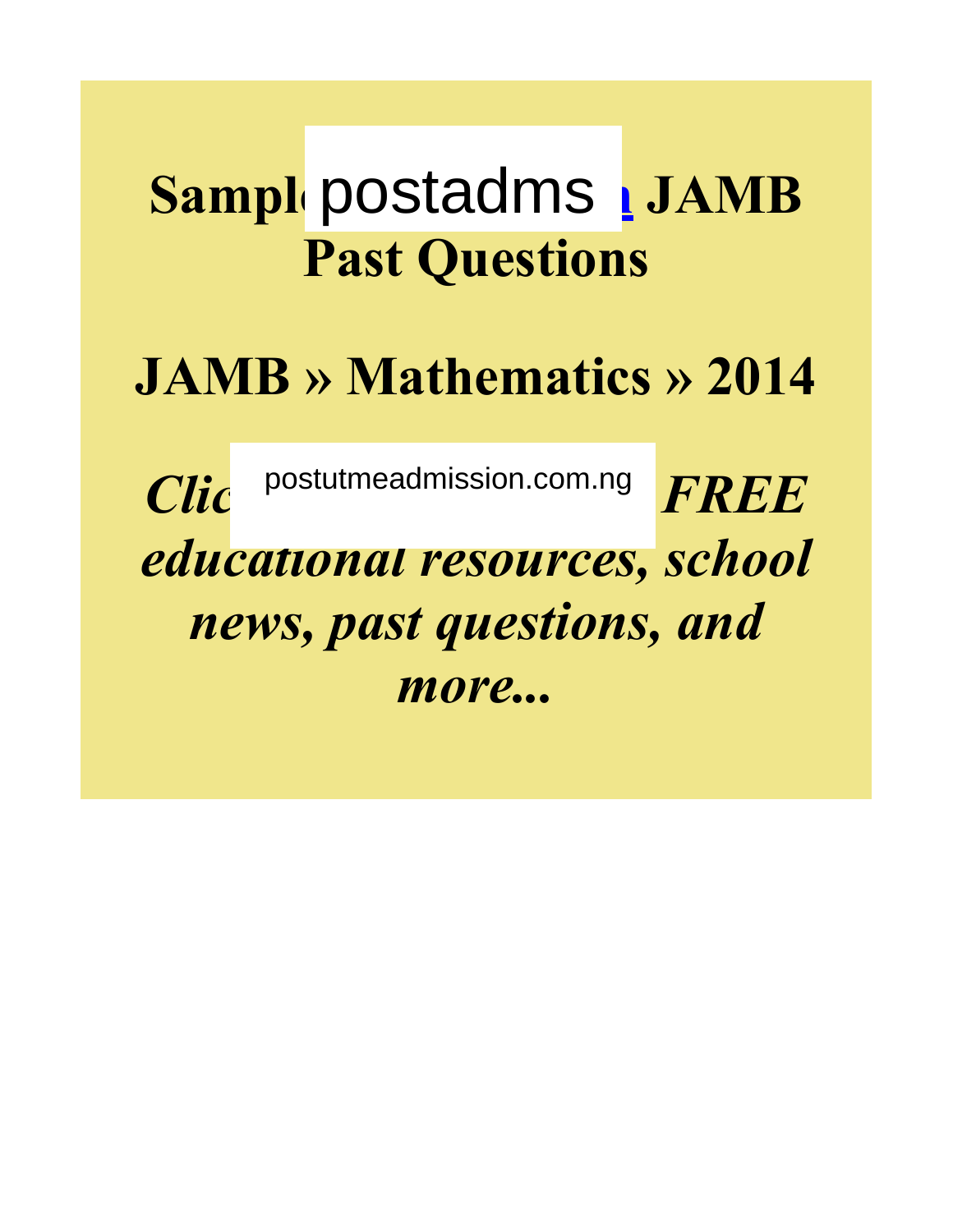# 1 Find the value of  $110111_2 + 10100_2$

- **<sup>A</sup>** 1101011<sup>2</sup>
- **B** 1001001<sub>2</sub>
- **C** 1001011<sub>2</sub>
- **D** 1001111<sub>2</sub>

2 A woman bought a grinder for N60,000. She sold it at a loss of 15%. How much did she sell it? **<sup>A</sup>** N53,000 **<sup>B</sup>** N52,000 **<sup>C</sup>** N51,000 **D** N50,000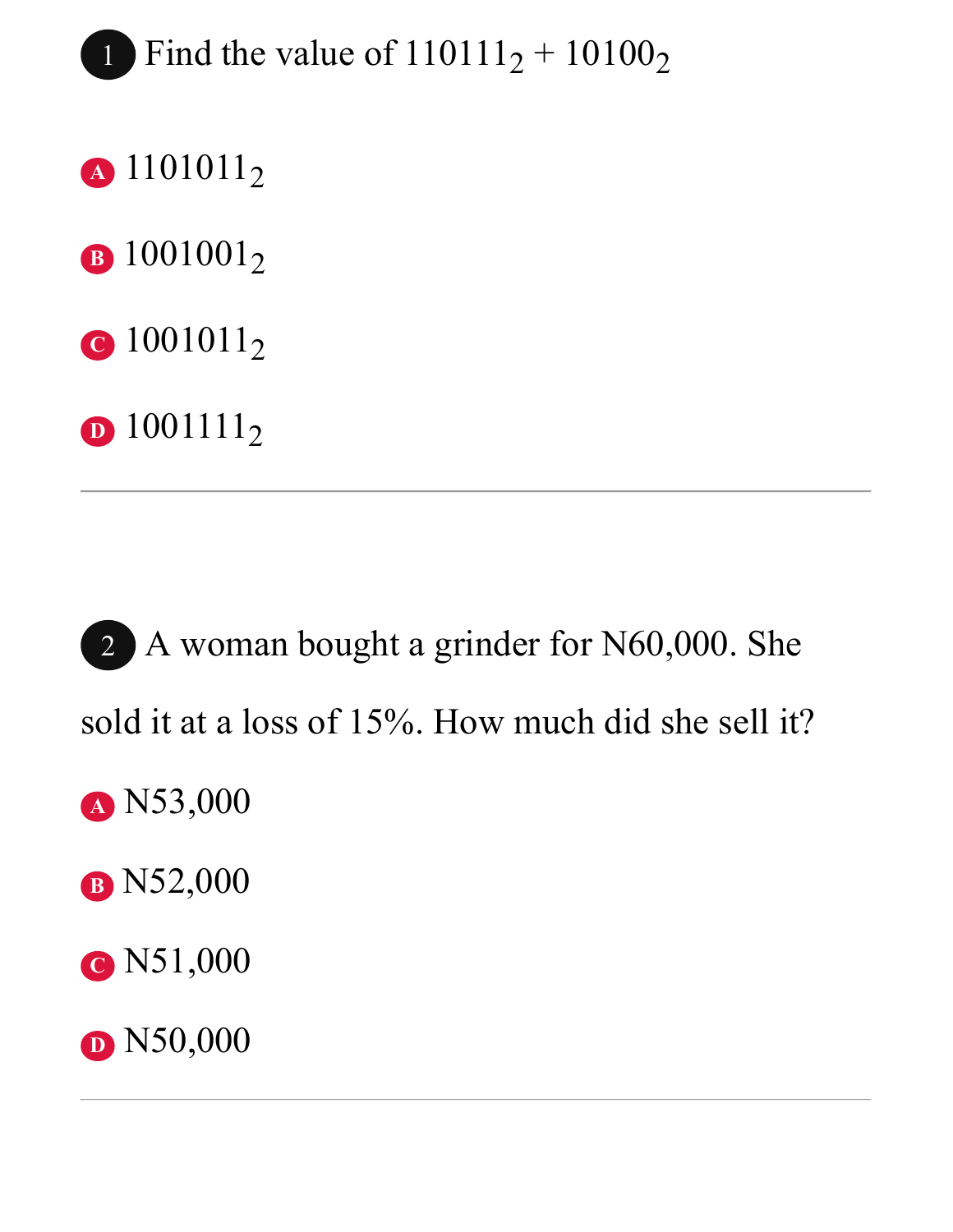3 Express the product of 0.00043 and 2000 in standard form.

**<sup>A</sup>** 8.6 x 10-3 **B** 8.3 x 10<sup>-2</sup> **<sup>C</sup>** 8.6 x 10-1 **<sup>D</sup>** 8.6 x 10

4 A man donates 10% of his monthly net earnings

to his church. If it amounts to N4,500, what is his net monthly income?

- **<sup>A</sup>** N40,500
- **<sup>B</sup>** N45,000
- **<sup>C</sup>** N52,500
- **D** N62,000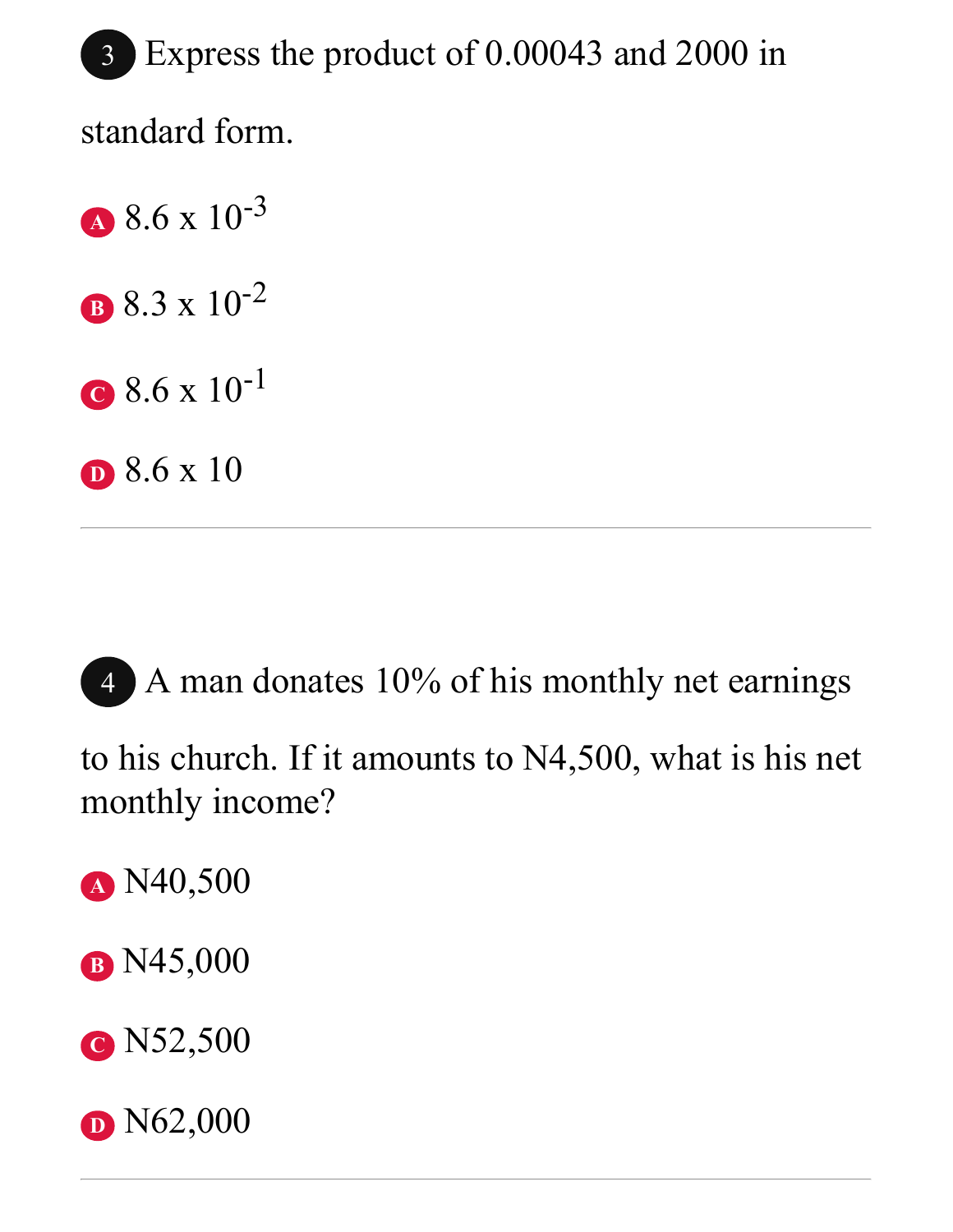5 If  $\log 7.5 = 0.8751$ , evaluate  $2 \log 75 + \log 750$ 

- A 6.6252
- **B** 6.6253
- $C$  66.252
- $\textbf{D}$  66.253

## **JAMB Past Questions**





**B** 6



 $\mathbf{D}$  10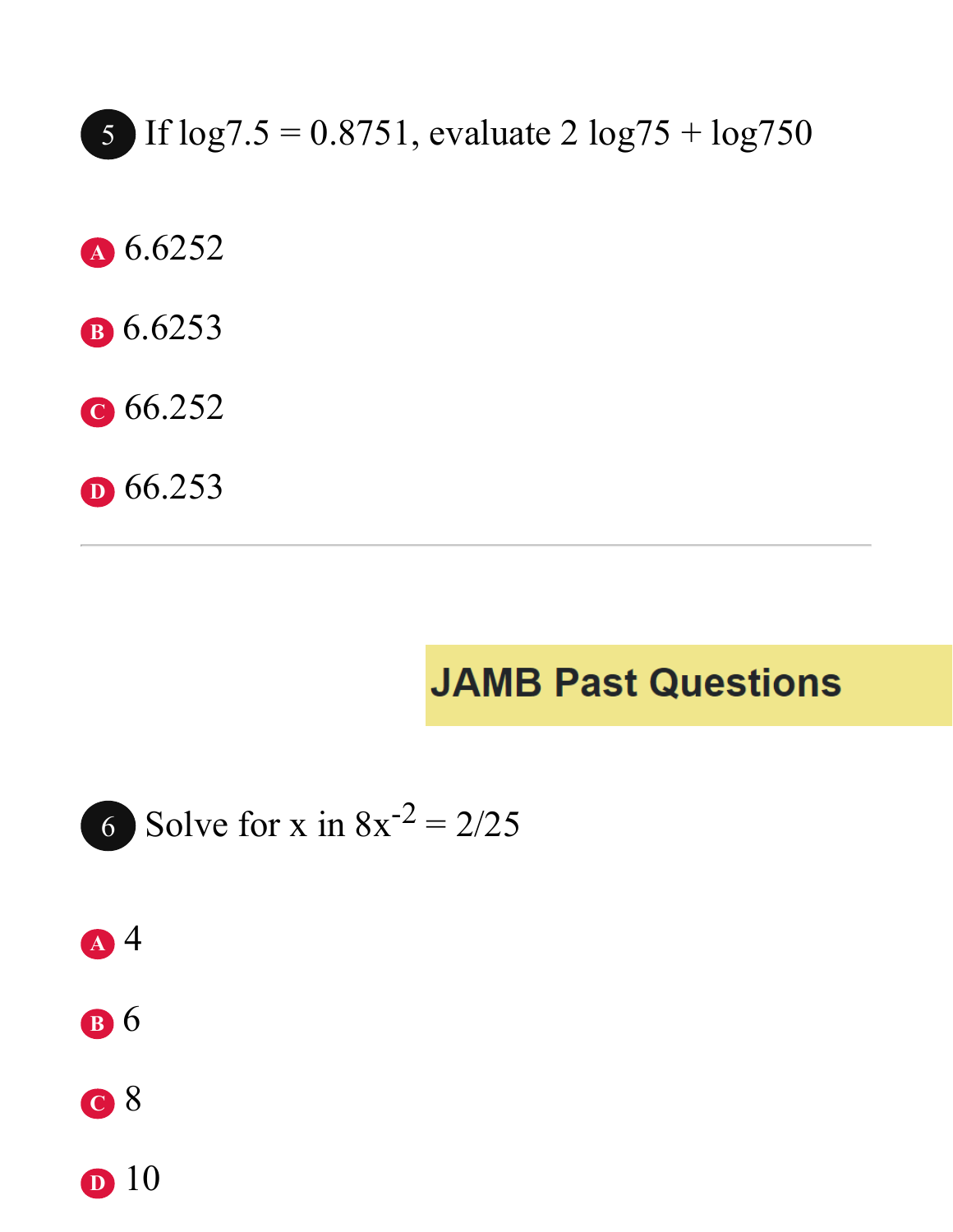



#### 8 Evaluate  $Log<sub>2</sub>8 + Log<sub>2</sub>16 - Log<sub>2</sub>4$



- **<sup>B</sup>** 4
- **<sup>C</sup>** 5
- **<sup>D</sup>** 6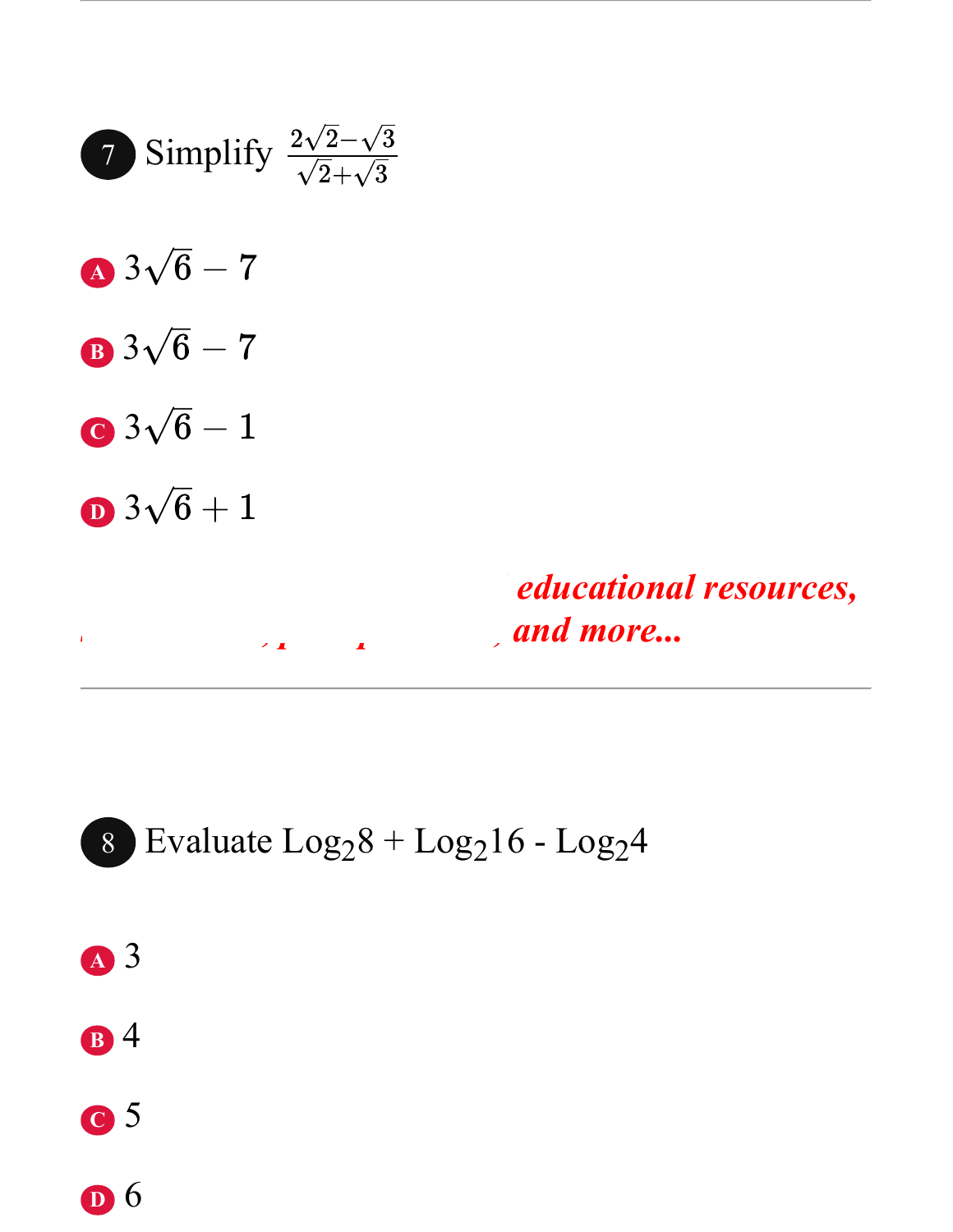9 If P = 
$$
\{1,2,3,4,5\}
$$
 and P  $\cup$  Q =  $\{1,2,3,4,5,6,7\}$ ,

list the elements in Q



- **<sup>B</sup>** {7}
- **<sup>C</sup>** {6,7}
- **<sup>D</sup>** {5,6}



#### formula

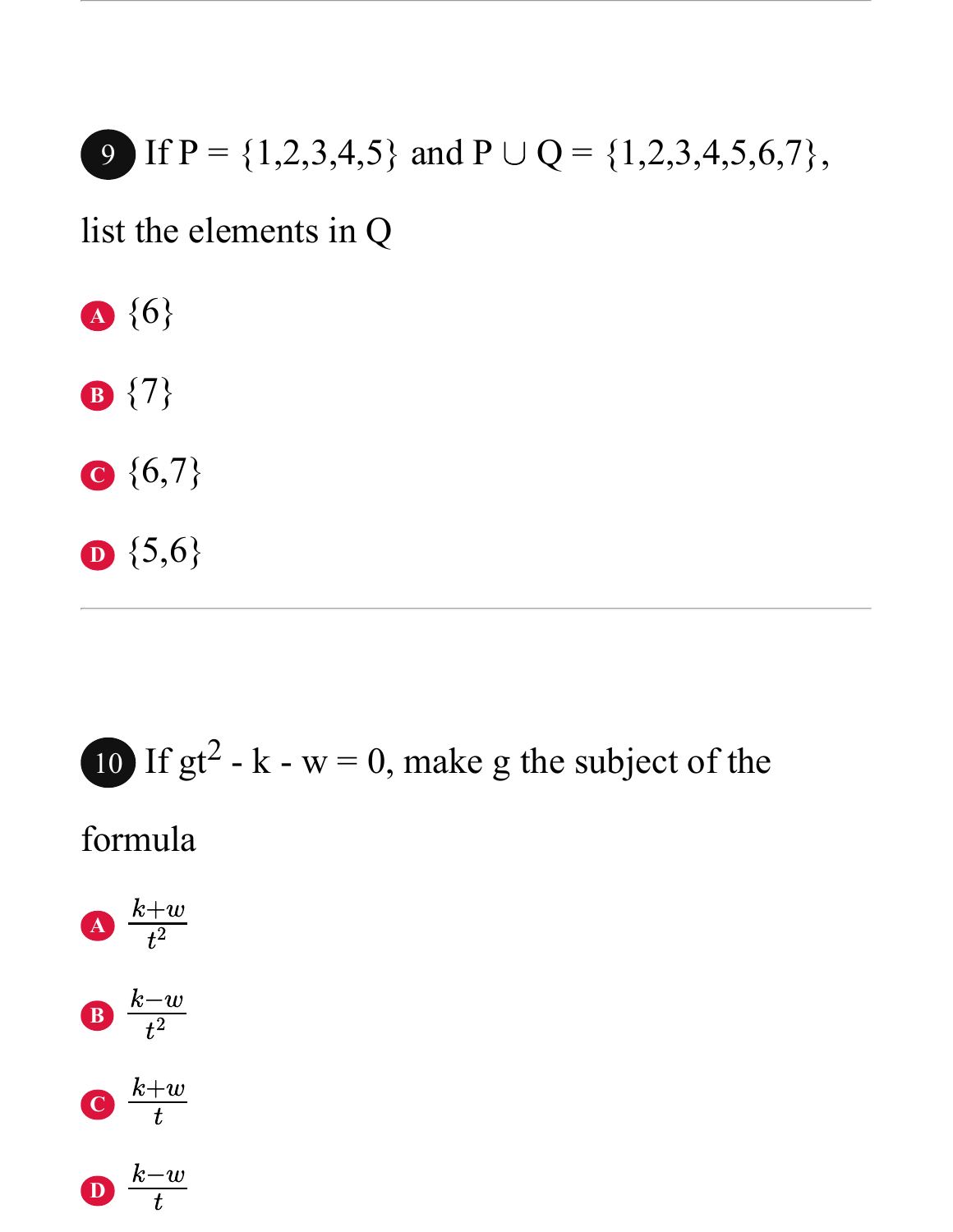#### postutmeadmission.com.ng*<u>IMB</u>* Past Questions

$$
11 Factorize 2y^2 - 15xy + 18x^2
$$

**A** 
$$
(2y - 3x) (y + 6x)
$$

**B** 
$$
(2y - 3x) (y - 6x)
$$

$$
Q(2y+3x)(y-6x)
$$

$$
\mathbf{D}(3y+2x)(y-6x)
$$

12 Find the value of **k** if **y** - 1 is a factor of  $y^3 + 4y^2$  $+$  ky -  $6$ 

- **<sup>A</sup>** -6
- **<sup>B</sup>** -4

**<sup>C</sup>** O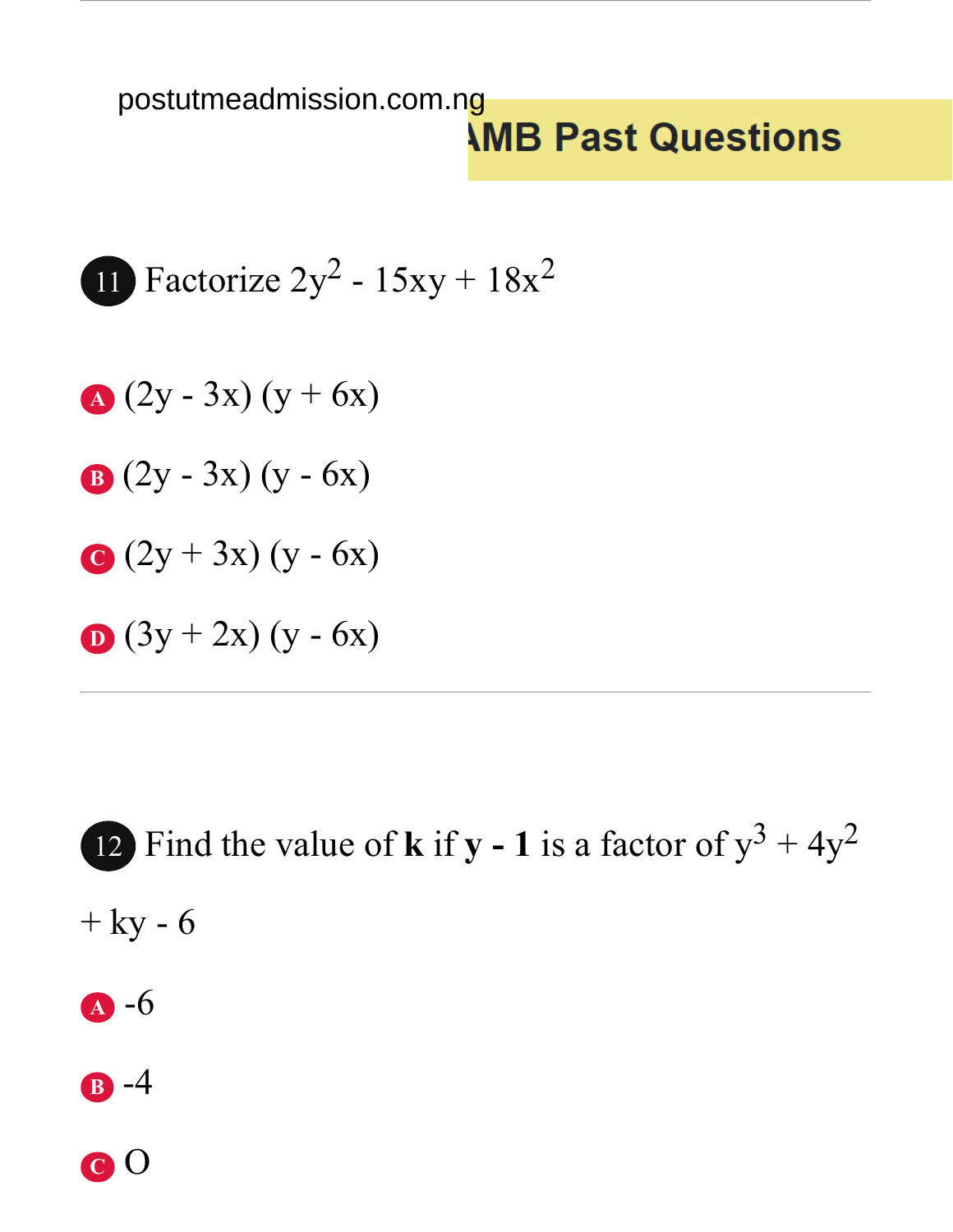13 *y* varies directly as  $w^2$ . When  $y = 8$ ,  $w = 2$ . Find y when  $w = 3$ **<sup>A</sup>** 18 **<sup>B</sup>** 12 **<sup>C</sup>** 9 **<sup>D</sup>** 6

14 P varies directly as Q and inversely as R. When  $Q = 36$  and  $R = 16$ ,  $P = 27$ . Find the relation between

P, Q and R.

\n
$$
P = \frac{Q}{12R}
$$
\n

\n\n $P = \frac{12Q}{R}$ \n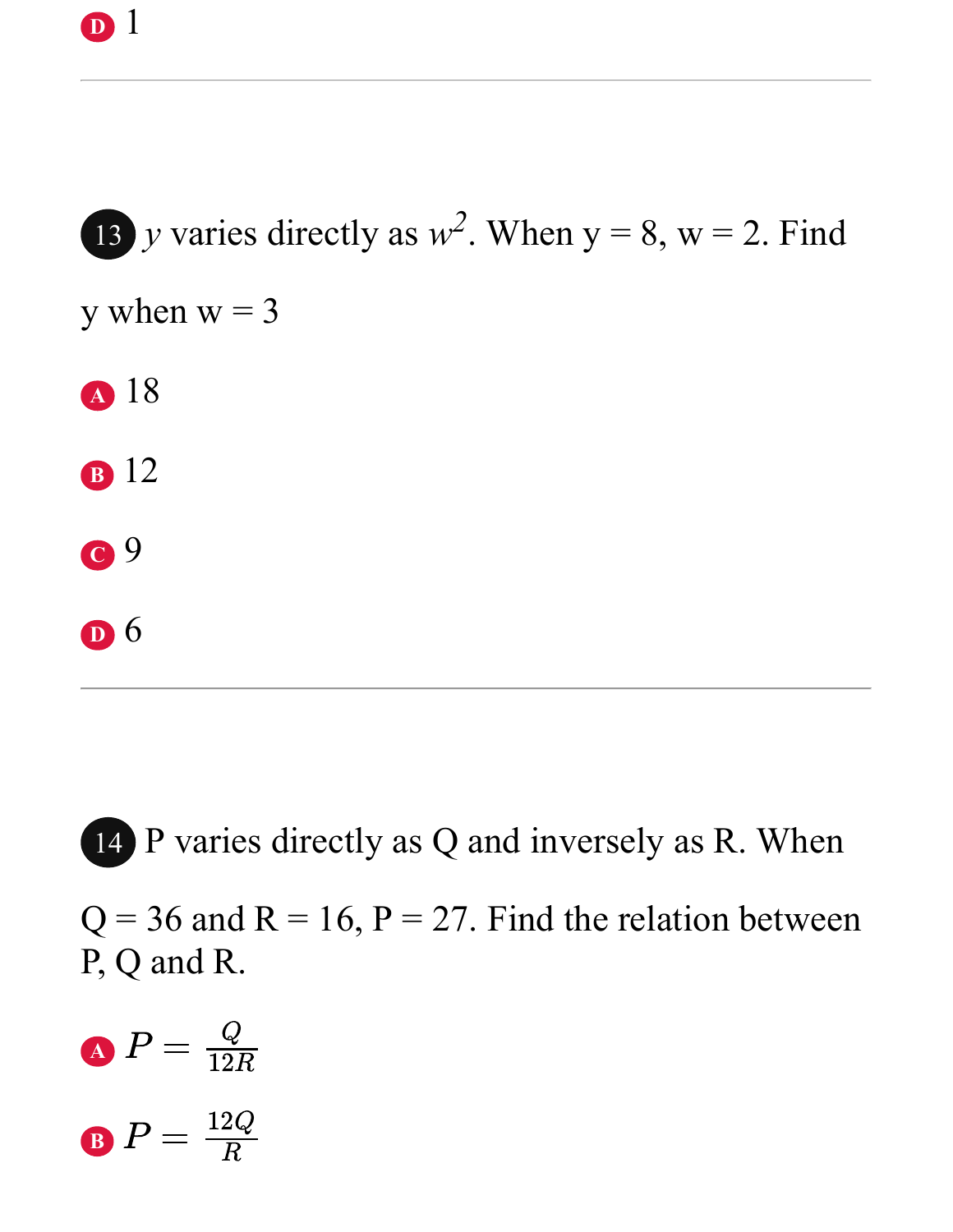$\overline{\textbf{C}}$   $P = 12QR$ **D**  $P = \frac{12}{QR}$ *sch* news, *and more...* 

*Vis For FREE educational resources,* 



#### **Past Questions**

16 Evaluate the inequality  $\frac{x}{2}$  $\frac{x}{2}+\frac{3}{4}\leq\frac{5x}{6}$  $\frac{x}{3} - \frac{7}{12}$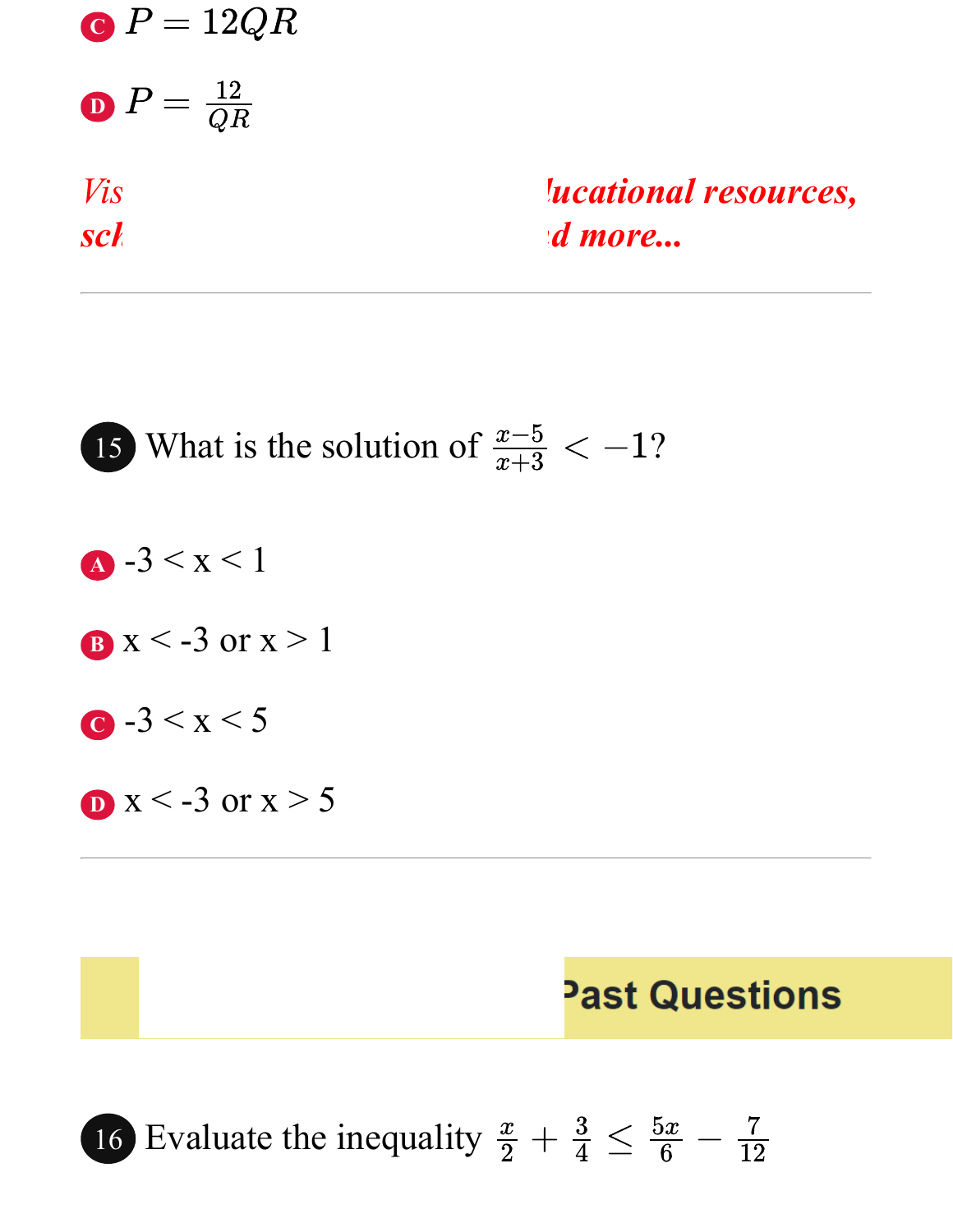

17 The 4th term of an A.P. is 13 while the 10th term is 31. Find the 24th term. **<sup>A</sup>** 89 **<sup>B</sup>** 75

- **<sup>C</sup>** 73
- **<sup>D</sup>** 69

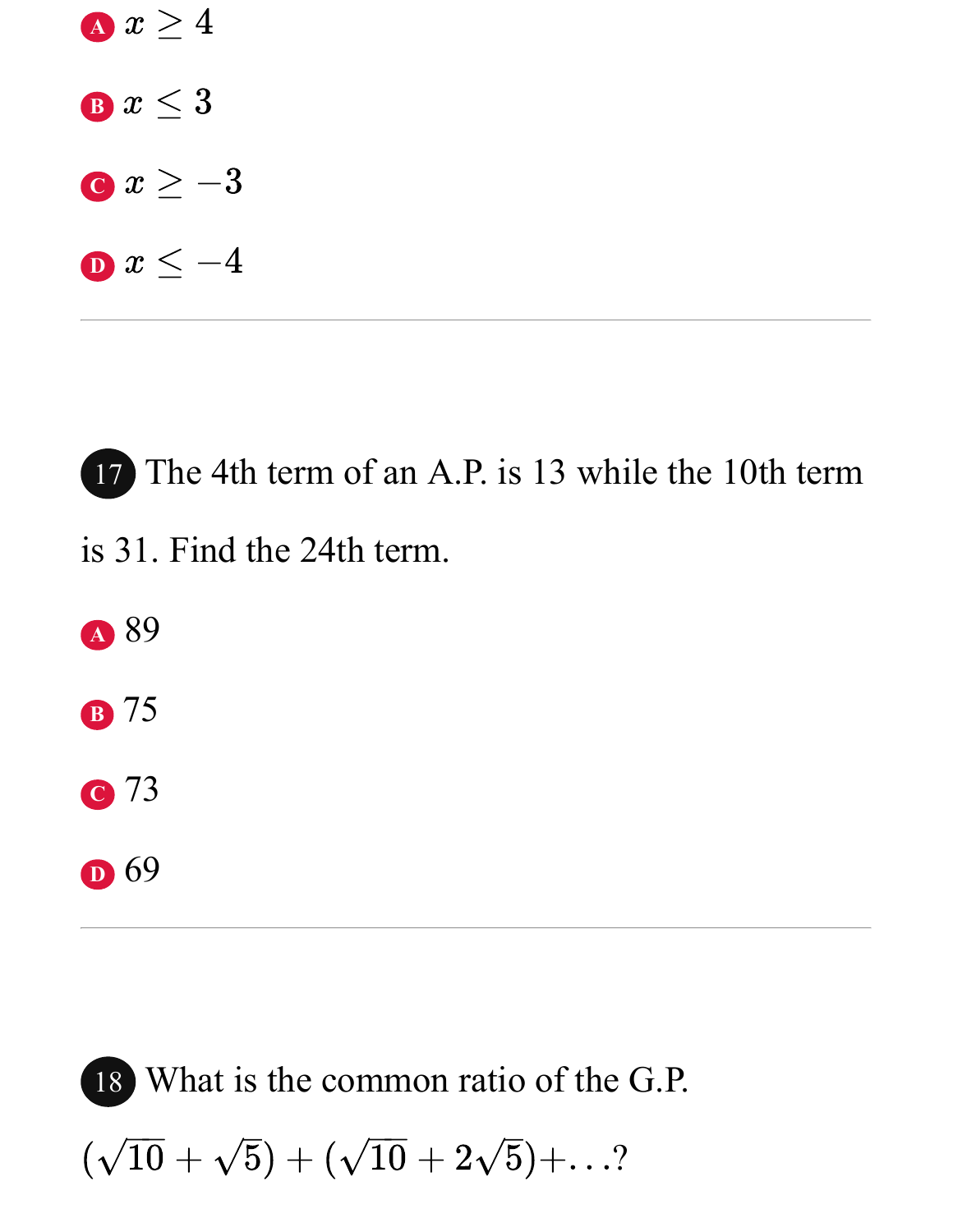

19 A binary operation  $*$  is defined by  $x * y = x^y$ . If  $x * 2 = 12 - x$ , find the possible values of x **<sup>A</sup>** 3,4 **<sup>B</sup>** 3,-4 **<sup>C</sup>** -3,4 **<sup>D</sup>** -3,-4

20 Find y, if 
$$
\begin{pmatrix} 5 & -6 \\ 2 & -7 \end{pmatrix} \begin{pmatrix} 5 \\ 2 \end{pmatrix} = \begin{pmatrix} 7 \\ -11 \end{pmatrix}
$$

**<sup>A</sup>** 8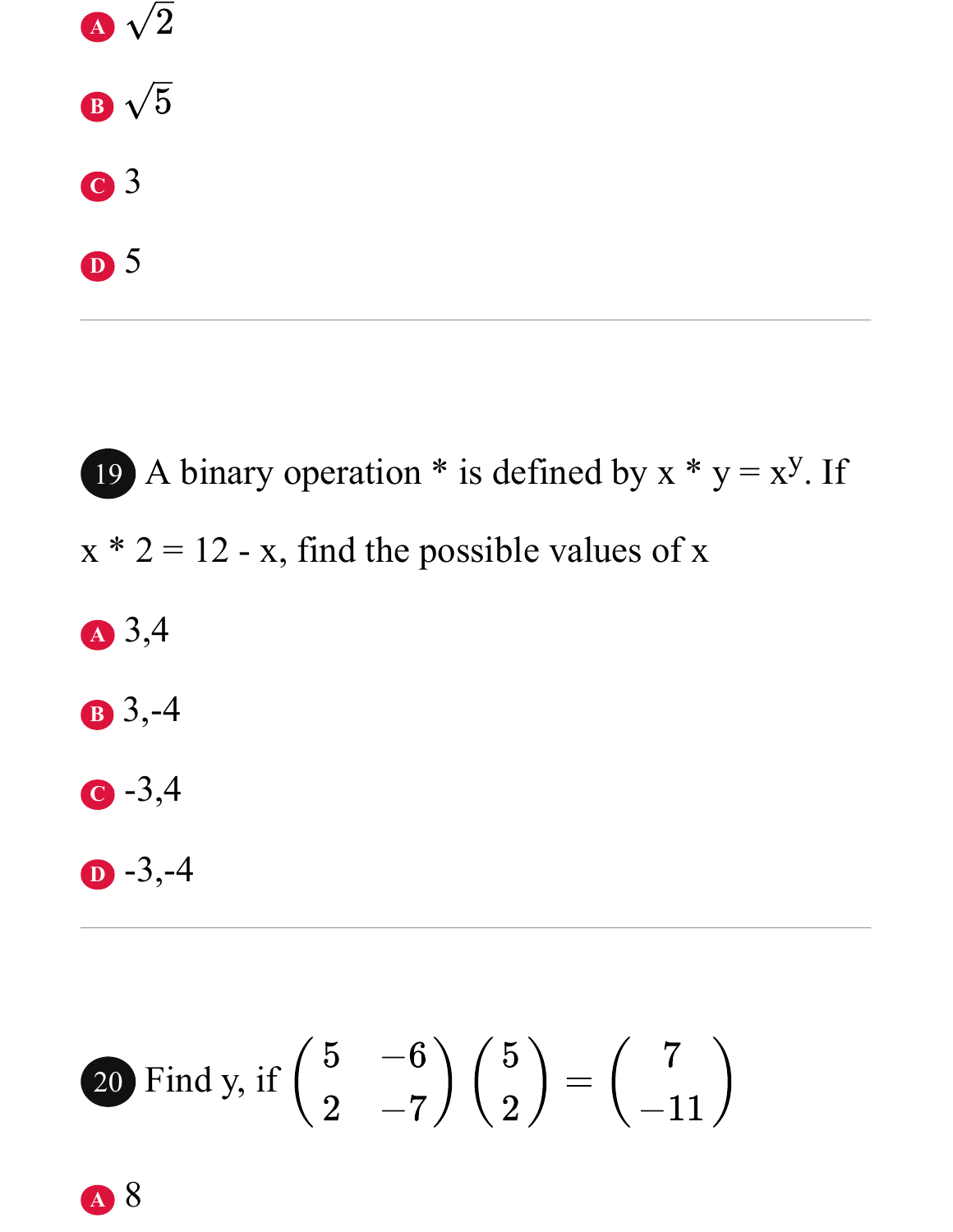

## **3 Past Questions**

$$
\textbf{20 If } \begin{vmatrix} -x & 12 \\ -1 & 4 \end{vmatrix} = -12, \text{ find } \textbf{x}
$$





$$
c3
$$

 $\mathbf{D}$  6

### deducational resources, more...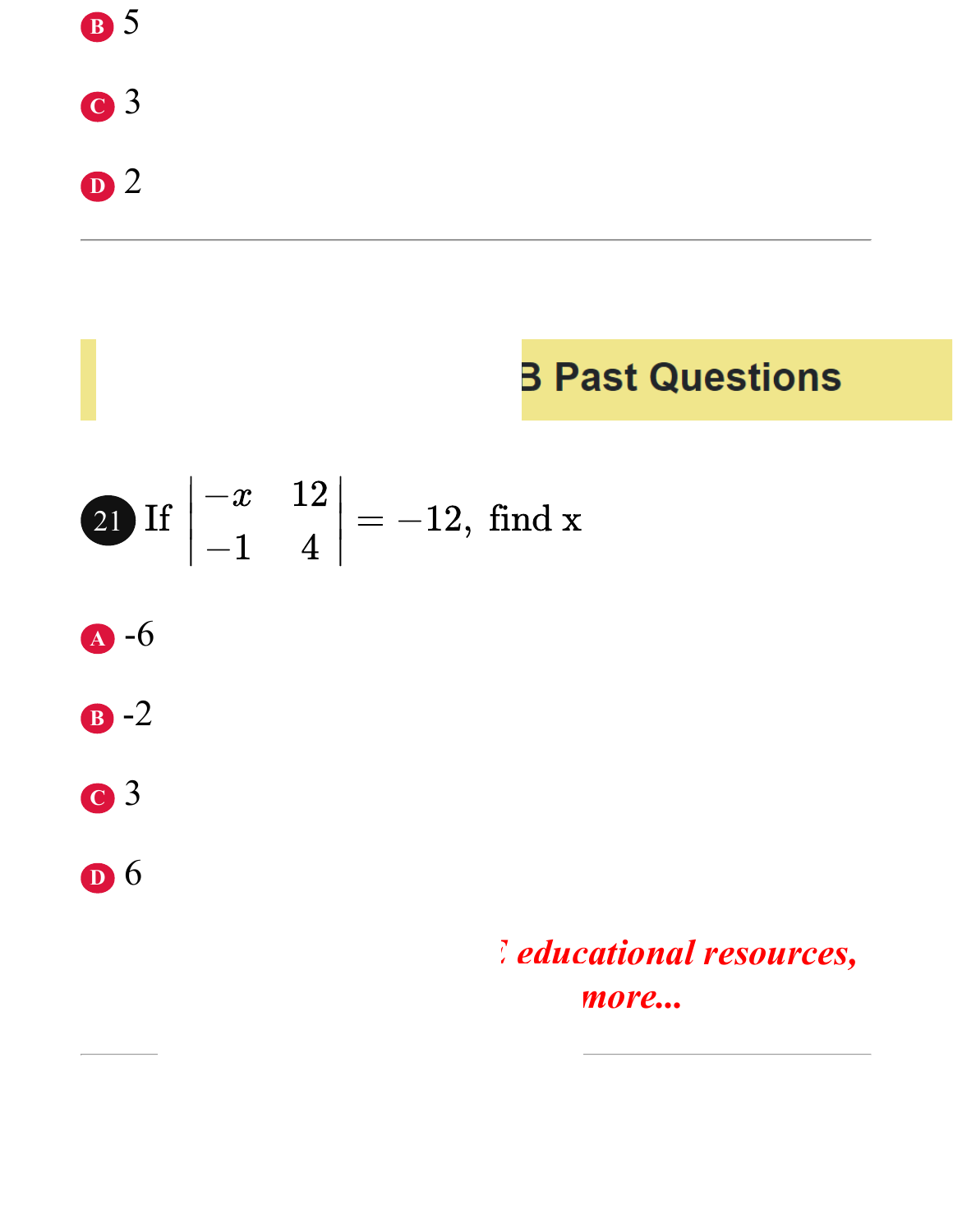

**<sup>D</sup>** -2

**<sup>D</sup>** 8

23 How many sides has a regular polygon whose interior angle is 135<sup>o</sup> **<sup>A</sup>** 12 **<sup>B</sup>** 10 **<sup>C</sup>** 9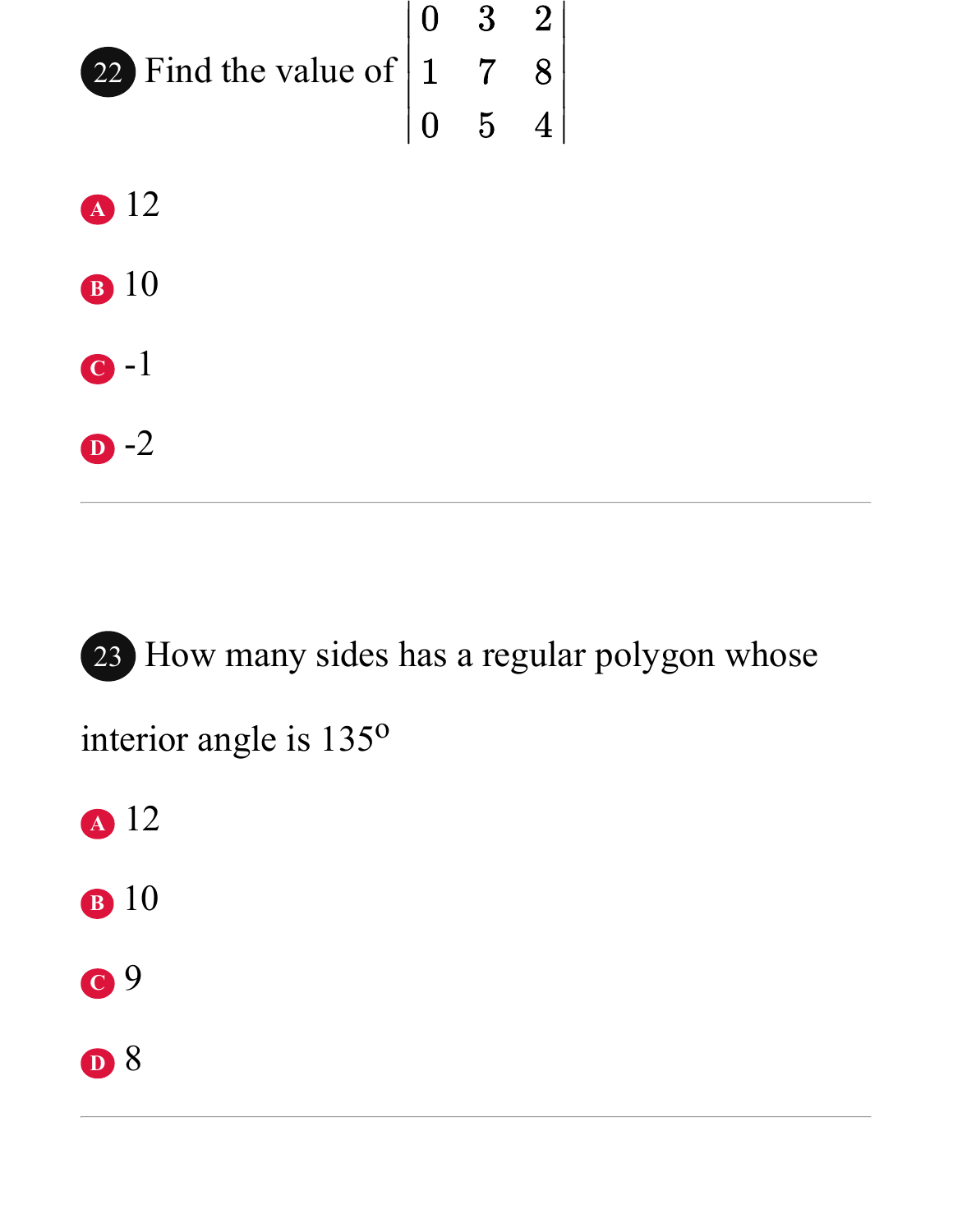## 24 A cylindrical tank has a capacity of  $6160m^3$ .

What is the depth of the tank if the radius of its base is 28cm?

**<sup>A</sup>** 8.0m

**<sup>B</sup>** 7.5m

**<sup>C</sup>** 5.0m

**<sup>D</sup>** 2.5m

25 The locus of a dog tethered to a pole with a rope

of 4m is a

- **<sup>A</sup>** circle with diameter 4m
- **<sup>B</sup>** circle with radius 4m
- **<sup>C</sup>** semi-circle with diameter 4m
- **D** semi-circle with radius 4m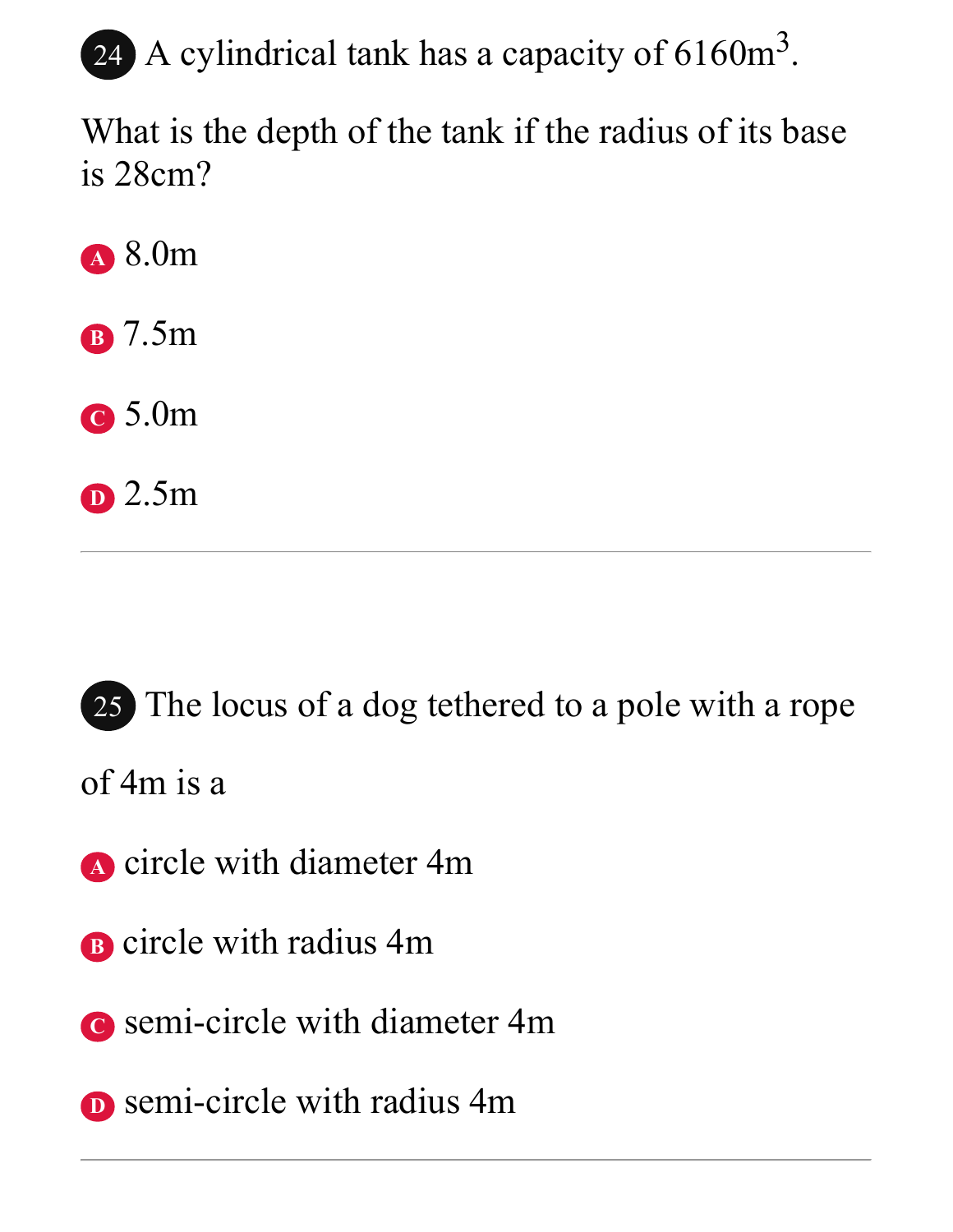### **AMB Past Questions**



27 The gradient of a line joining  $(x,4)$  and  $(1,2)$  is  $\frac{1}{2}$ . Find the value of x **<sup>A</sup>** 5 **<sup>B</sup>** 3

- **<sup>C</sup>** -3
- **<sup>D</sup>** -5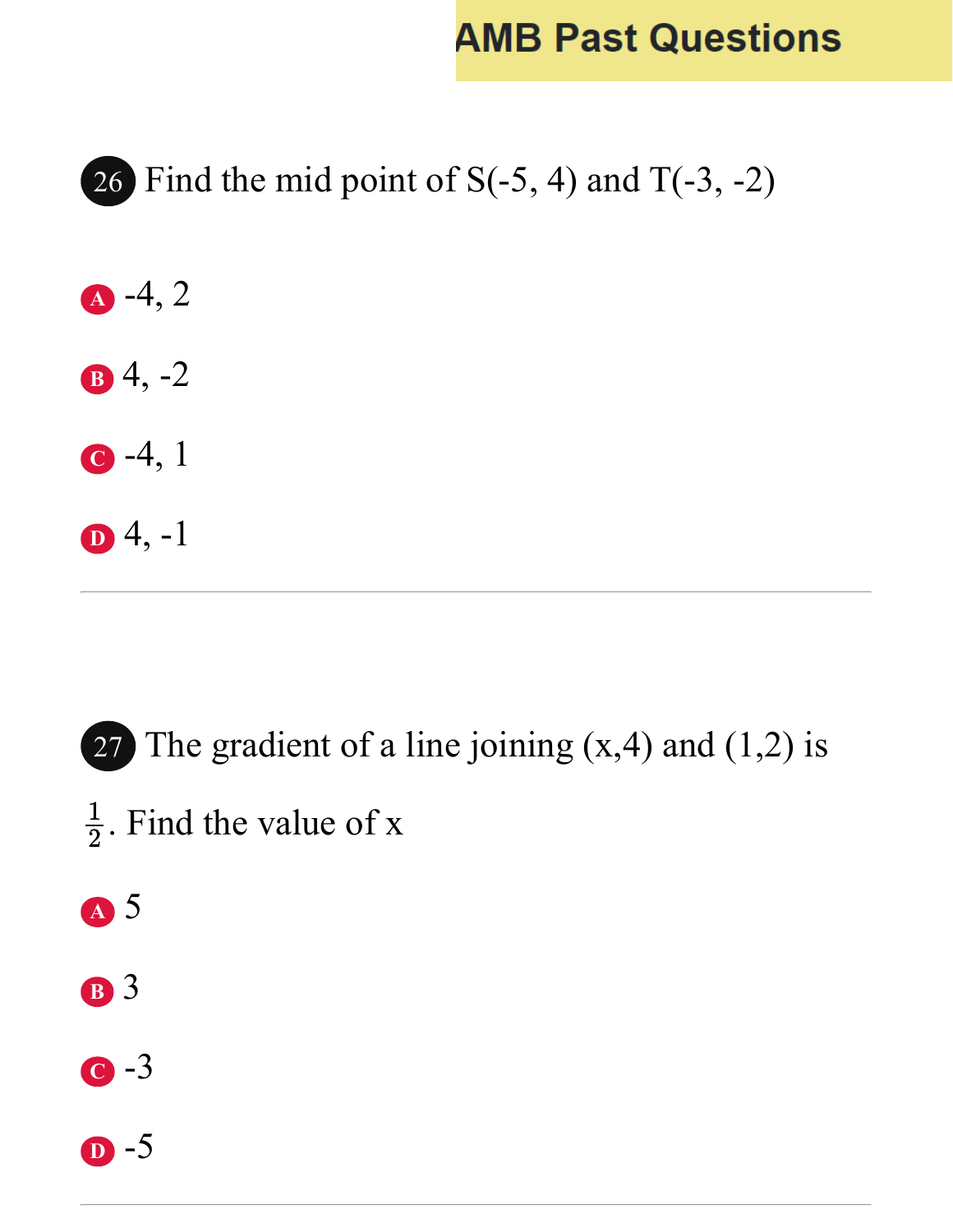28 Calculate the mid point of the line segment y -  $4x + 3 = 0$ , which lies between the x-axis and y-axis.  $\textbf{A} \begin{pmatrix} 3 & -38 & 2 \end{pmatrix}$ **B**(3 38 2) **C**  $(-2 \quad 2 \quad 2 \quad 2)$  $D(-2 \quad 3 \quad 3 \quad 2)$ *EE educational resources, is, and more...* 

29 Find the equation of the straight line through (-2, 3) and perpendicular to  $4x + 3y - 5 = 0$ **A**  $3x - 4y + 18 = 0$ **B**  $3x + 2y - 18 = 0$ 

**C**  $4x + 5y + 3 = 0$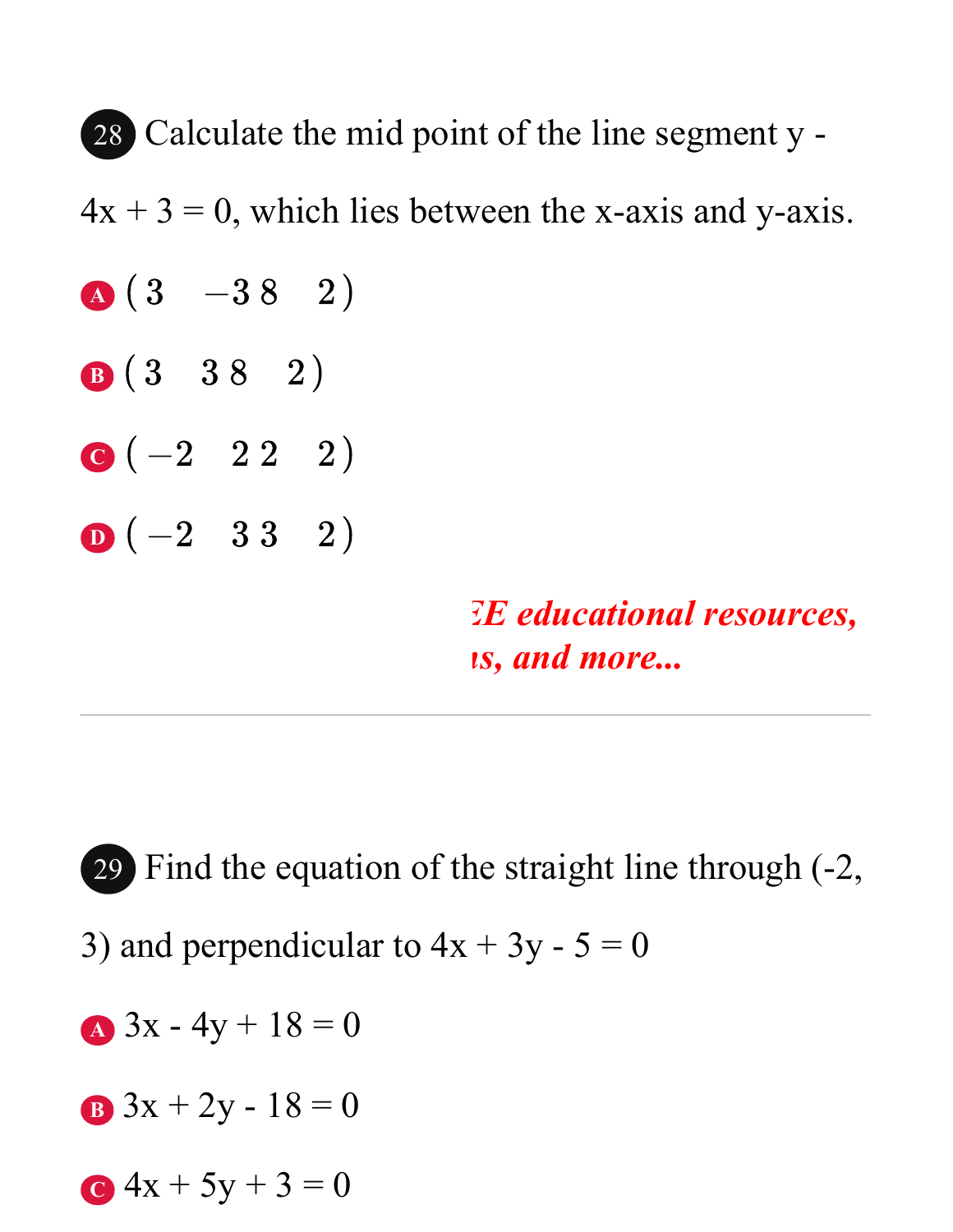$$
5x - 2y - 11 = 0
$$



#### **JAMB Past Questions**

31 If 
$$
y = 4x^3 - 2x^2 + x
$$
, find  $\frac{\delta y}{\delta x}$ 

$$
8x^2-2x+1
$$

**B**  $8x^2 - 4x + 1$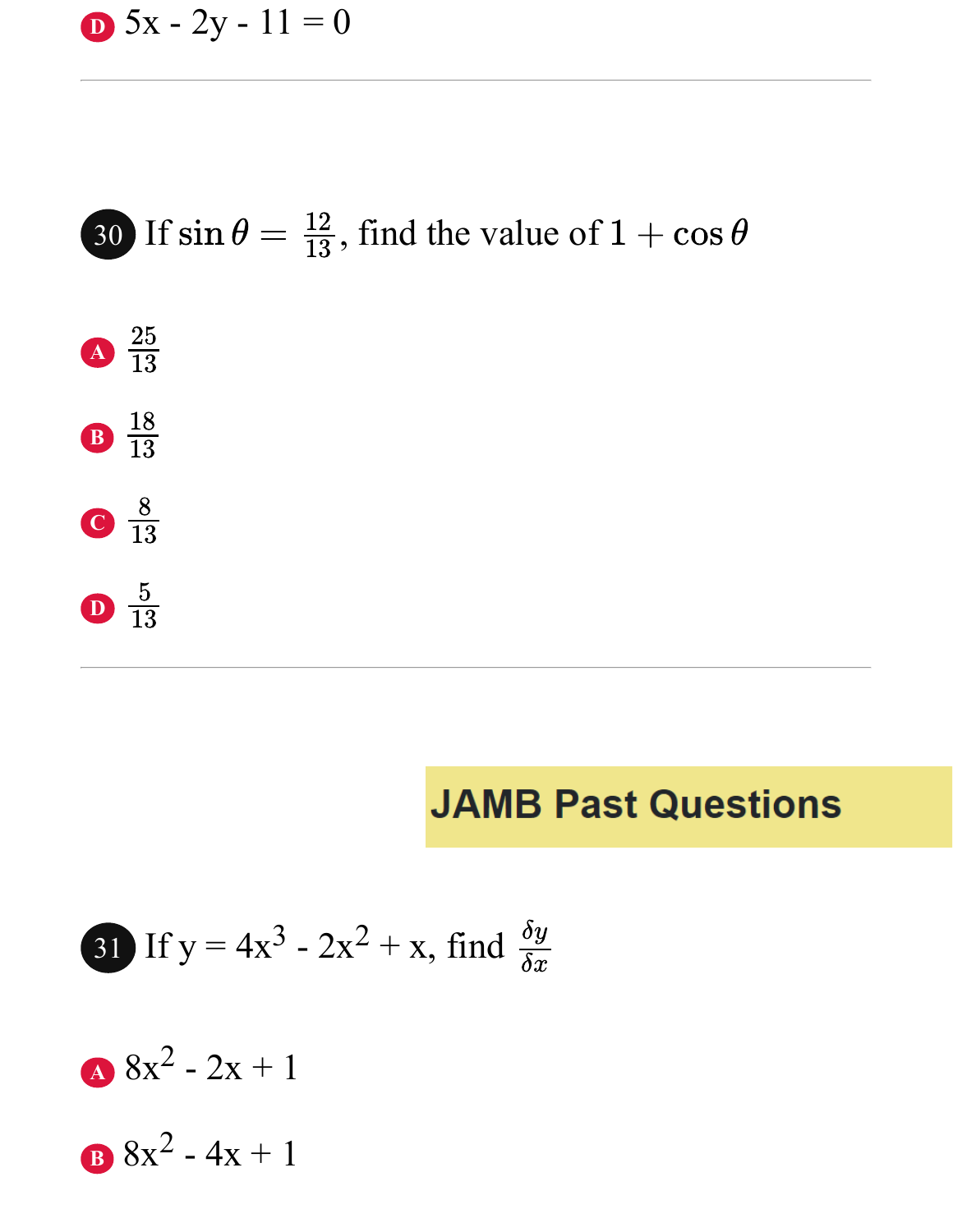$$
12x^2 - 2x + 1
$$

$$
12x^2-4x+1
$$

32 If 
$$
y = \cos 3x
$$
, find  $\frac{\delta y}{\delta x}$ 

- $\Delta \frac{1}{3}$ sin 3x
- $\mathbf{B} \frac{1}{3}\sin 3x$
- $\bullet$  3 sin 3x
- $D 3 \sin 3x$



- A 4
- **B** 1

 $\bullet$  -1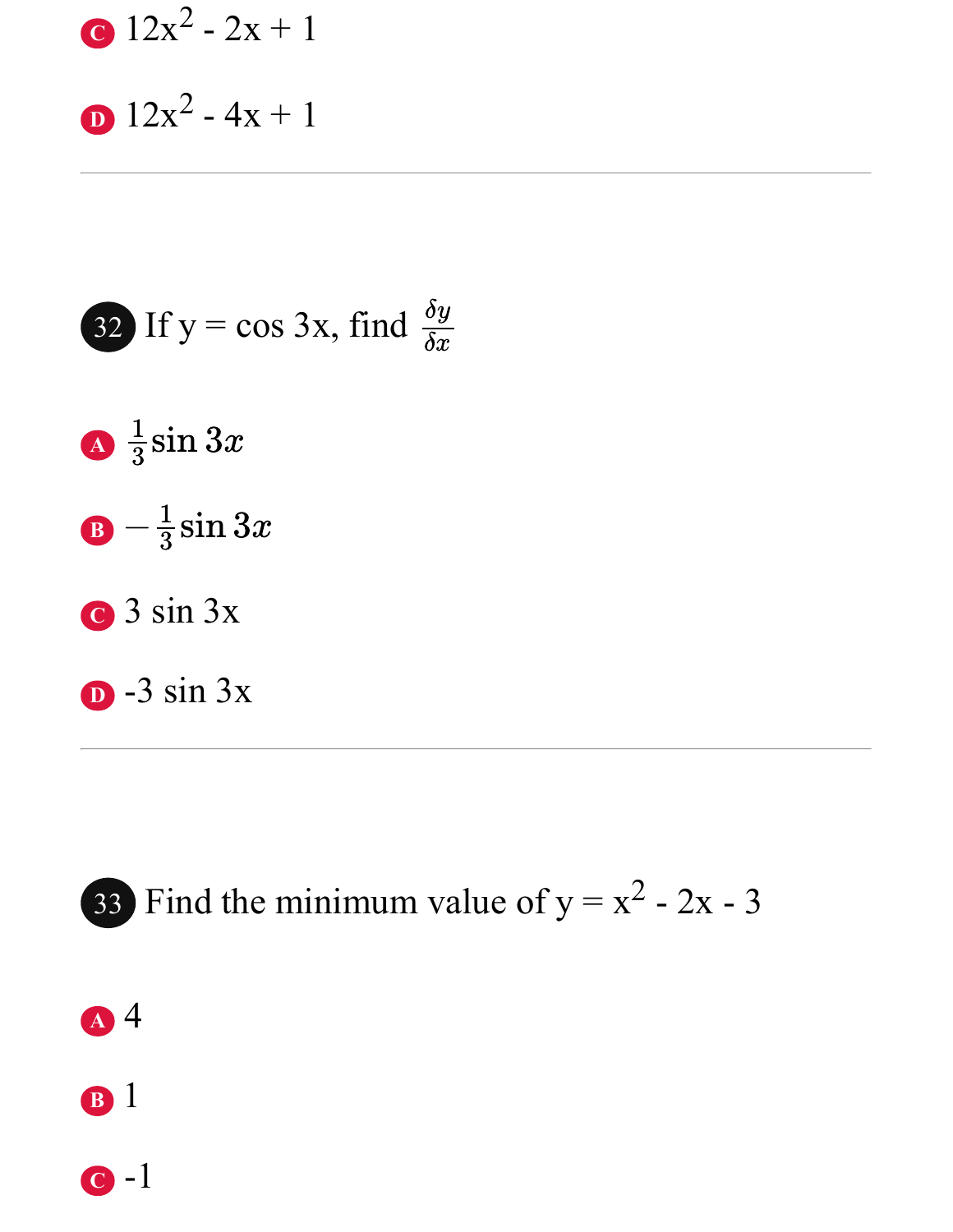

**35** Evaluate 
$$
\int (2x+3)^{\frac{1}{2}} \delta x
$$

$$
\Delta\;\frac{1}{12}(2x+3)^6 + k
$$

- **B**  $\frac{1}{3}(2x+3)^{\frac{1}{2}}+k$  $\Big) \frac{1}{2}$  $\frac{1}{2}$
- **C**  $\frac{1}{3}(2x+3)^{\frac{3}{2}}+k$  $\Big)^{\frac{3}{2}}$  $\frac{3}{2}$
- **D**  $\frac{1}{12}(2x+3)^{\frac{3}{4}}+k$  $\Big) \frac{3}{4}$  $\frac{3}{4}$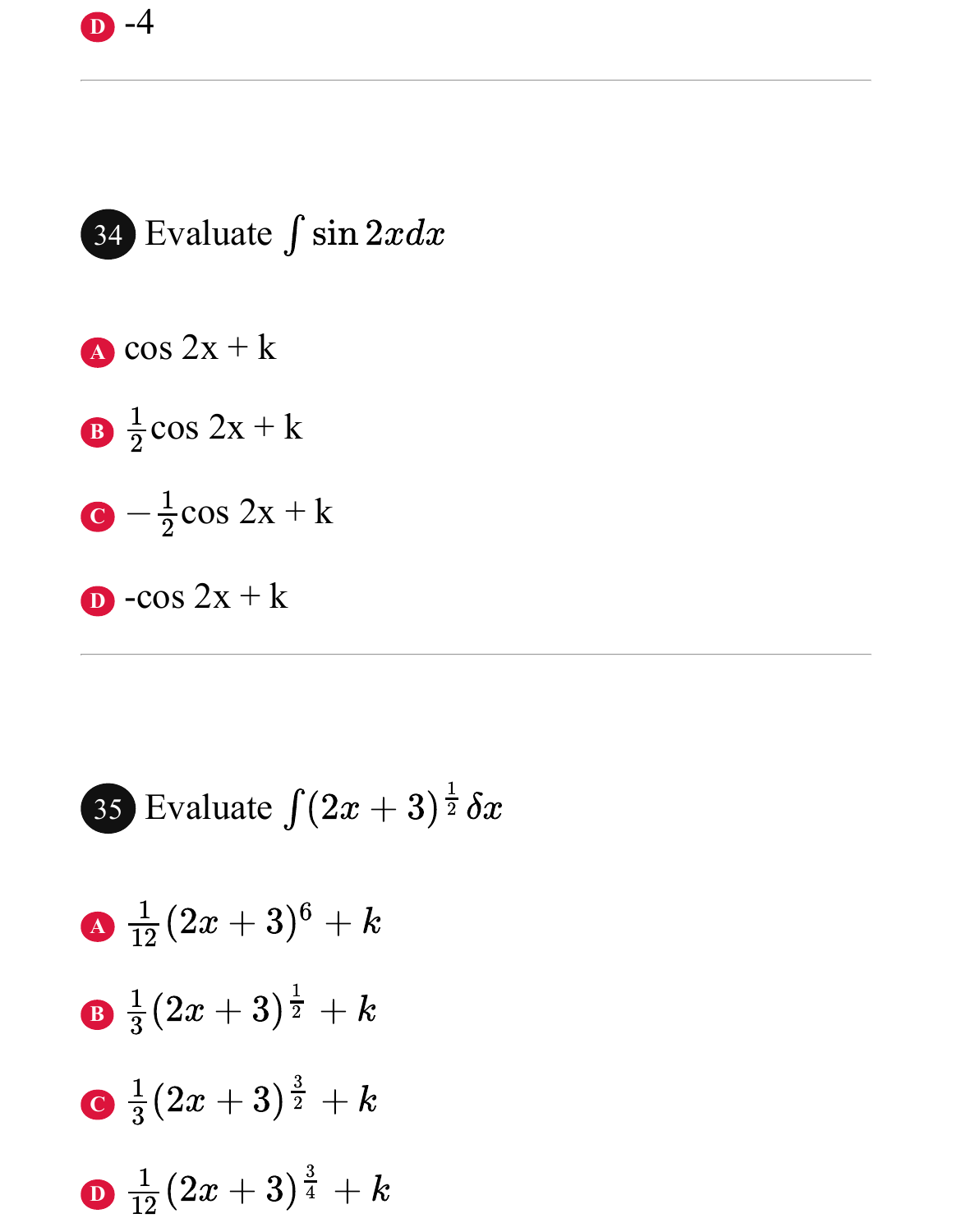$E$  *educational resources, school news, past questions, and more...*

## **AMB Past Questions**



|  | $^\prime\,alues$ |  |  |  |
|--|------------------|--|--|--|
|  | $F$ requency     |  |  |  |

Find the mode of the distribution above

**<sup>A</sup>** 1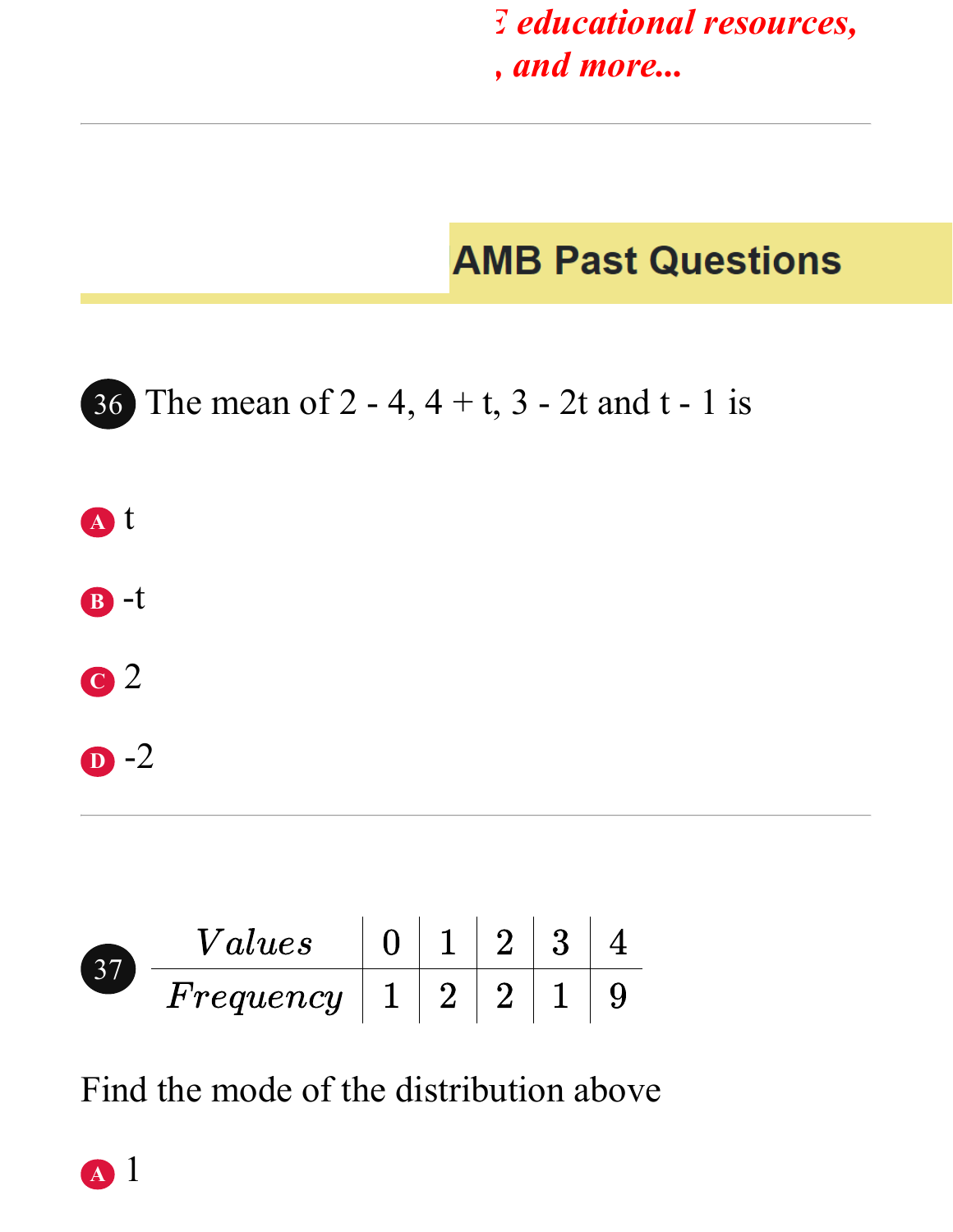





39 Find the standard deviation of 5, 4, 3, 2, 1



**B**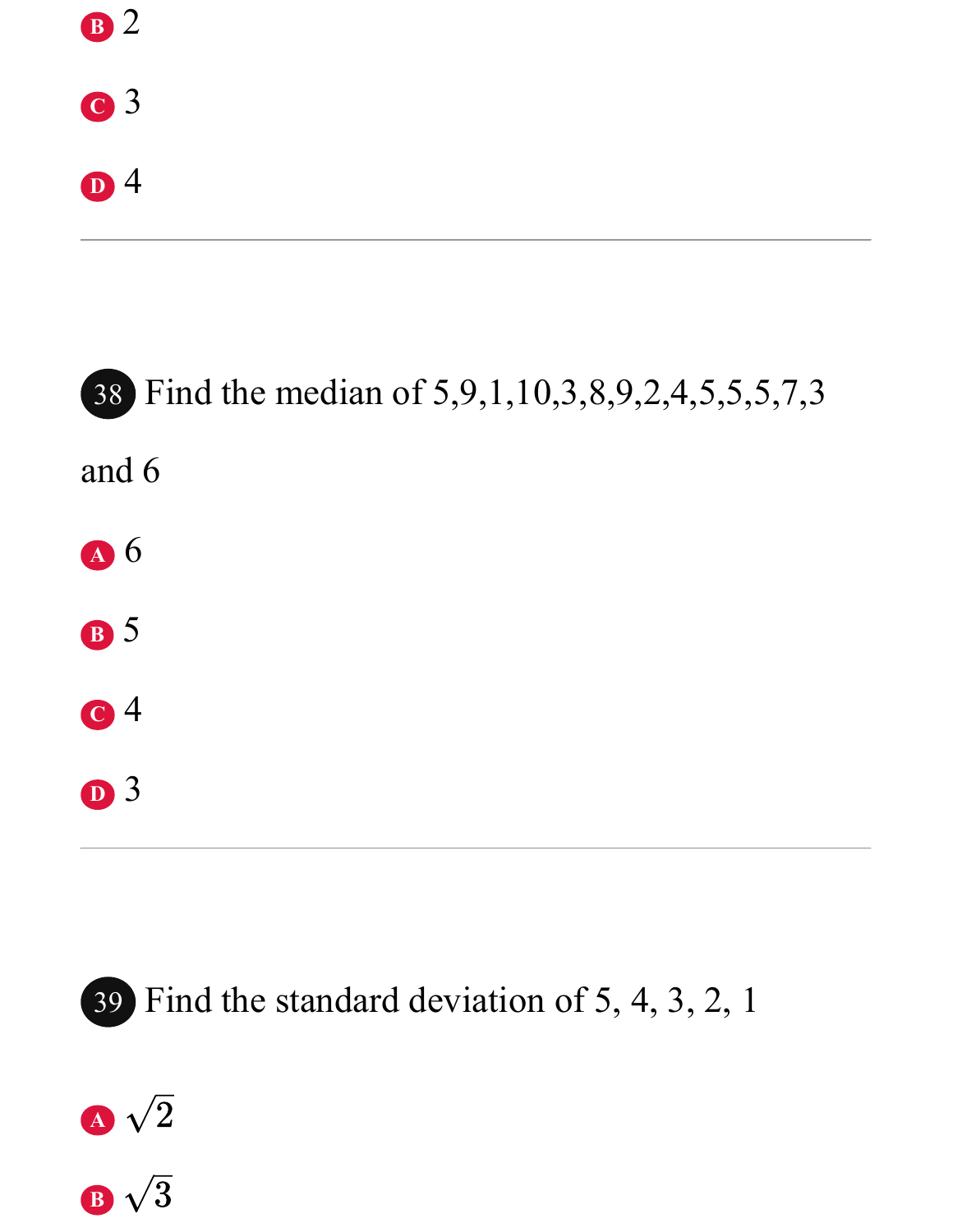

**D**

# 40 In how many ways can a team of 3 girls be selected from 7 girls? **A B C**  $rac{7!}{3!}$  $rac{7!}{4!}$  $\frac{7!}{3!4!}$  $\frac{7!}{2!5!}$

|                   | <b>Past Questions</b>                               |  |  |  |  |               |    |  |
|-------------------|-----------------------------------------------------|--|--|--|--|---------------|----|--|
|                   | $Numbers$   1   2   3   4                           |  |  |  |  | $\frac{1}{5}$ |    |  |
| $\left(41\right)$ | $Frequency \mid 18 \mid 22 \mid 20 \mid 16 \mid 10$ |  |  |  |  |               | 14 |  |

The table above represents the outcome of throwing a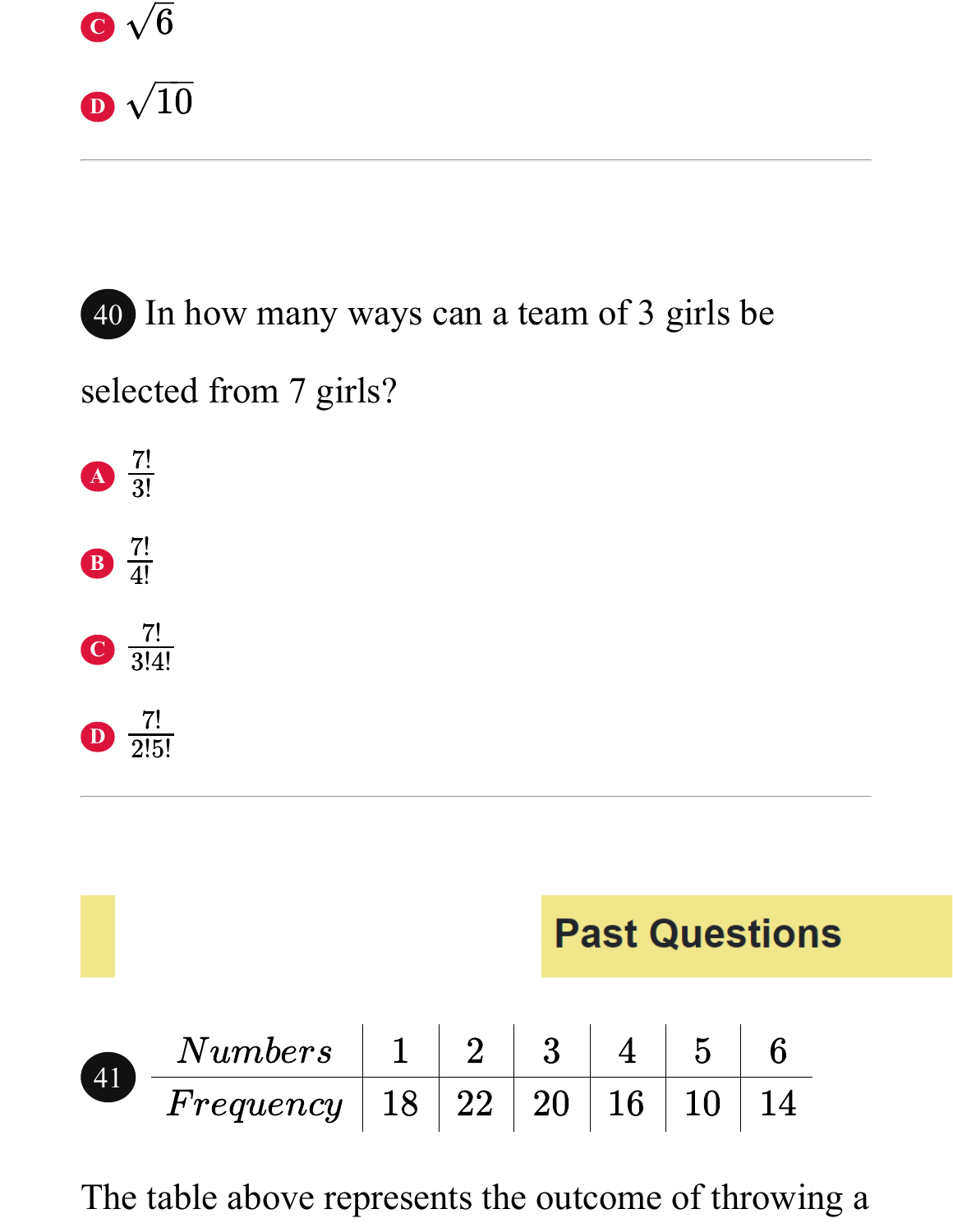die 100 times. What is the probability of obtaining at least a 4?





42 A number is chosen at random from 10 to 30

both inclusive. What is the probability that the number is divisible by 3?



 $E$  *educational resources, school news, past questions, and more...*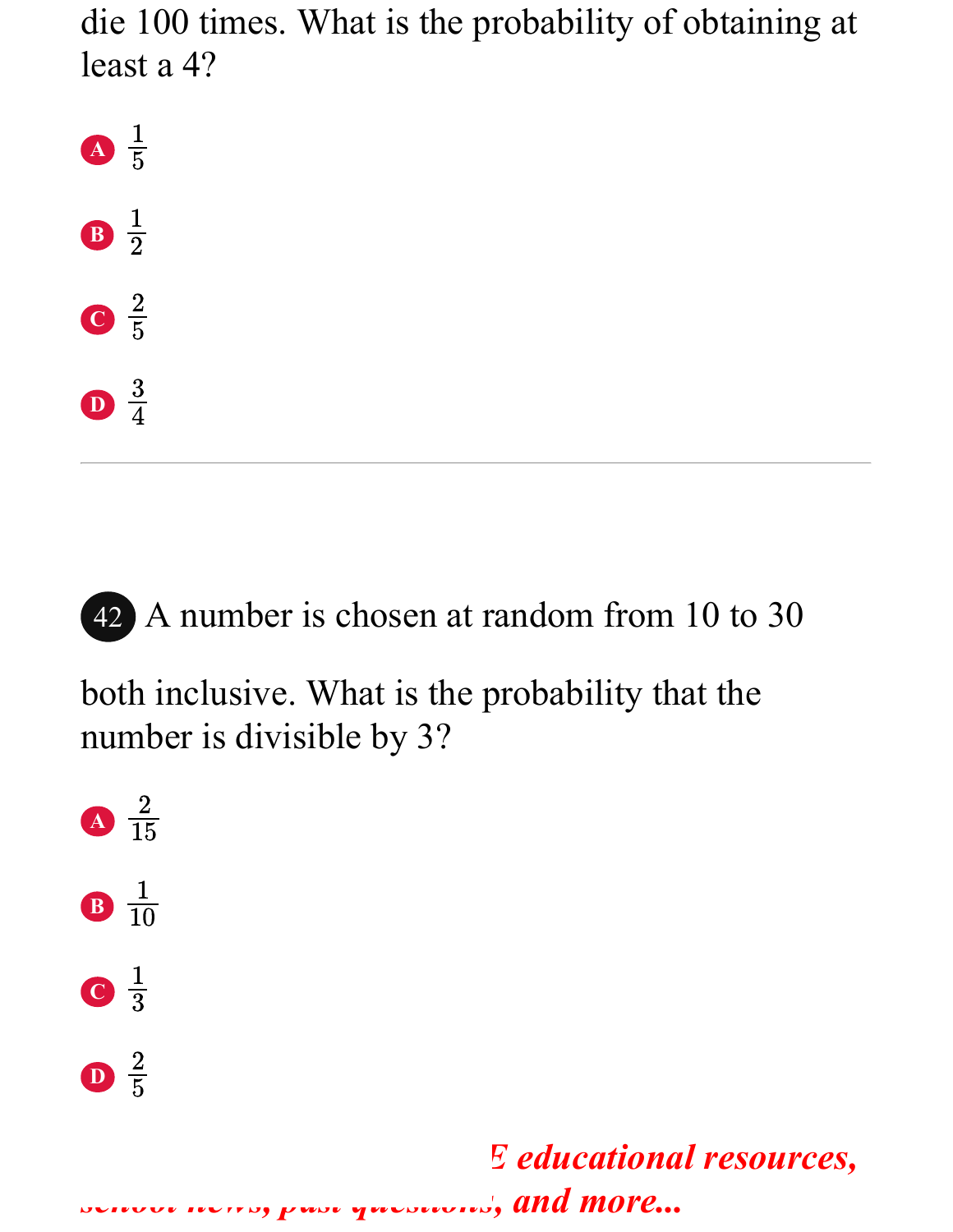

From the venn diagram above, the shaded parts represent

**A** (P∩Q)∪(P∩R) **B**  $(P \cup Q) \cap (P \cap R)$  $\mathbf{C}$  (P $\cup$ Q) $\cup$ (P $\cup$ R)

**D** (P∩Q)∪(P∪R)

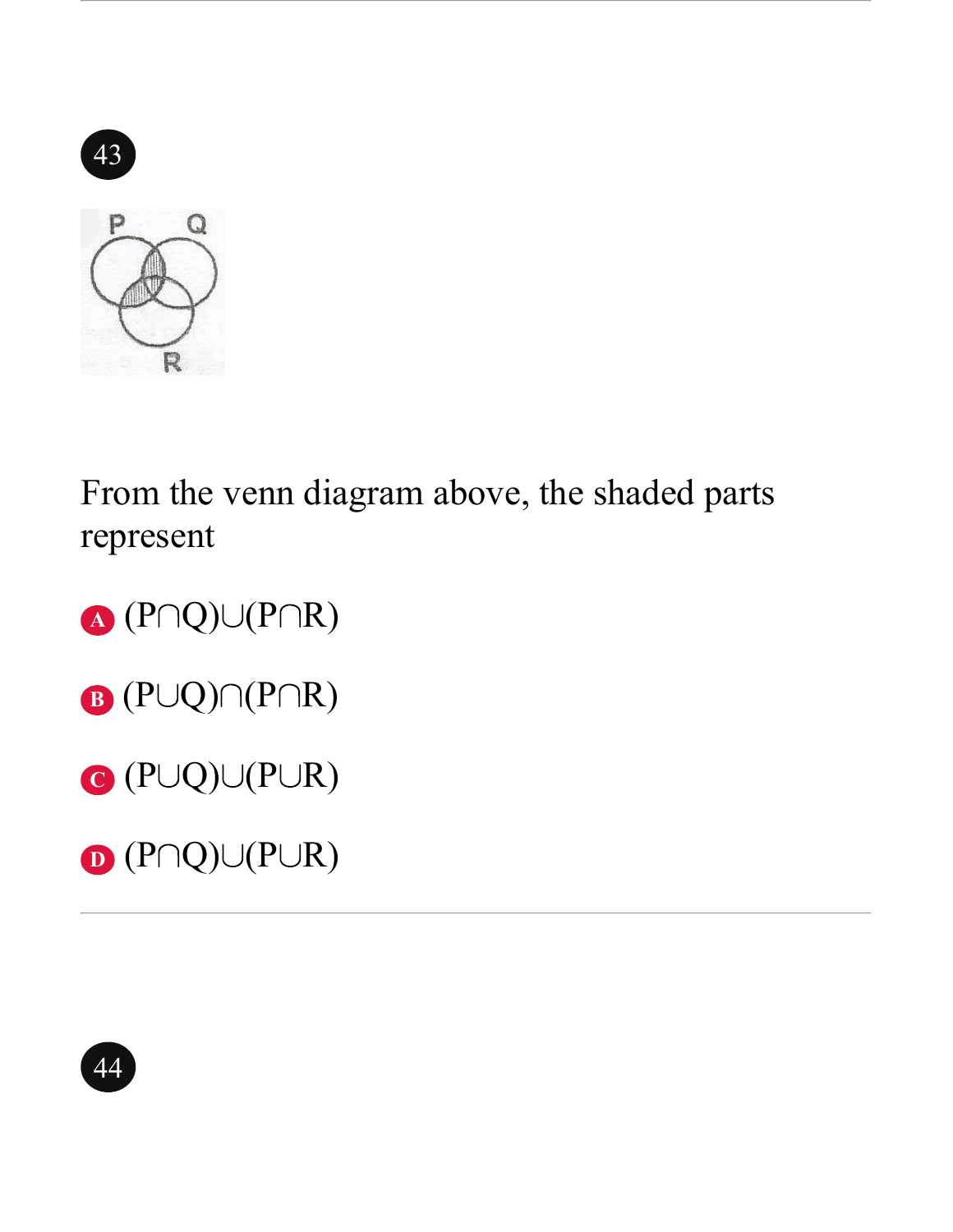

In the figure above, KL//NM, LN bisects < KNM. If angles KLN is 54<sup>o</sup> and angle MKN is 35<sup>o</sup>, calculate the size of angle KMN.





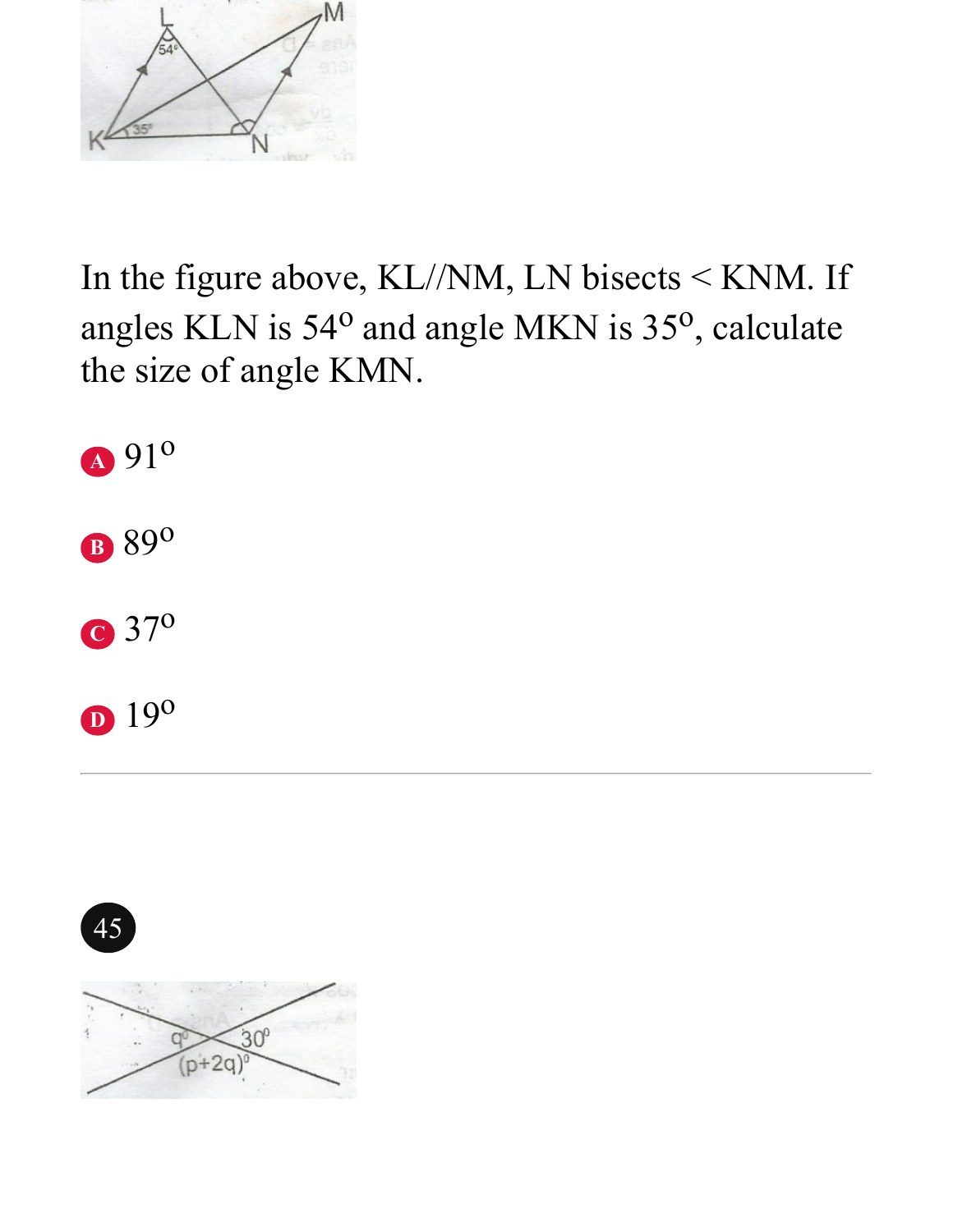From the figure above, what is the value of p?



## **Past Questions**





#### Find the value of x in the figure above



**B**  $10\sqrt{3}$ cm  $\overline{a}$  $\sqrt{3}c$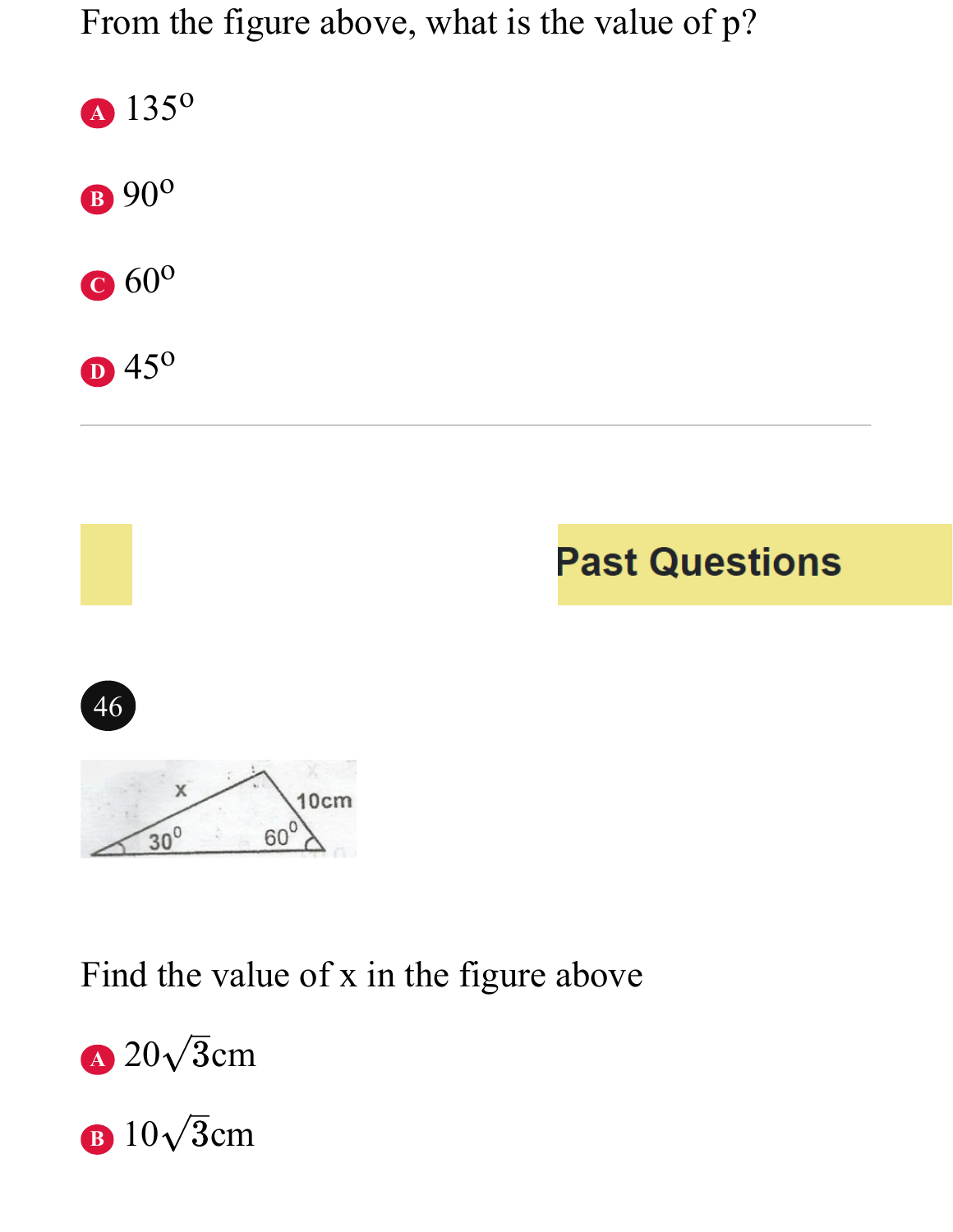

**D**  $4\sqrt{3}$ cm  $\overline{a}$  $\sqrt{3}c$ 



in the figure above, what is the equation of the line that passes the y-axis at  $(0,5)$  and passes the x-axis at (5,0)?

- **A**  $y = x + 5$
- **B**  $y = -x + 5$
- $C_y = x 5$

 $y = -x - 5$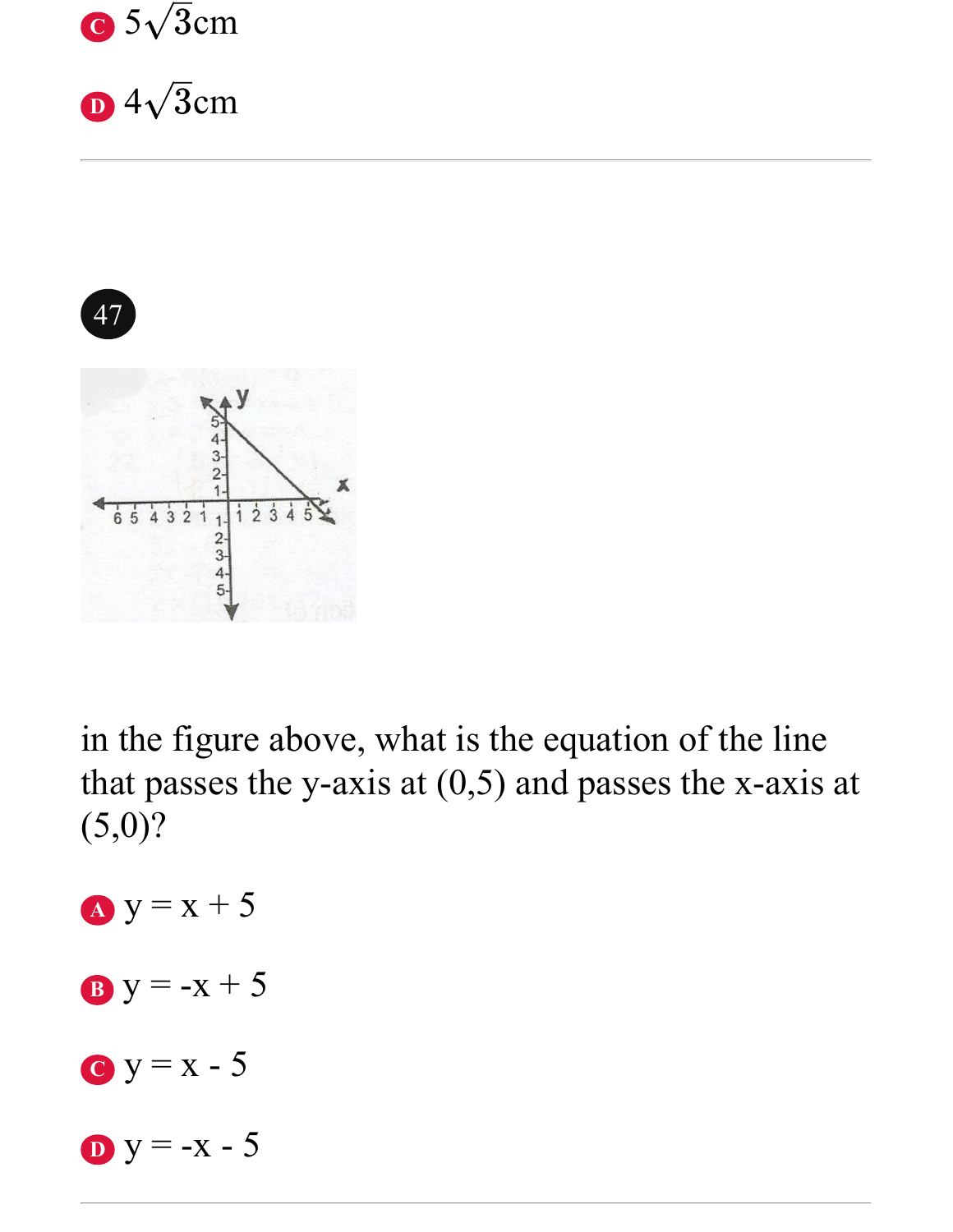

The pie chart above shows the monthly distribution of a man's salary on food items. If he spent N8,000 on rice, how much did he spent on yam?

**<sup>A</sup>** N42,000

**<sup>B</sup>** N18,000

**<sup>C</sup>** N16,000

**D** N12,000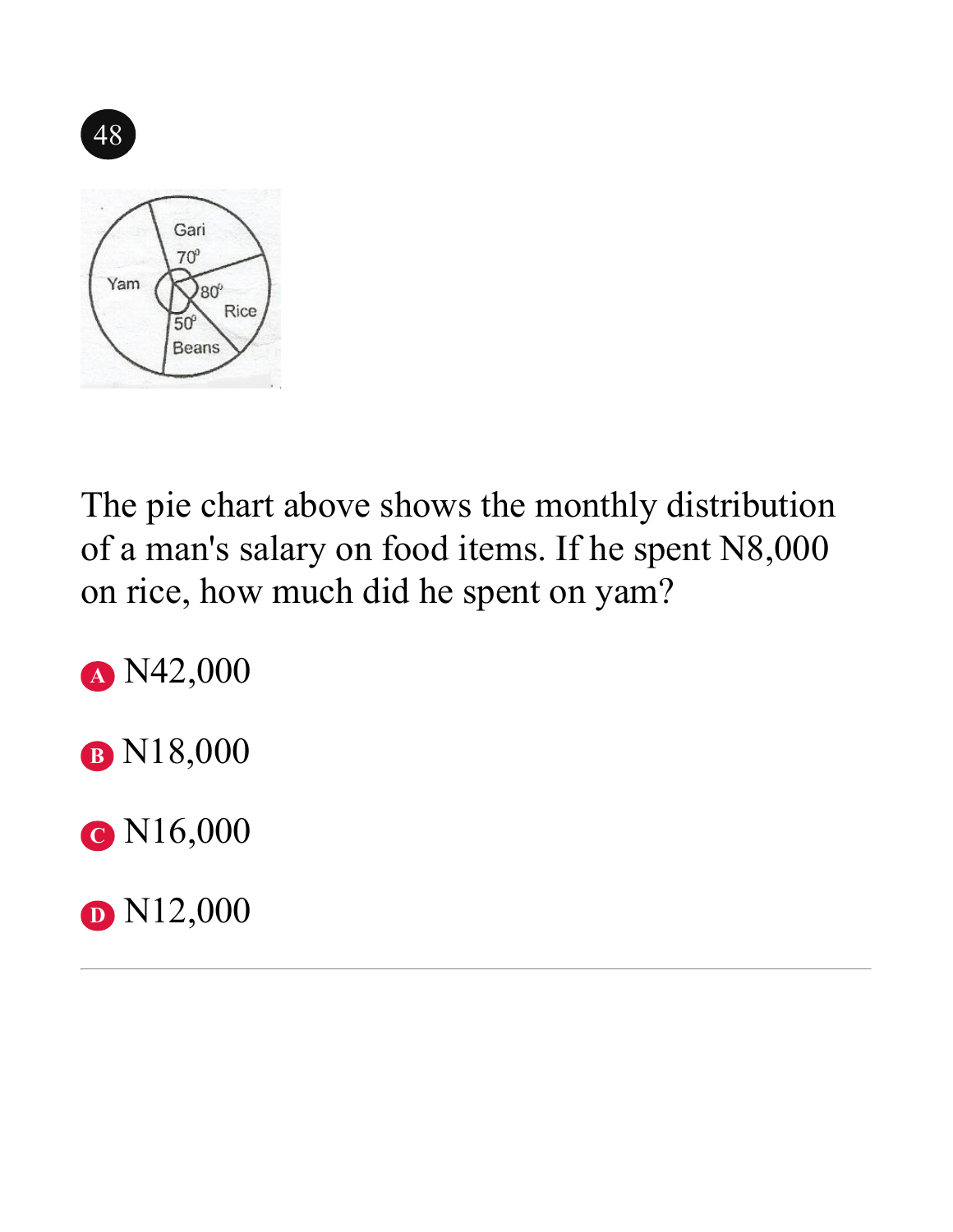# **Answers: JAMB Past Questions: JAMB » Mathematics » 2014**

#### 1. **C**

## 2. **C**

 $SP = Nx$  $CP = N60,000$ Percentage  $loss = 15%$ Using percentage loss...

 $\overline{CP_-}$  $C\bar{F}$  $\frac{S}{CP}$  $\frac{SP}{P} = 100\%$ 

 $15\% = \frac{600}{60}$  $\frac{00}{00}$  $\frac{00}{00}$  $\frac{0}{00}$  $\frac{-x}{00}$  $\frac{x}{\sqrt{2}} \times 100 \%$ 

 $15\% \times 60000 = (60000 - x)100\%$ 

 $60000 - x = \frac{15\% \times 60000}{100\%}$ 100%

60000 -  $x = 3 \times 3000$ 

60000 -x = 9000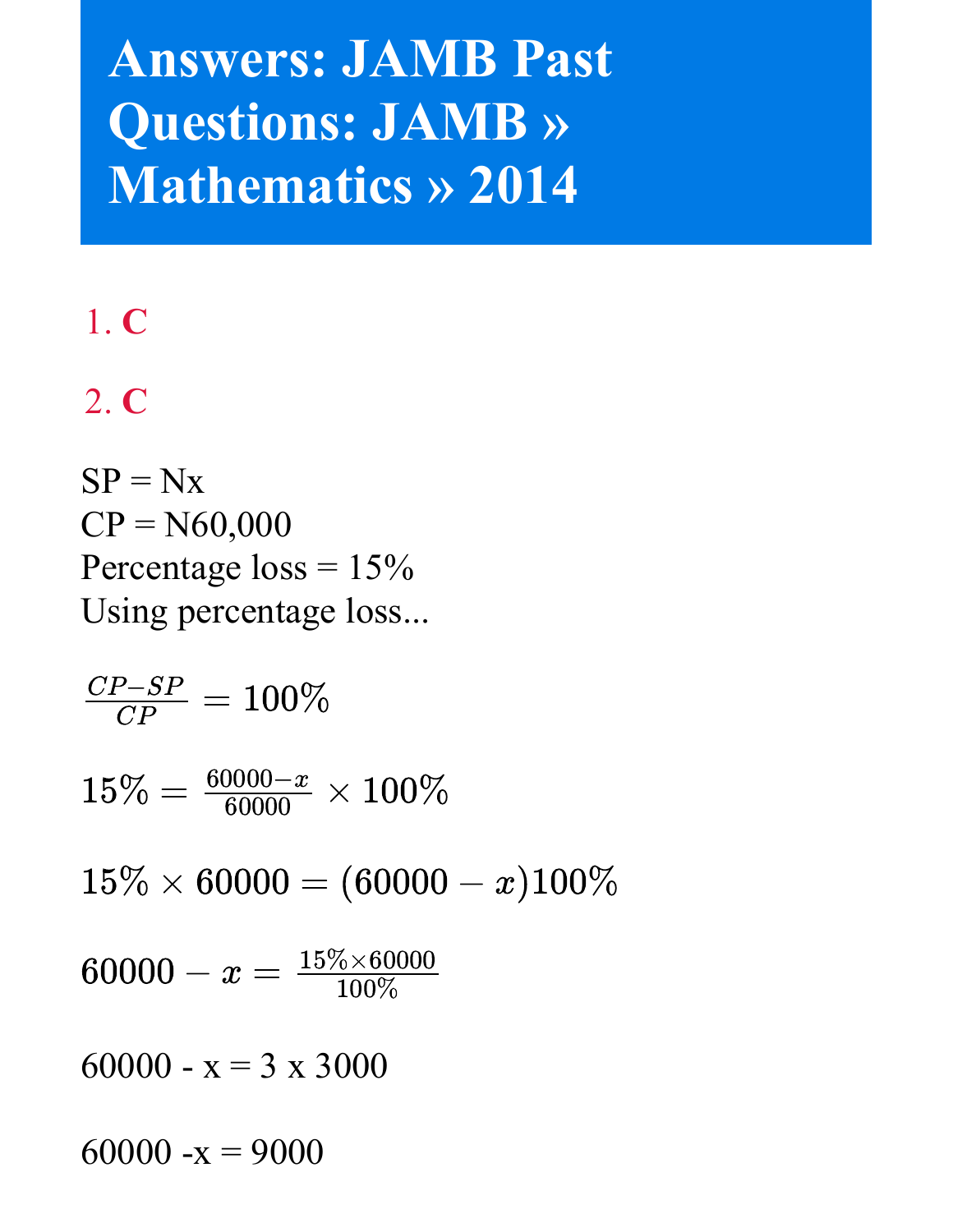$$
x = 60000 - 9000
$$

 $x = N51,000$ 

### 3. **C**

0.00043 x 2000

- $= 43 \times 10^{-5} \times 2 \times 10^{3}$
- $= 43 \times 2 \times 10^{-5+3}$
- $= 86 \times 10^{-2}$
- $= 8.6 \times 10^{1} \times 10^{-2}$

$$
= 8.6 \times 10^{-1}
$$

#### 4. **B**

Let;  $M =$ Man monthly net earnings

#### Then;

 $N4500 = \overline{1}$  $\frac{10}{100}$  $\frac{0^{\circ}}{0^{\circ}}$  $\frac{\%}{\%} \times M$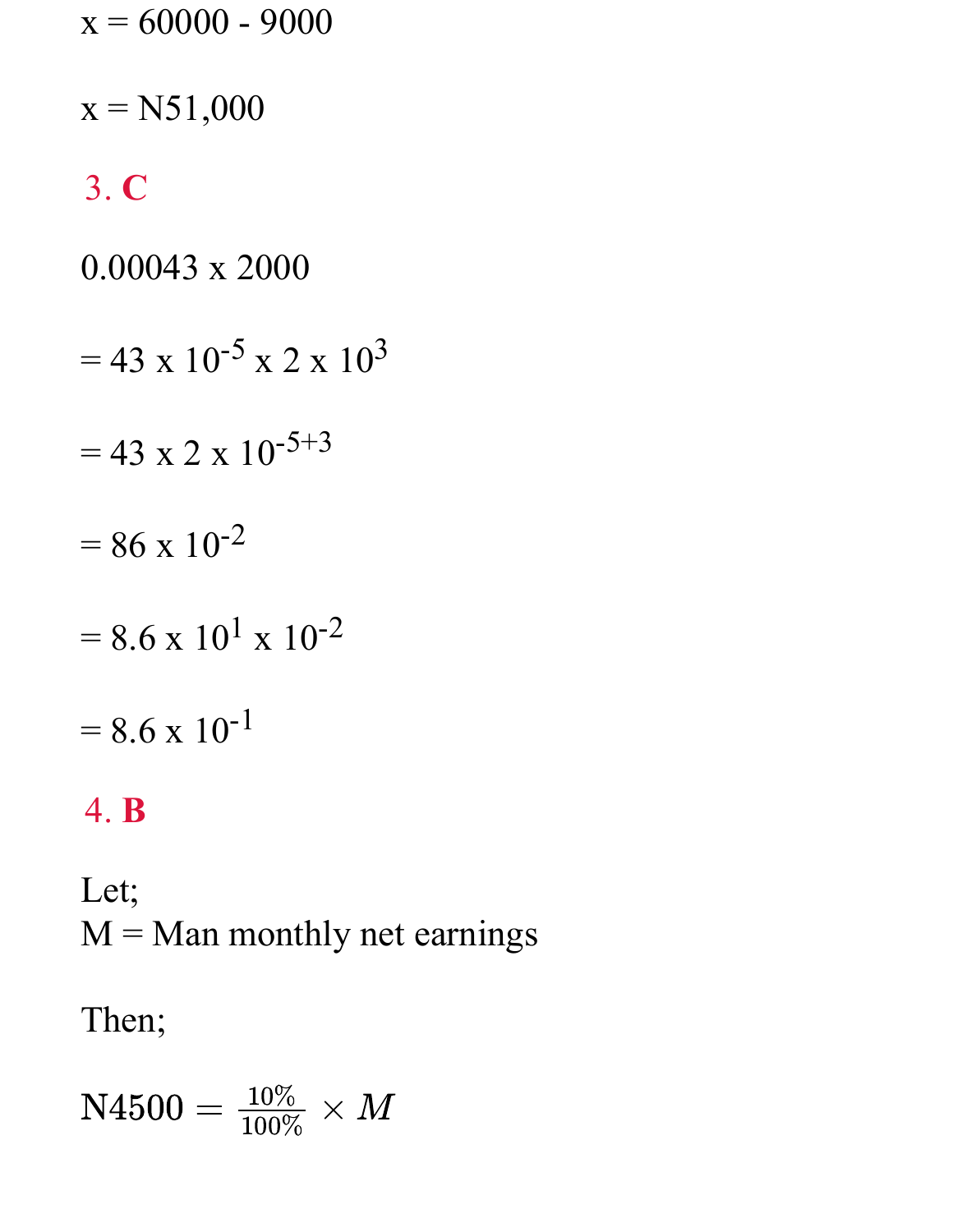$$
M=\tfrac{\rm N4500\times 100\%}{10\%}
$$

 $M = N45,000$ 

#### 5. B

If 
$$
\log 7.5 = 0.8751
$$
  
\nThen  $2\log 75 + \log 750$   
\n $= 2(1.8751) + 2.8751$   
\n $= 3.7502 + 2.8751$   
\n $= 6.6253$ 

#### 6. D

 $8x^{-2} = 2/25$  $x^{-2} = 2/25$  x 1/8  $x^{-2} = 2/200$  $x^{-2} = 1/100$  $1/x^2 = 1/100$  $x^2 = 100$  $x = 10$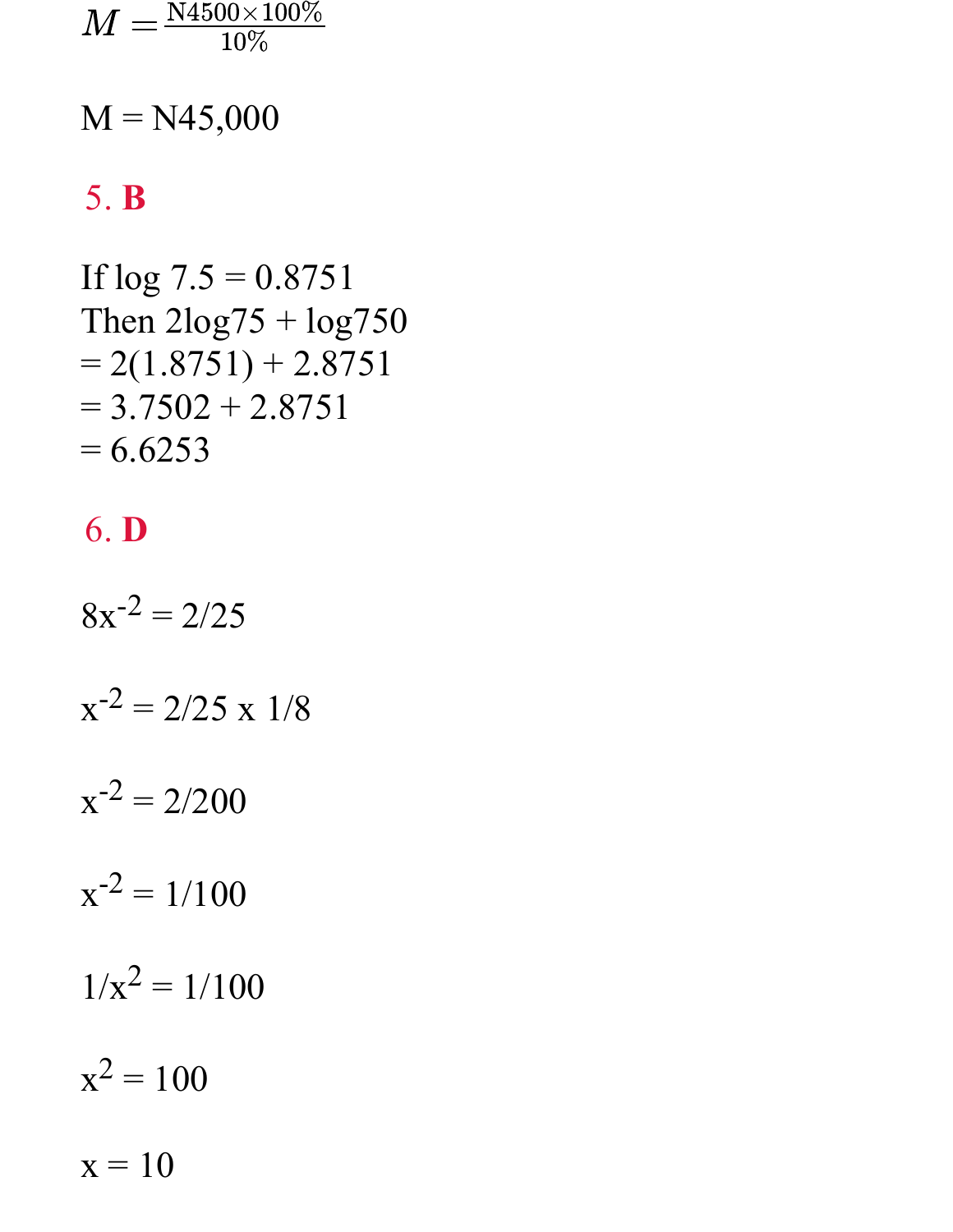7. **A**

$$
= \frac{2\sqrt{2}-\sqrt{3}}{\sqrt{2}+\sqrt{3}} \times \frac{\sqrt{2}-\sqrt{3}}{\sqrt{2}+\sqrt{3}}
$$
  
\n
$$
= \frac{2\sqrt{2}(\sqrt{2})+(2\sqrt{2})(-\sqrt{3})-\sqrt{3}(\sqrt{2})-\sqrt{3}(-\sqrt{3})}{(\sqrt{2})^2-(\sqrt{3})^2}
$$
  
\n
$$
= \frac{2\times2-2\sqrt{6}-\sqrt{6}+3}{2-3}
$$
  
\n
$$
= \frac{4-3\sqrt{6}+3}{-1}
$$
  
\n
$$
= \frac{7-3\sqrt{6}}{-1}
$$
  
\n
$$
= \frac{7}{-1}-\frac{3\sqrt{6}}{-1}
$$
  
\n
$$
= -7+3\sqrt{6}
$$
  
\n
$$
= 3\sqrt{6}-7
$$
  
\n8. C  
\n
$$
= \log_2 \frac{8\times16}{4}
$$
  
\n
$$
= \log_2 32
$$
  
\n
$$
= \log_2 2^5
$$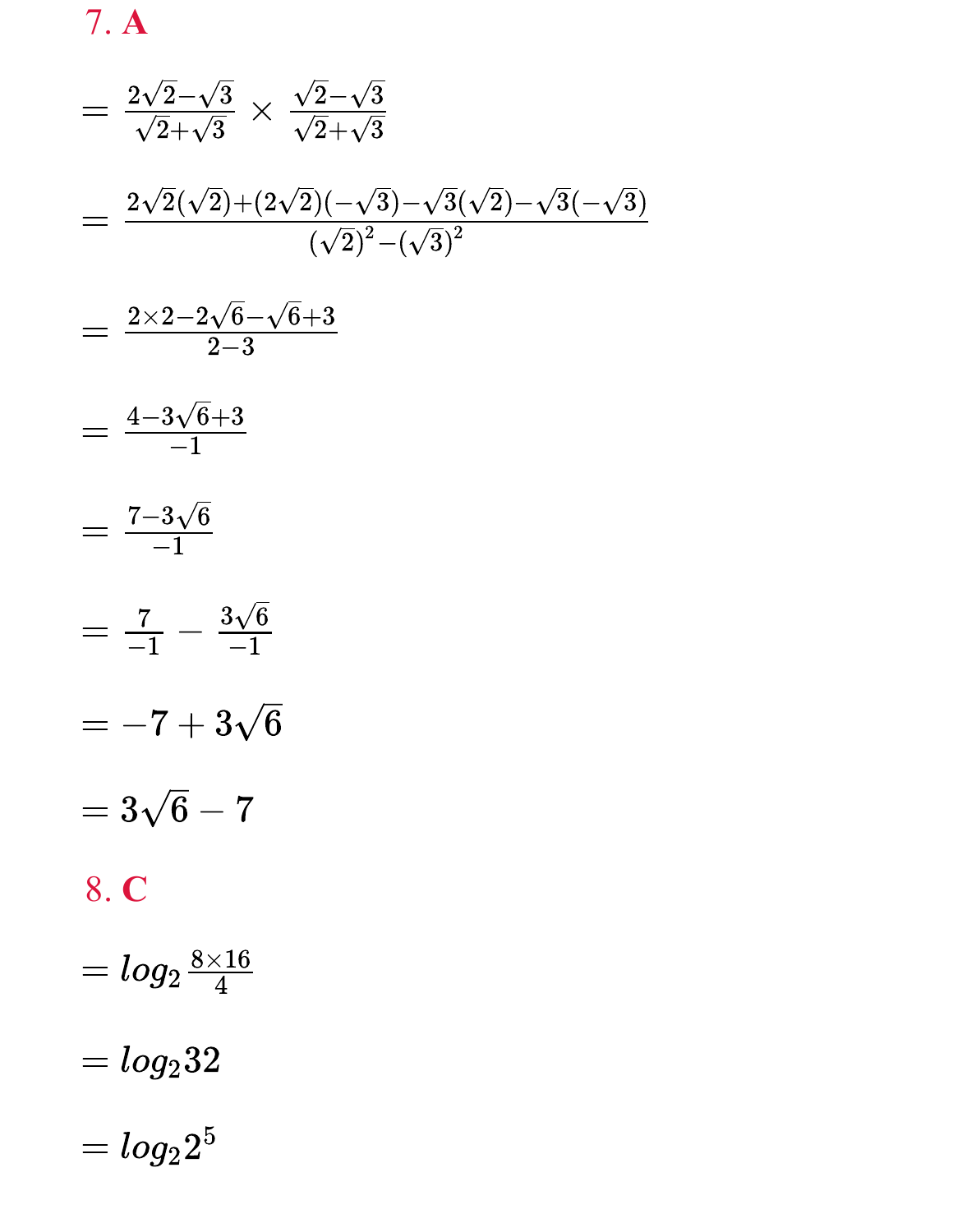$=5log_22$ 

 $=5\times1$ 

 $=5\,$ 

### 9. C

 $Q = (P \cup Q) - P$  ${6,7}$ 

10. A

 $gt^2 - k - w = 0$ 

$$
gt^2 = k + w
$$

$$
g=\tfrac{k+w}{t^2}
$$

#### 11. B

$$
2y^2 - 15xy + 18x^2
$$
  

$$
2y^2 - 12xy - 3xy + 18x^2
$$
  

$$
2y(y - 6x) - 3x(y - 6x)
$$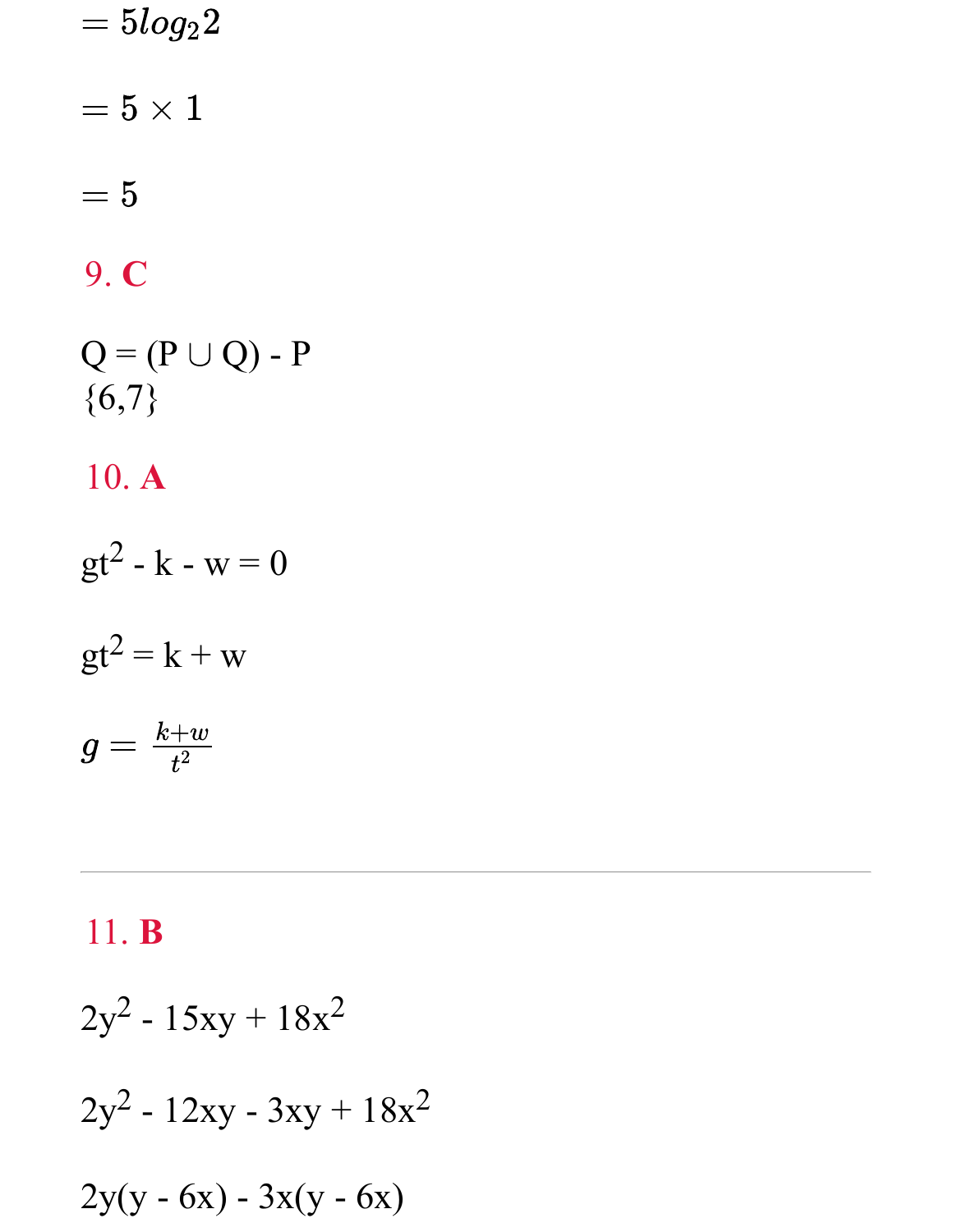$$
(2y - 3x) (y - 6x)
$$
  
12. **D**  
if y - 1 is a factor of y<sup>3</sup> + 4y<sup>2</sup> + ky - 6, then  
f(1) = (1)<sup>3</sup> + 4(1)2 + k(1) - 6 = 0 (factor theorem)  
1 + 4 + k - 6 = 0  
5 - 6 + k = 0  
-1 + k = 0  
k = 1  
13. **A**  
 $y \propto w^2$   
y = kw<sup>2</sup>  
8 = k(2)<sup>2</sup>  
8 = k(4)

 $k = 8/4$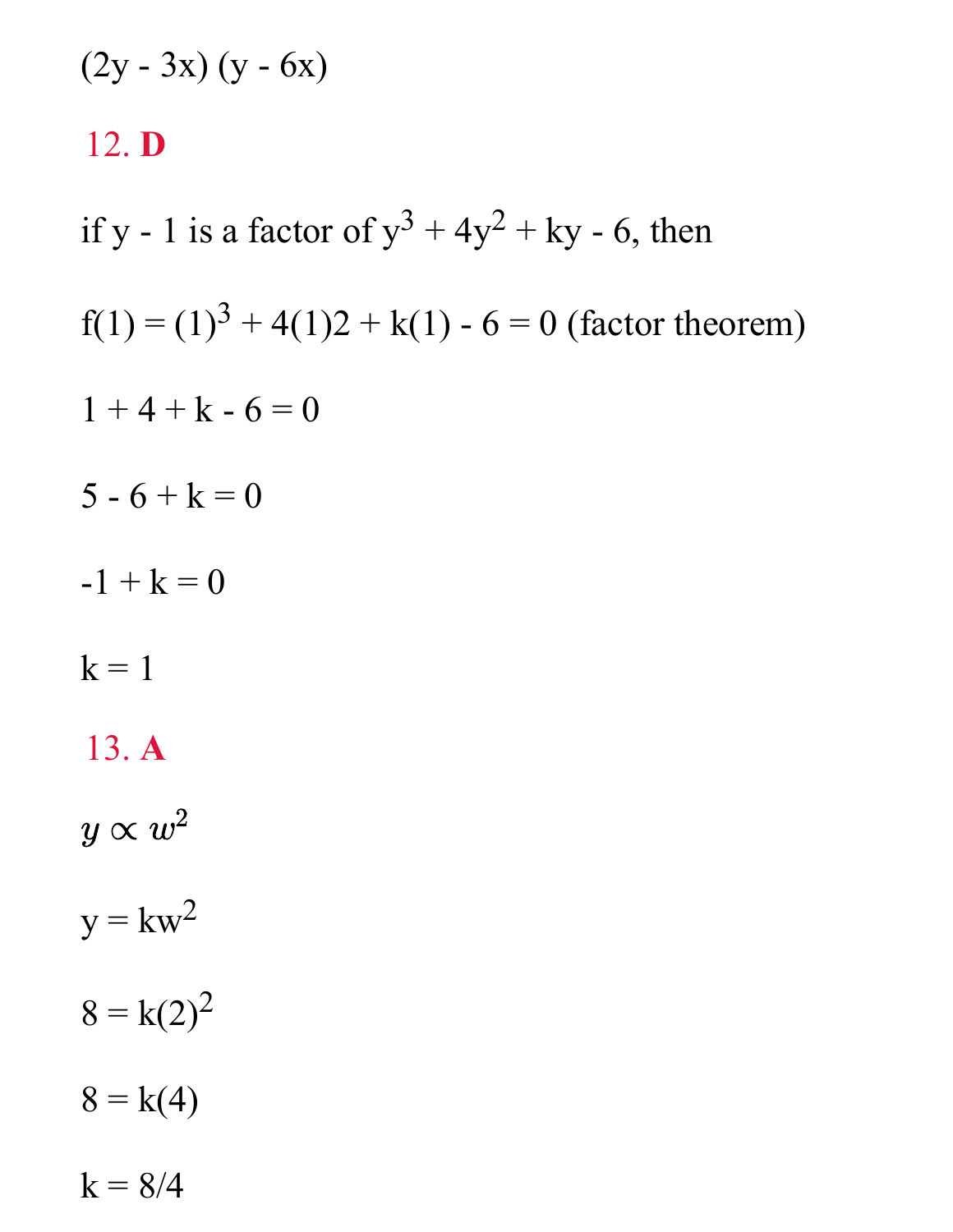$k = 2$ 

Thus 
$$
y = 2w^2
$$
.  
\nWhen  $w = 3$ ,  $y = 2(3)^2$ .

 $y = 2 x 9 = 18$ 

#### 14. **B**

$$
P\propto \frac{Q}{R}
$$

 $P=K\frac{Q}{R}$  .  $\boldsymbol{R}_\perp$ 

When  $Q = 36$ ,  $R = 16$ ,  $P = 27$ 

Then substitute into the equation

 $27=K \frac{36}{16}$ 

$$
K=\tfrac{27\times 16}{36}
$$

$$
K=12
$$

So the equation connecting P, Q and R is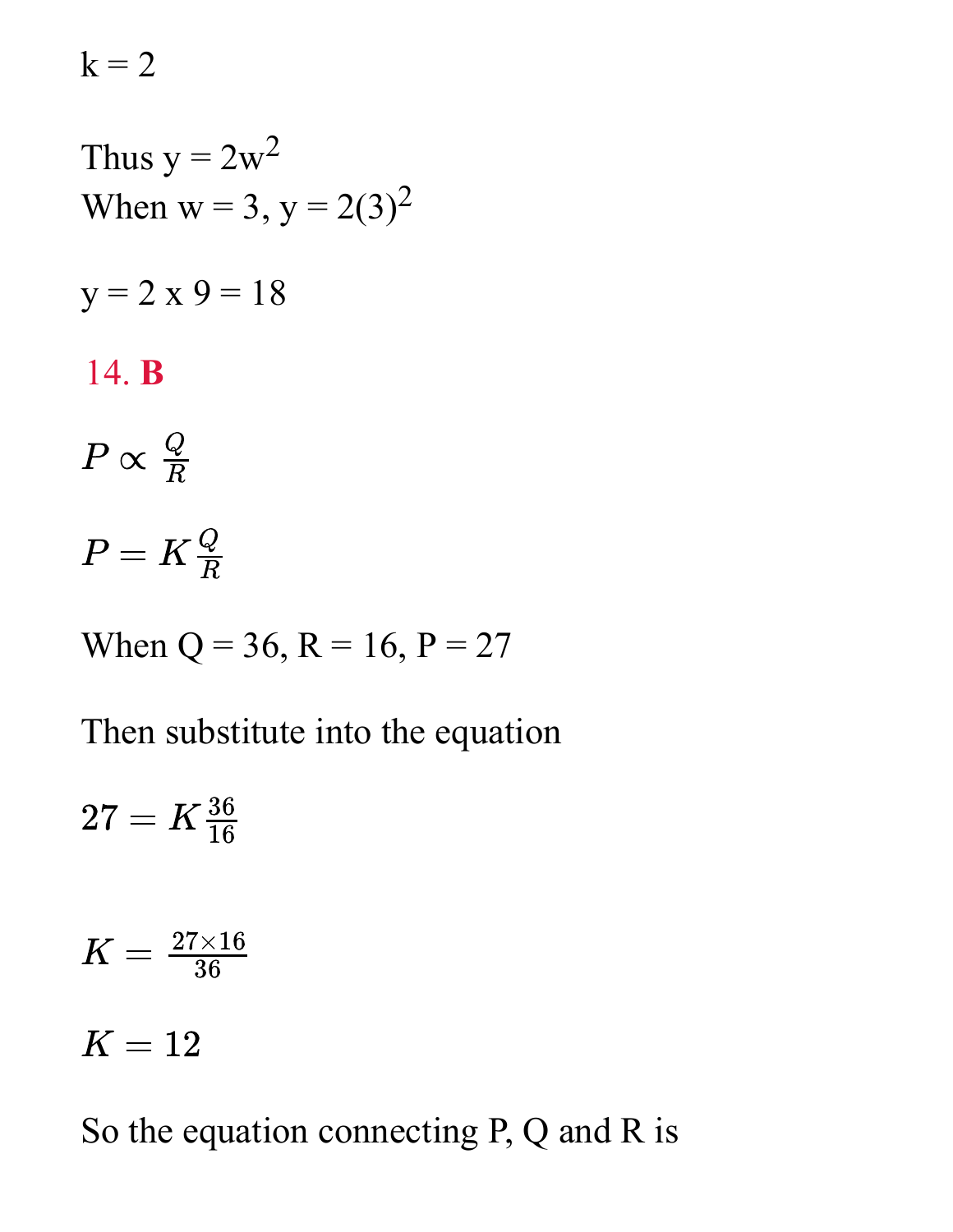$$
P=\tfrac{12Q}{R}
$$

#### 15. **A**

Consider the range  $-3 < x < -1$ 

 $= \{ -2, -1, 0 \}$ , for instance

When  $x = -2$ ,

$$
\tfrac{-2-5}{-2+3} < -1
$$

$$
\tfrac{-7}{1} < -1
$$

When  $x = -1$ ,

$$
\tfrac{-1-5}{-1+3} < -1
$$

$$
\tfrac{-6}{2}<-1
$$

 $= -3 < -1$ 

When  $x = 0$ ,

$$
\tfrac{0-5}{0+3}<-1
$$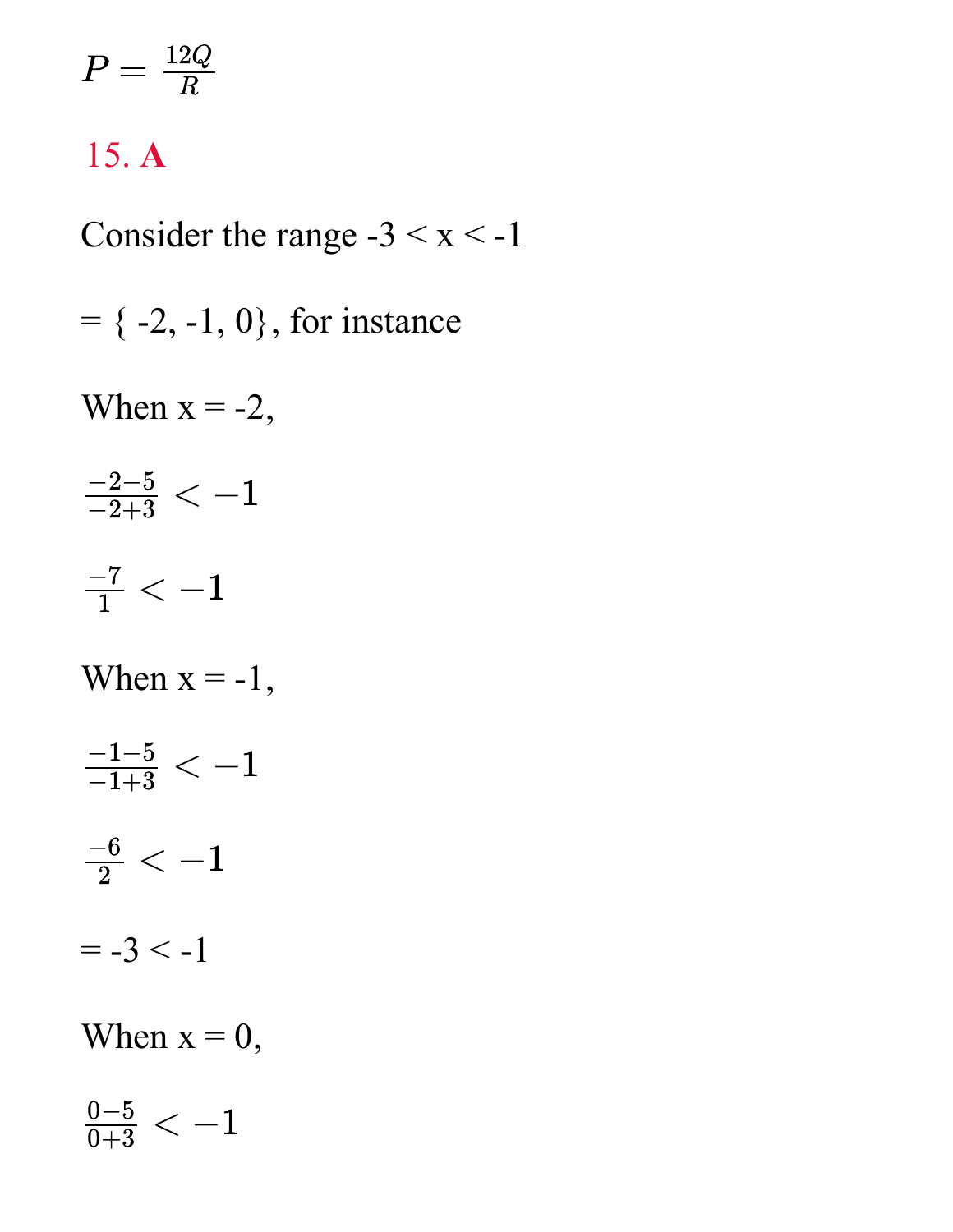$\frac{-5}{3} < -1$ 

Hence  $-3 < x < 1$ 16. A  $\frac{x}{2} + \frac{3}{4} \leq \frac{5x}{6} - \frac{7}{12}$  $12\frac{x}{2}+12\frac{3}{4} \leq 12\frac{5x}{6}-12\frac{7}{12}$  $6x + 9 \le 10x - 7$  $6x - 10x \le -7 - 9$  $-4x \le -16$  $-4x/-4 \ge -16/-4$  $x \geq 4$ 17. C  $a + 3d = 13$  .......... (1)  $a + 9d = 31$  .......... (2)

$$
(2) - (1): 6d = 18
$$

$$
d = 18/6 = 3
$$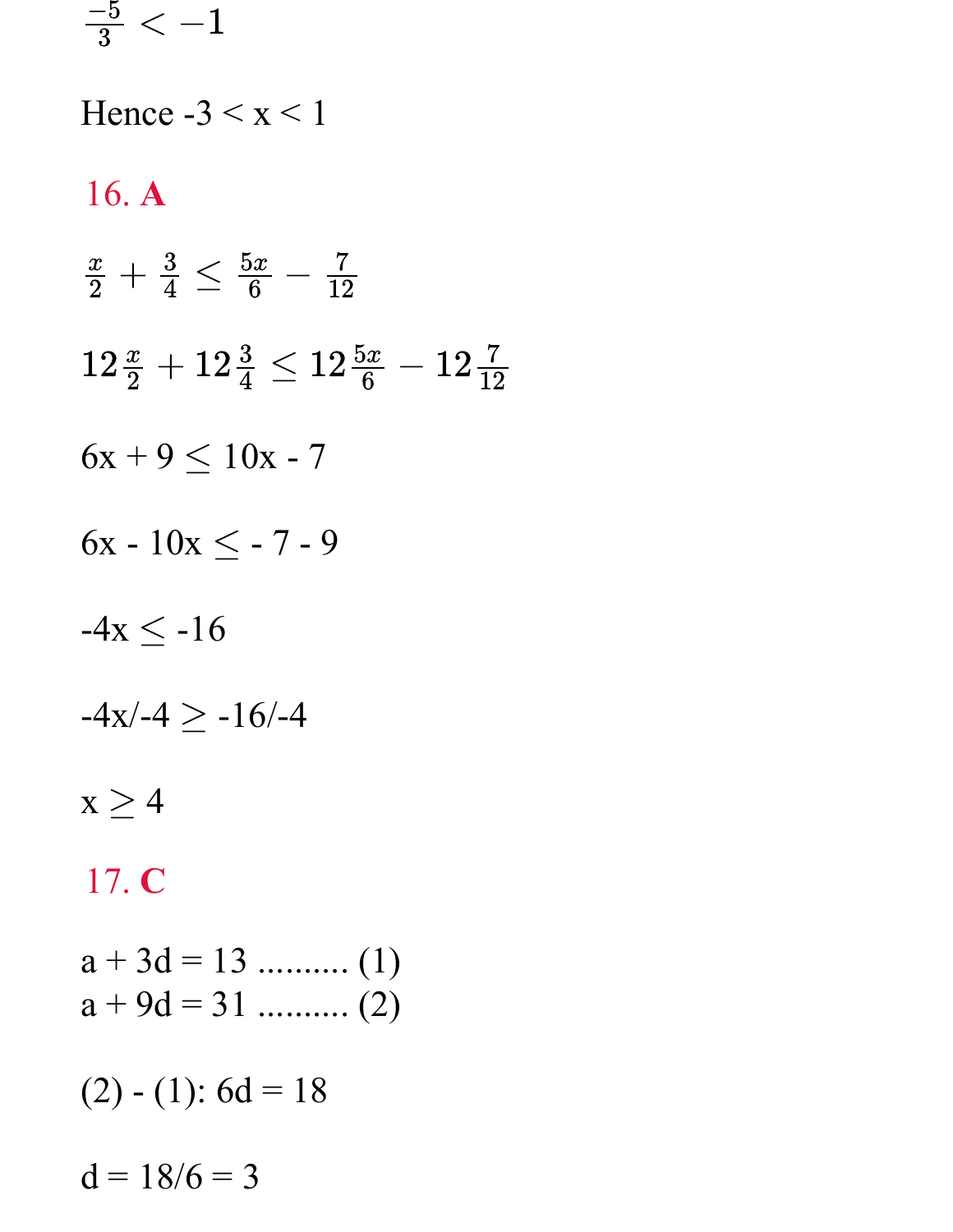From (1), 
$$
a + 3(3) = 13
$$
  
 $a + 9 = 13$   
 $a = 13 - 9 = 4$ 

Hence,  
\n
$$
T_{24} = a + 23d
$$
  
\n $T_{24} = 4 + 23(3)$   
\n $T_{24} = 4 + 69$   
\n $T_{24} = 73$ 

#### 18. **A**

### Common ratio r of the G.P is

$$
r = \frac{T_n + 1}{T_n} = \frac{T_2}{T_1}
$$
  
\n
$$
r = \frac{\sqrt{10} + 2\sqrt{5}}{\sqrt{10} + \sqrt{5}}
$$
  
\n
$$
r = \frac{\sqrt{10} + 2\sqrt{5}}{\sqrt{10} + \sqrt{5}} \times \frac{\sqrt{10} - \sqrt{5}}{\sqrt{10} - \sqrt{5}}
$$
  
\n
$$
= \frac{(\sqrt{10})(\sqrt{10}) + (\sqrt{10})(-\sqrt{5}) + (2\sqrt{5})(\sqrt{10}) + (2\sqrt{5})(-\sqrt{5})}{(\sqrt{10})^2 - (\sqrt{5})^2}
$$

$$
\frac{10-\sqrt{50}{+2}\sqrt{50}{-10}}{10{-5}}
$$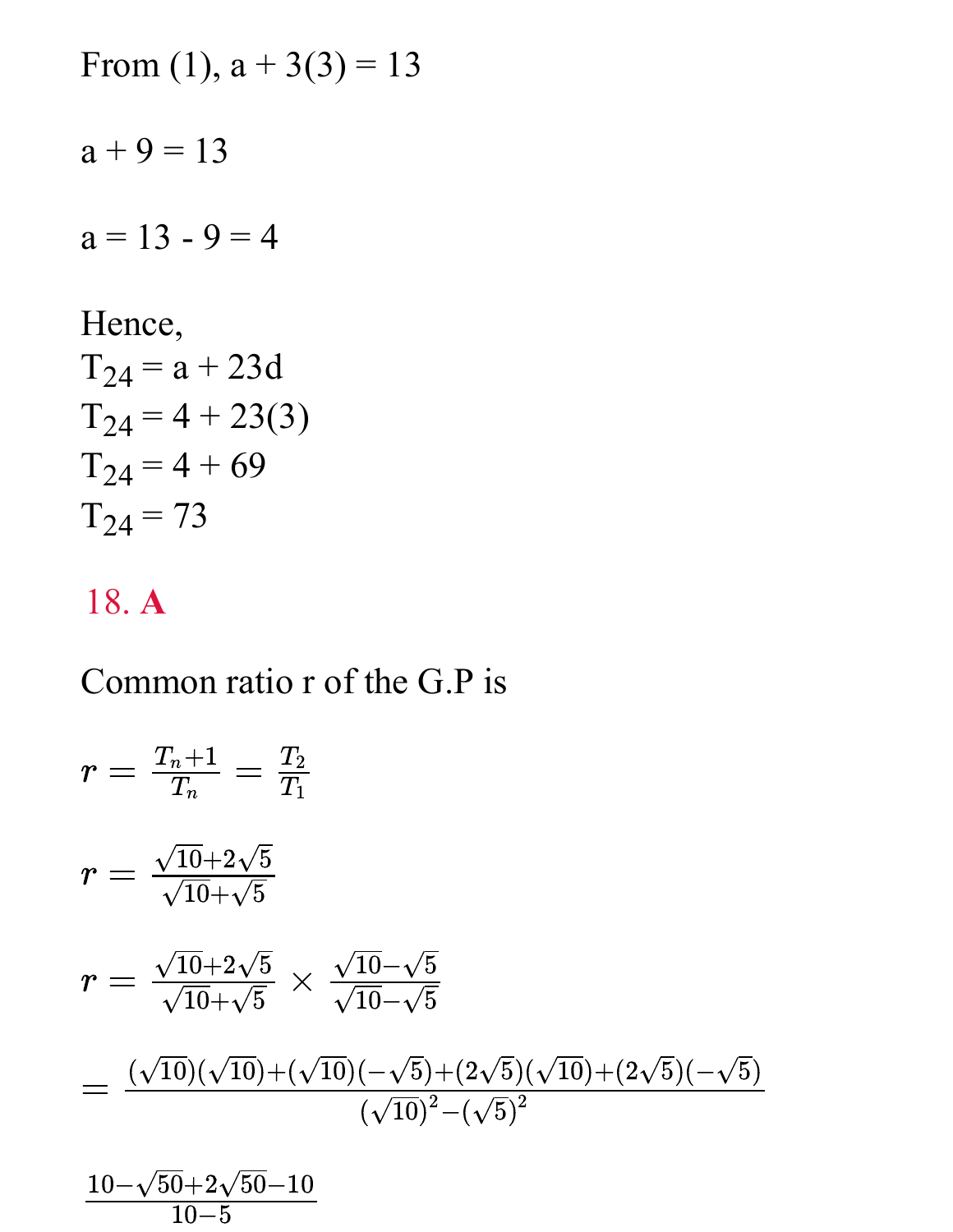$$
\frac{\sqrt{50}}{5}
$$
\n
$$
\frac{\sqrt{25 \times 2}}{5}
$$
\n
$$
\frac{5\sqrt{2}}{5}
$$
\n
$$
\sqrt{2}
$$

#### 19. B

 $x * y = x^y$  $x * 2 = 12 - x$ 

Thus by comparison,

 $x = x$ ,  $y = 2$ But  $x * y = x * 2$  $x^y = 12 - x$  $x^2 = 12 - x$  $x^2 + x - 12 = 0$  $x^2 + 4x - 3x - 12 = 0$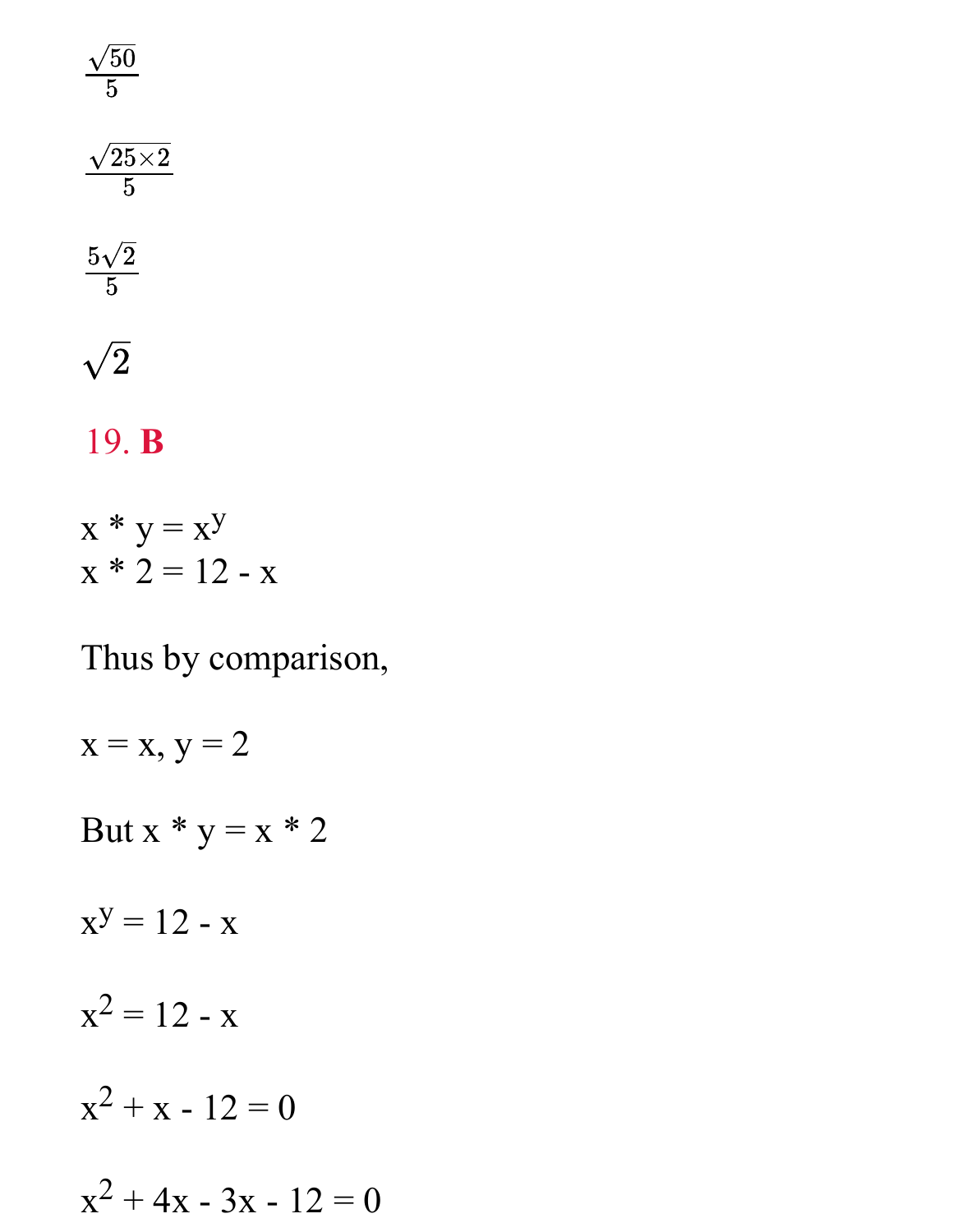$$
x(x+4) - 3(x+4) = 0
$$
  
(x - 3)(x + 4) = 0  
x - 3 = 0 or x + 4 = 0  
So x = 3 or x = -4  
20. C  

$$
\begin{pmatrix} 5 & -6 \\ 2 & -7 \end{pmatrix} \begin{pmatrix} 5 \\ 2 \end{pmatrix} = \begin{pmatrix} 7 \\ -11 \end{pmatrix}
$$

By matrices multiplication;

$$
5x - 6y = 7 \dots (1)
$$
  
2x - 7y = -11 \dots (2)  
2 x (1): 10x - 12y = 14 \dots (3)  
5 x (2): 10x - 35y = -55 \dots (4)

$$
(3) - (4): 23y = 69
$$

 $y = 69/23 = 3$ 

#### 21. D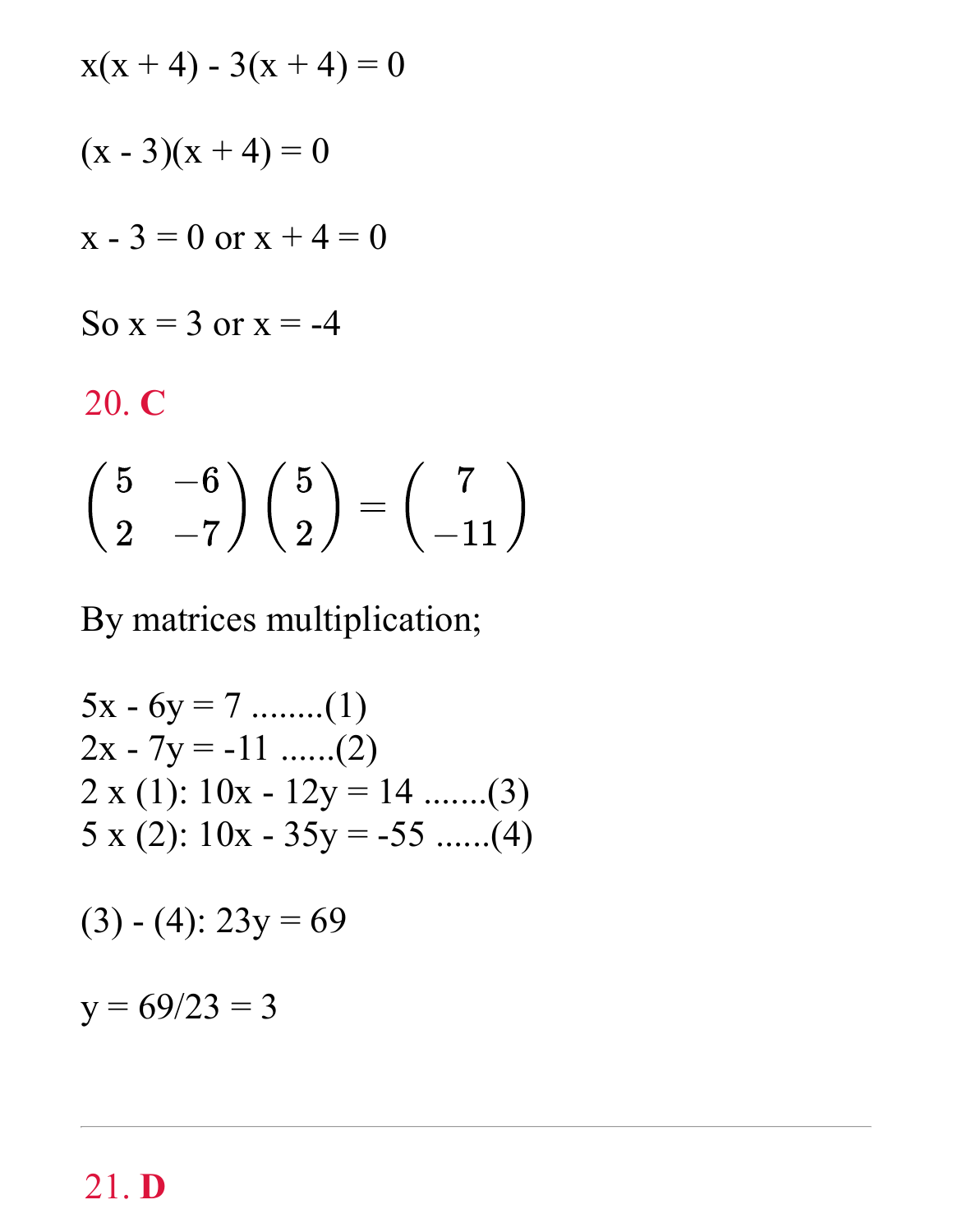$$
\begin{vmatrix} -x & 12 \ -1 & 4 \end{vmatrix} = -12
$$
  
\n-4x - (-1)12 = -12  
\n-4x + 12 = -12  
\n-4x = -12 - 12  
\n-4x = -24  
\nx = 6  
\n22. **D**  
\n0  $\begin{vmatrix} 7 & 8 \ 5 & 4 \end{vmatrix} - 3 \begin{vmatrix} 1 & 8 \ 0 & 4 \end{vmatrix} + 2 \begin{vmatrix} 1 & 7 \ 0 & 5 \end{vmatrix}$   
\n= 0(28 - 40) - 3(4 - 0) + 2(5 - 0)  
\n= 0(-12) - 3(4) + 2(5)  
\n= 0 - 12 + 10  
\n= -2

7

∣∣

5∣

23. **D**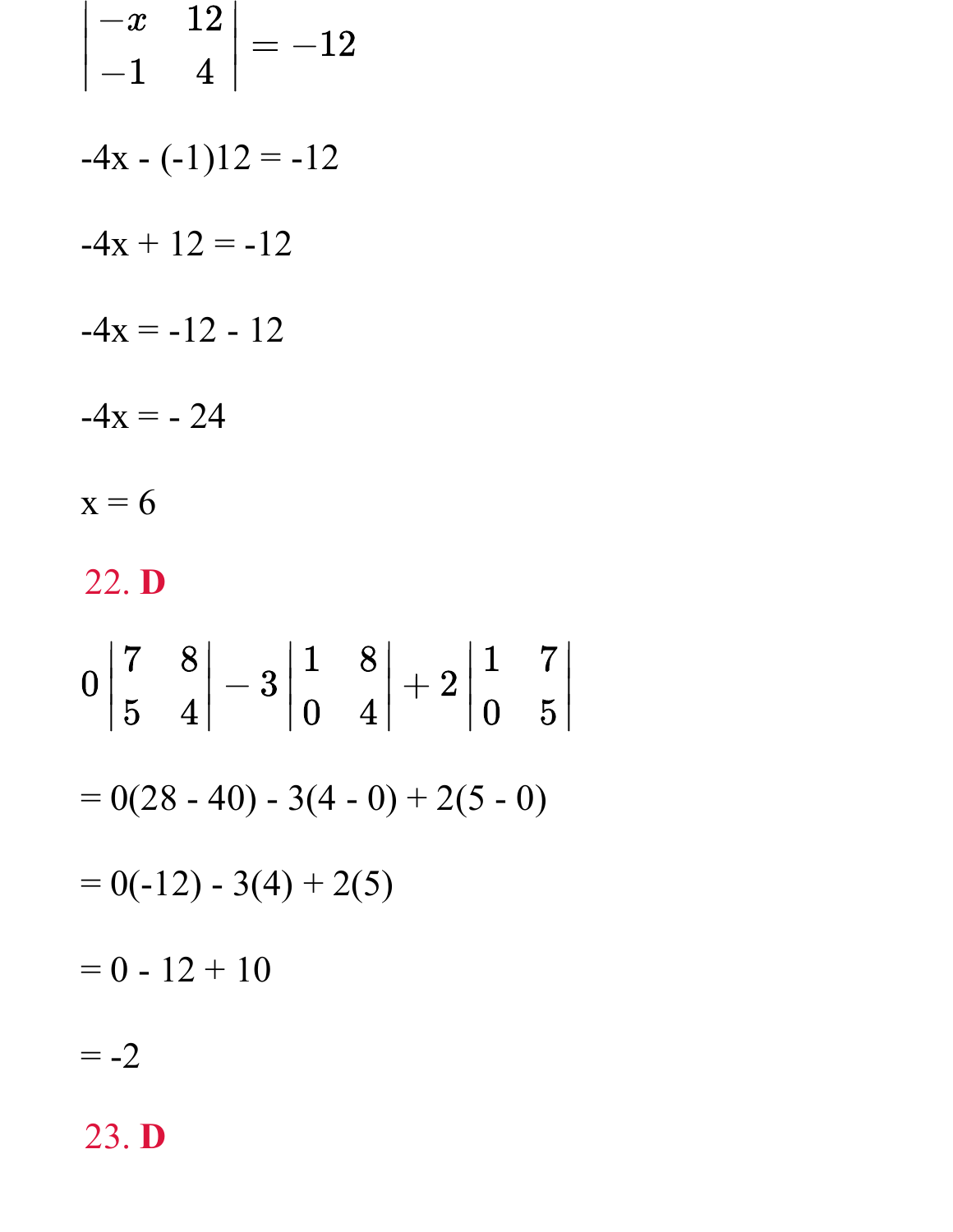If each interior angle of the polygon is 135<sup>o</sup>, then each exterior angle is  $180^{\circ}$  -  $135^{\circ}$  = 45°. Hence, number of sides =

 $360^o$ one exterior angle

 $360^o$  $\overline{45^o}$ 

 $= 8$ 

#### 24. **D**

Using  $V = \pi r^2 h$ 

 $6160 = 22/7$  x 28 x 28 x h

 $h=\frac{6160}{22\times4\times28}$ 

 $h = 2.5m$ 

25. **B**

26. **C**

Mid point of  $S(-5, 4)$  and  $T(-3, -2)$  is

 $[\frac{1}{2}(-5 + -3), \frac{1}{2}(4 + 2)]$  $\frac{1}{2}$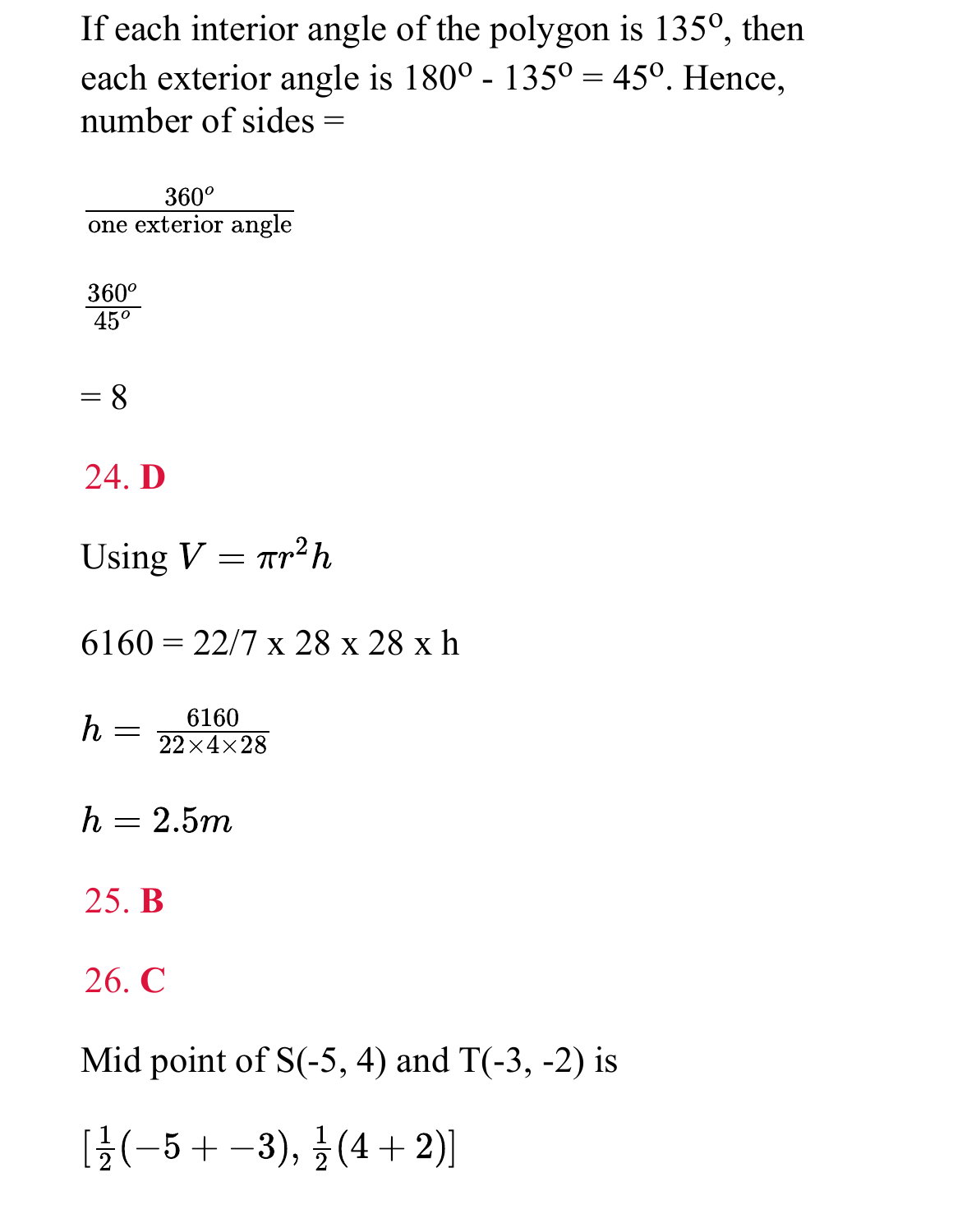$$
[\frac{1}{2}(x_1 + x_2), \frac{1}{2}(y_1 + y_2)]
$$
  
\n
$$
[\frac{1}{2}(-8), \frac{1}{2}(2)]
$$
  
\n[-4, 1]  
\n27. A  
\nGradient m =  $\frac{y_2 - y_1}{x_2 - x_1}$   
\n $\frac{1}{2} = \frac{2-4}{1-x}$   
\n1 - x = 2(2 - 4)  
\n1 - x = 4 - 8  
\n1 - x = -4  
\n-x = -4 - 1  
\nx = 5  
\n28. A  
\ny - 4x + 3 = 0

When  $y = 0$ , 0 - 4x + 3 = 0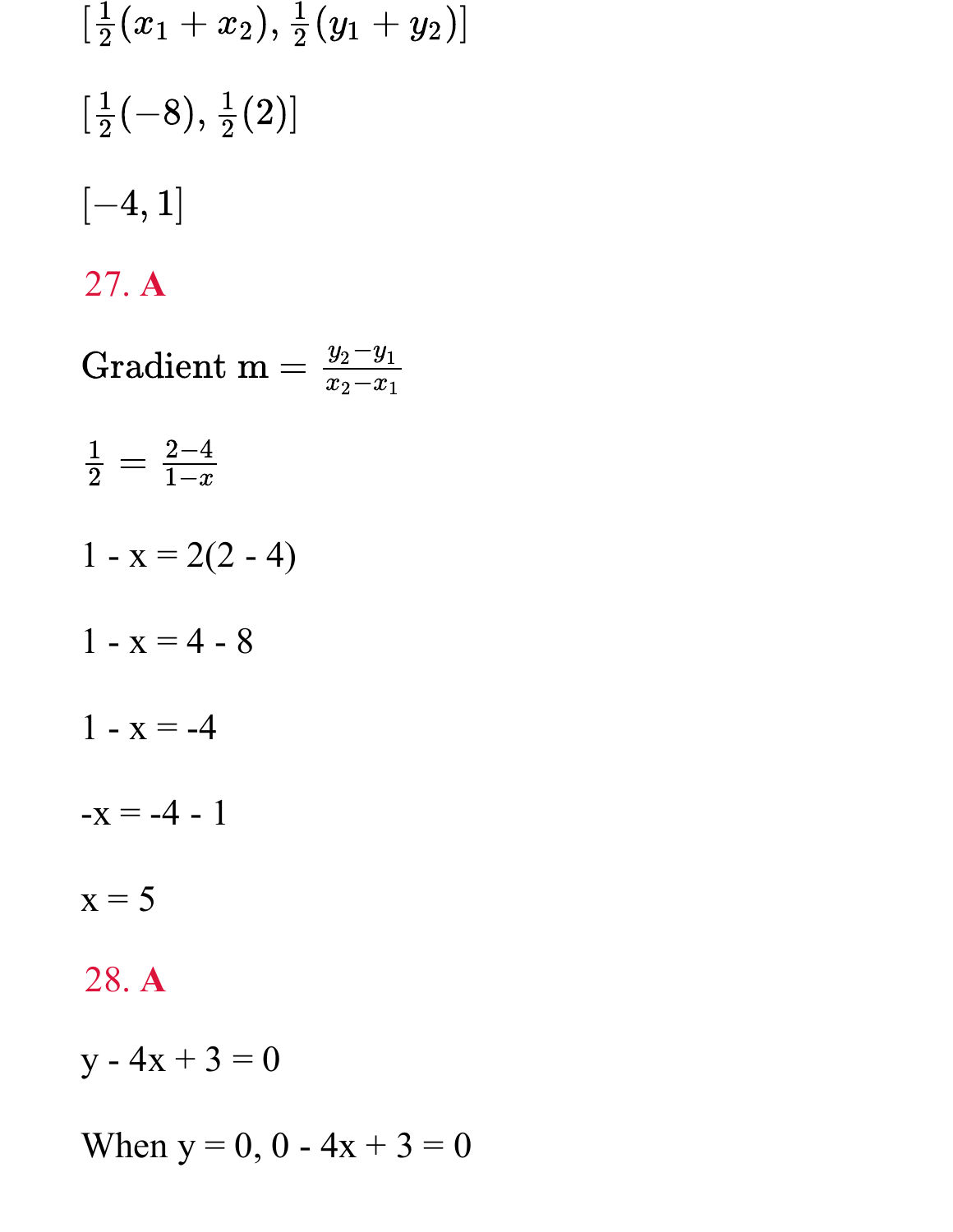Then  $-4x = -3$  $x = 3/4$ So the line cuts the x-axis at point (3/4, 0). When  $x = 0$ ,  $y - 4(0) + 3 = 0$ Then  $y + 3 = 0$  $y = -3$ 

So the line cuts the y-axis at the point  $(0, 3)$ 

Hence the midpoint of the line  $y - 4x + 3 = 0$ , which lies between the x-axis and the y-axis is;

$$
\begin{aligned}[ \tfrac{1}{2}&(x_1+x_2),\tfrac{1}{2}(y_1+y_2) ]\\&\textcolor{red}{[\tfrac{1}{2}(\tfrac{3}{4}+0),\tfrac{1}{2}(0+-3)]}\\&\textcolor{red}{[\tfrac{1}{2}(\tfrac{3}{4}),\tfrac{1}{2}(-3)]}\end{aligned}
$$

#### 29. **A**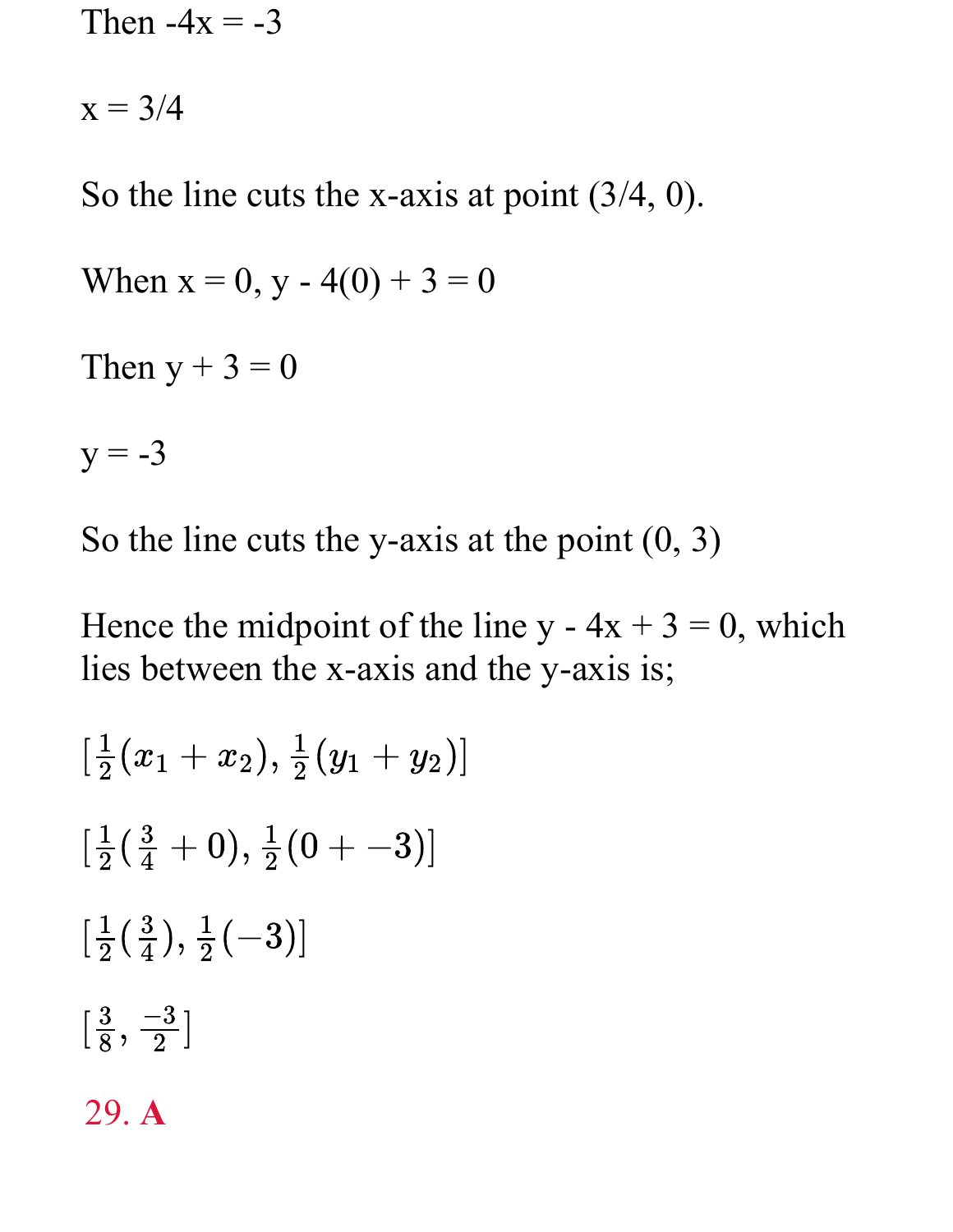$4x + 3y - 5 = 0$  (given)

The equation of the line perpendicular to the given line takes the form  $3x - 4y = k$ 

Thus, substitution  $x = -2$  and  $y = 3$  in  $3x - 4y = k$ gives;

 $3(-2) - 4(3) = k$ 

 $-6 - 12 = k$ 

 $k = -18$ 

Hence the required equation is  $3x - 4y = -18$ 

$$
3x - 4y + 18 = 0
$$

30. **B**

31. **D**

If  $y = 4x^3 - 2x^2 + x$ , then;

$$
\frac{\delta y}{\delta x} = 3(4x^2) - 2(2x) + 1
$$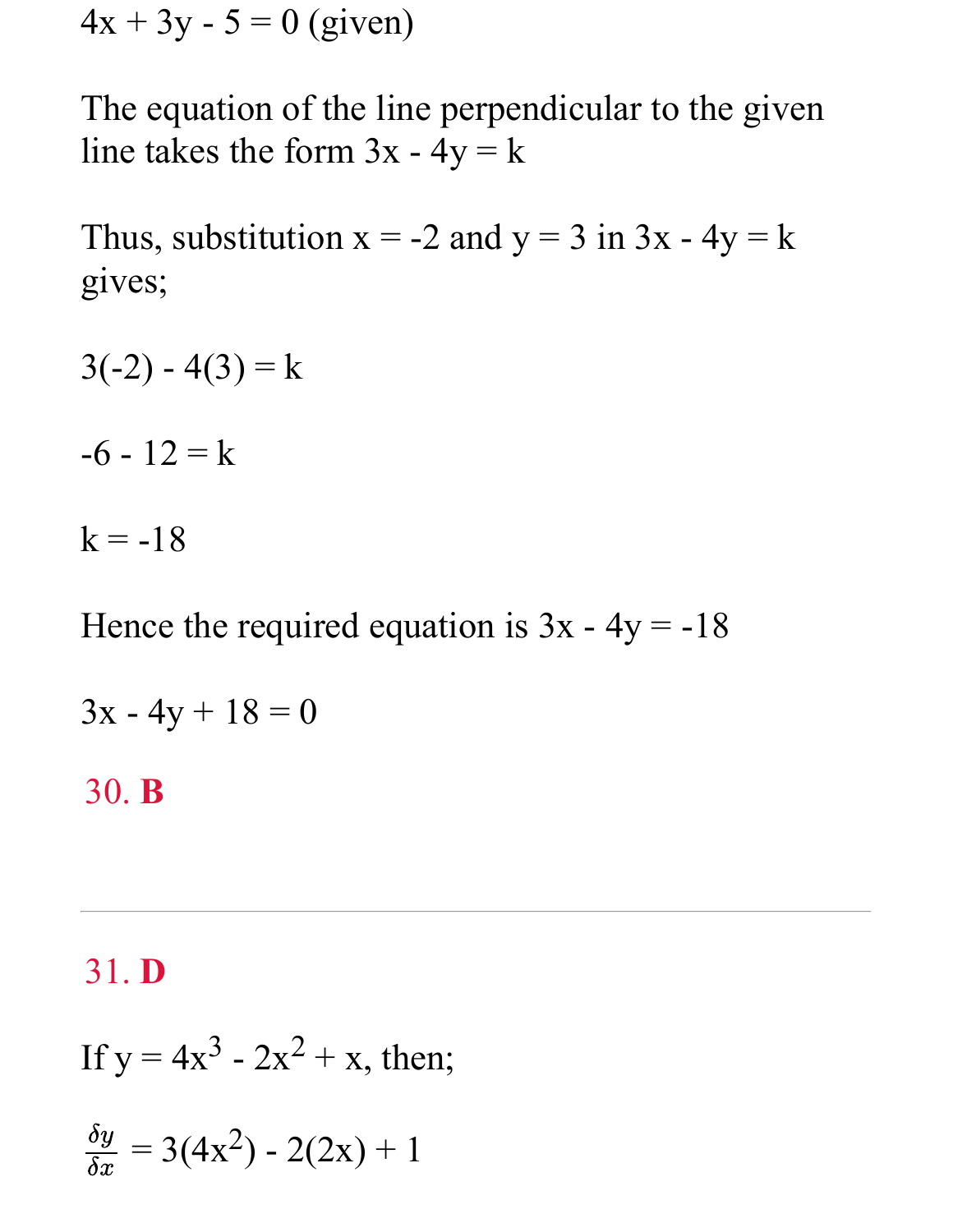$$
= 12x^2 - 4x + 1
$$

#### 32. **D**

 $y = cos 3x$ 

Let  $u = 3x$  so that  $y = cos u$ 

Now, 
$$
\frac{\delta y}{\delta x} = 3
$$
,

$$
\tfrac{\delta y}{\delta x}=-sinu
$$

### By the chain rule,

$$
\frac{\delta y}{\delta x} = \frac{\delta y}{\delta u} \times \frac{\delta u}{\delta x}
$$

$$
\frac{\delta y}{\delta x} = (-\sin u)(3)
$$

$$
\frac{\delta y}{\delta x} = -3\sin u
$$

$$
\frac{\delta y}{\delta x} = -3\sin 3x
$$
33. **D**

$$
y = x^2 - 2x - 3,
$$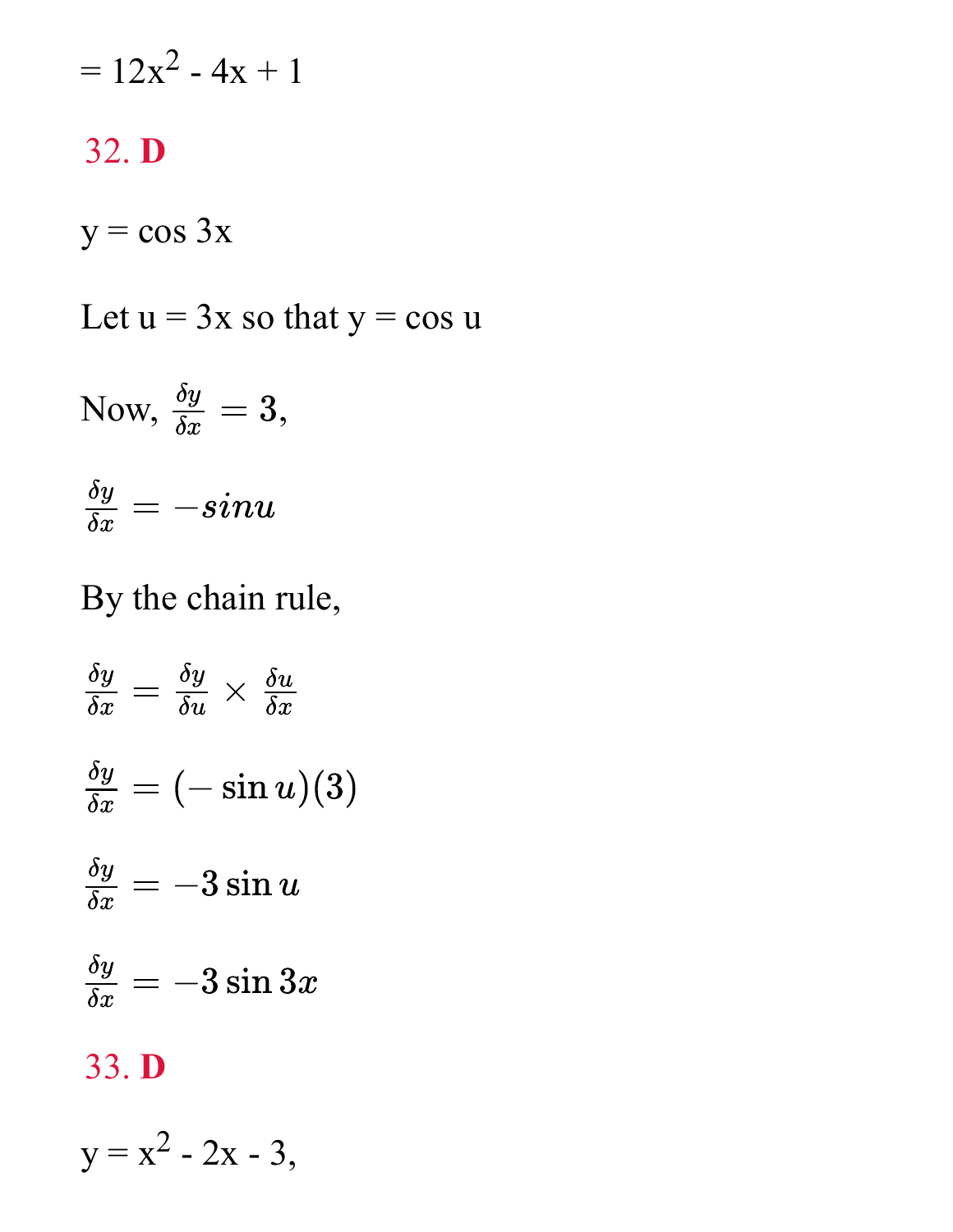Then 
$$
\frac{\delta y}{\delta x} = 2x - 2
$$

But at minimum point,  $\frac{\delta y}{\delta x} = 0$ ,

Which means  $2x - 2 = 0$ 

 $2x = 2$ 

 $x=1$ .

Hence the minimum value of  $y = x^2 - 2x - 3$  is;

 $y_{\text{min}} = (1)^2 - 2(1) - 3$  $y_{\text{min}} = 1 - 2 - 3$  $y_{\text{min}} = -4$ 34. C  $\int \sin 2x dx = \frac{1}{2}(-\cos 2x) + k$  $-\frac{1}{2}\cos 2x + k$ 35. C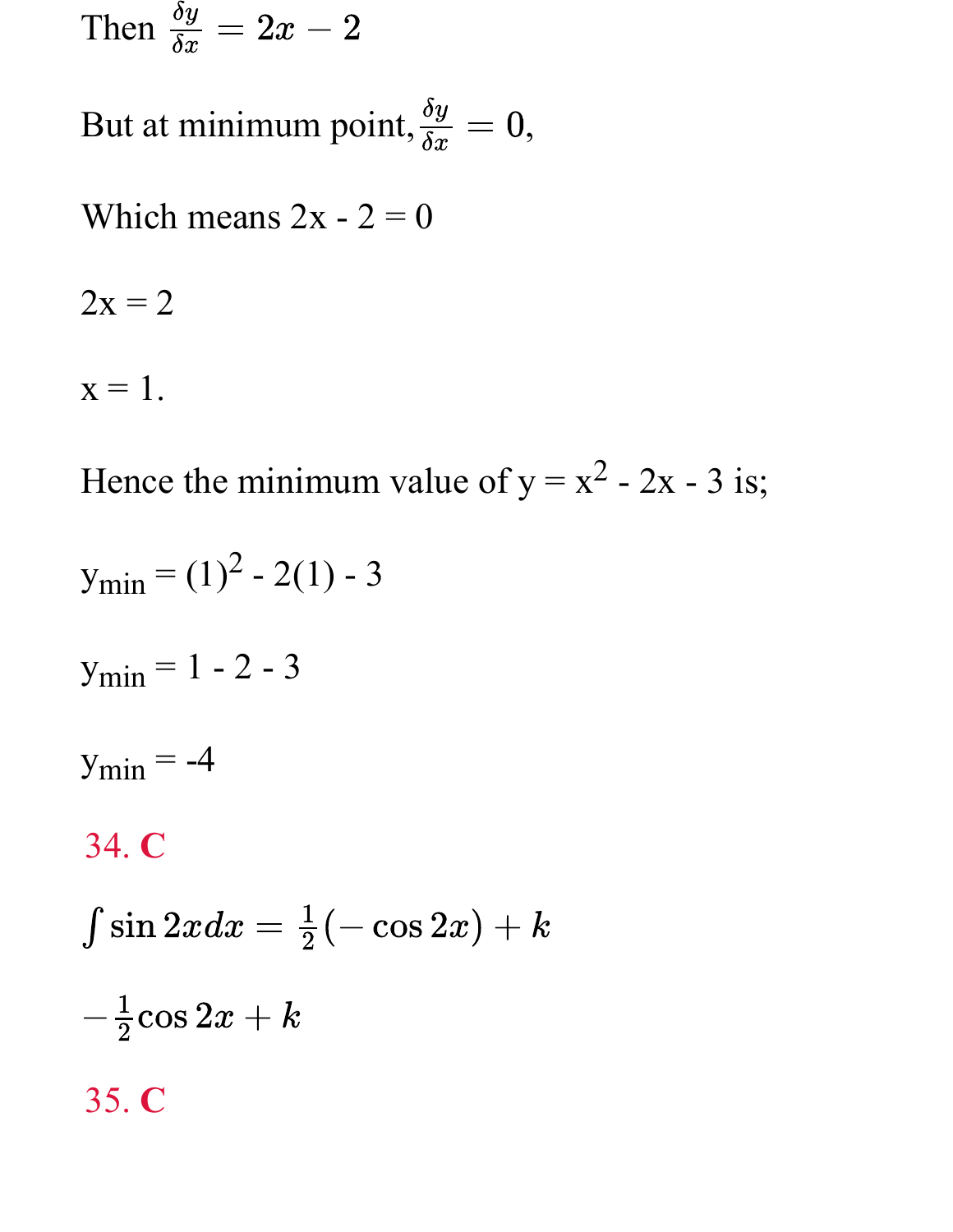$\int (2x+3)^{\frac{1}{2}} \delta x$ let u = 2x + 3,  $\frac{\delta y}{\delta x} = 2$  $\delta x=\frac{\delta u}{2}$ Now  $\int (2x+3)^{\frac{1}{2}} \delta x = \int u^{\frac{1}{2}} \cdot \frac{\delta x}{2}$  $=\frac{1}{2}\int u^{\frac{1}{2}}\delta u$  $=\frac{1}{2}u^{\frac{3}{2}} \times \frac{2}{3} + k$  $=\frac{1}{3}u^{\frac{3}{2}}+k$  $=\frac{1}{3}(2x+3)^{\frac{3}{2}}+k$ 36. C Mean  $x = \frac{\sum x}{n}$  $= [(2 - t) + (4 + t) + (3 - 2t) + (2 + t) + (t - 1) \div] 5$  $= [11 - 1 + 3t - 3t] \div 5$  $= 10 \div 5$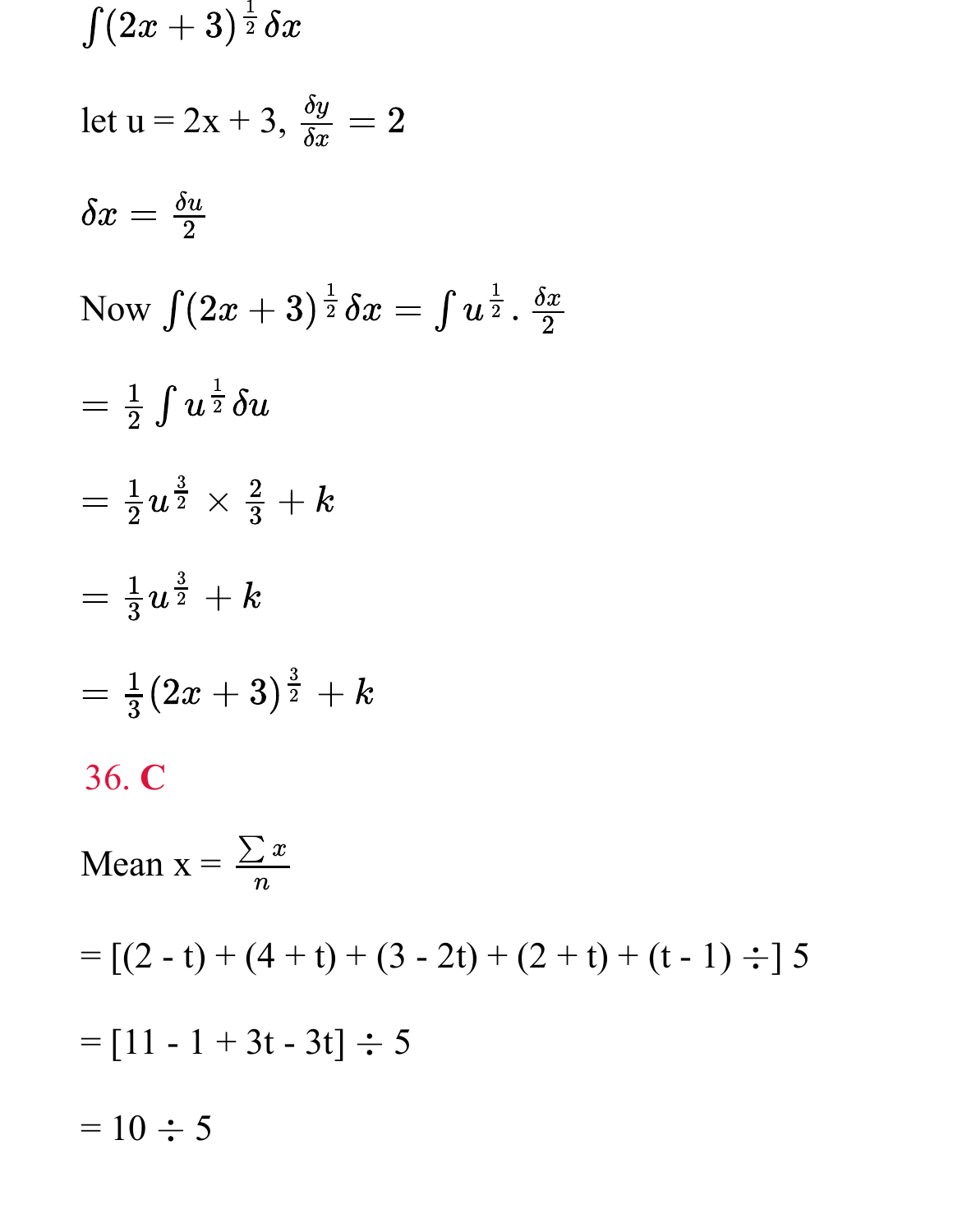$=2$ 

37. D

#### 38. B

First arrange the numbers in order of magnitude; 1,2,3,3,4,5,5,5,5,6,7,8,9,9,10

Hence the median  $=$  5

#### 39. A

Mean  $x = \frac{\sum x}{n}$  $=\frac{5+4+3+2+1}{5}$  $=\frac{15}{5}$ 

 $=$  3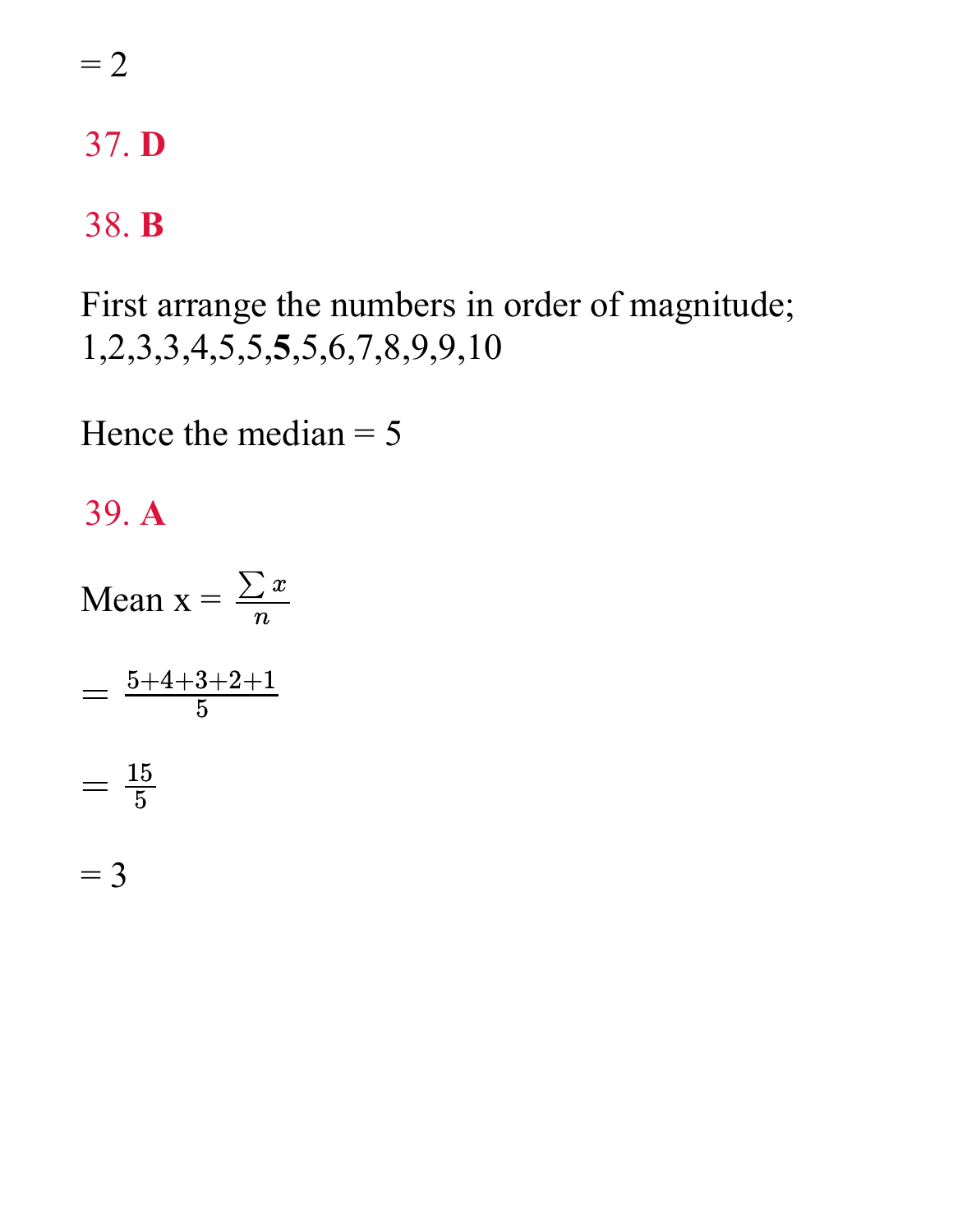| $\boldsymbol{x}$ | $d=x-3$        | $d^2$           |
|------------------|----------------|-----------------|
| $\overline{5}$   | $\overline{2}$ | 4               |
| $\overline{4}$   |                | 1               |
| 3                | [ ]            | 0               |
| $\overline{2}$   |                |                 |
|                  | $\dot{2}$      | 4               |
|                  |                | $\sum d^2 + 10$ |

Hence, standard deviation;

$$
=\sqrt{\frac{\sum d^2}{n}}=\sqrt{\frac{10}{5}}
$$

$$
= \sqrt{2}
$$

#### 40. **C**

A team of 2 girls can be selected from 7 girls in  ${}^{7}C_3$ 

$$
=\frac{7!}{(7-3)!3!}
$$

$$
=\frac{7!}{4!3!} ways
$$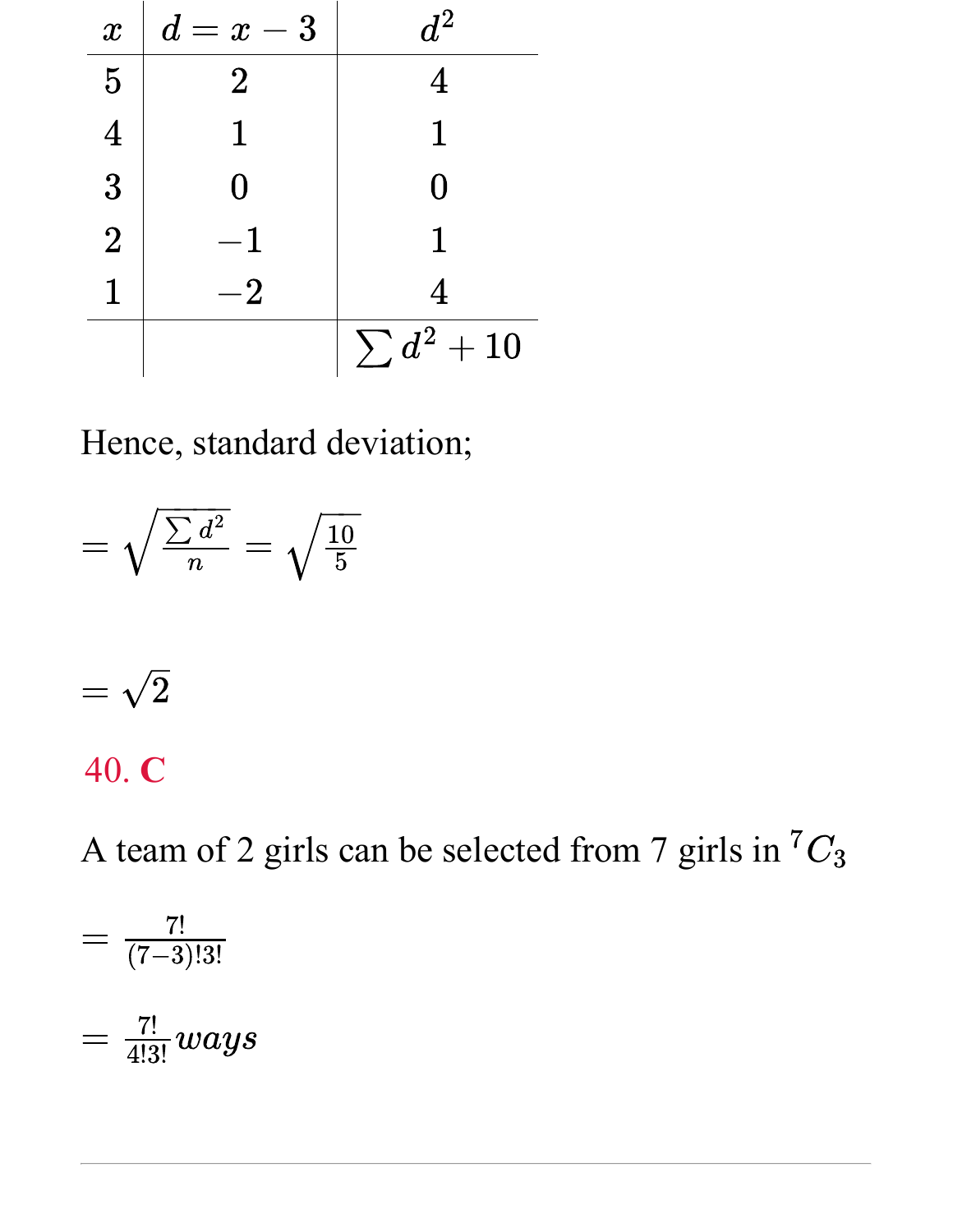41. **C**

Let E demote the event of obtaining at least a 4 Then  $n(E) = 16 + 10 + 14 = 40$ 

Hence, prob (E) = 
$$
\frac{n(E)}{n(S)}
$$



42. **C**

Sample space  $S = \{10, 11, 12, ... 30\}$ 

Let E denote the event of choosing a number divisible by 3

Then  $E = \{12, 15, 18, 21, 24, 27, 30\}$  and  $n(E) = 7$ 

Prob  $(E) = -$ Prob (E) =  $\frac{7}{21}$ Prob  $(E) = \frac{1}{3}$ 43. **A**  $n(E)$  $\overline{n(E)}$ 3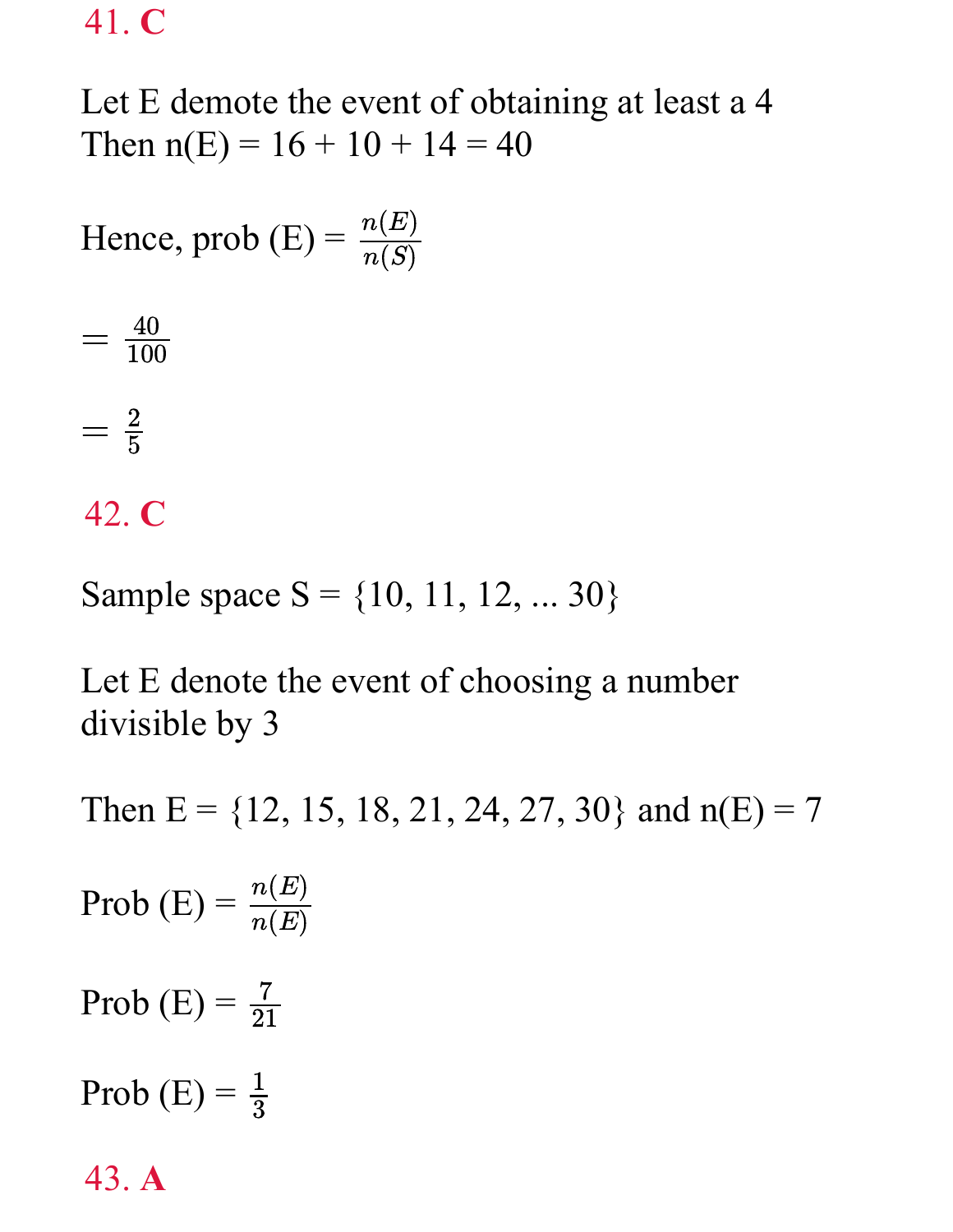44. **C**

In the diagram above,  $\alpha = 54^{\circ}$  (alternate angles; KL $||MN|$  < KNM = 2 $\alpha$  (LN is bisector of < KNM) = 108<sup>o</sup>

 $35^{\circ}$  + < KMN +  $108^{\circ}$  =  $180^{\circ}$ (sum of angles of  $\triangle$ )

 $\leq$  KMN + 143<sup>o</sup> = 180<sup>o</sup>

 $\leq$  KMN = 180<sup>o</sup> - 143<sup>o</sup>

 $= 37^{\circ}$ 

#### 45. **B**

In the figure above,  $q^0 = 30^0$  (vertically opposite angles)

 $(P + 2q)^{o} + 30^{o} = 180^{o}$  (angles on a straight line)

$$
p + 2 \times 30^{\circ} + 30^{\circ} = 180^{\circ}
$$

$$
p + 60^{\circ} + 30^{\circ} = 180^{\circ}
$$

 $p + 90^{\circ} = 180^{\circ}$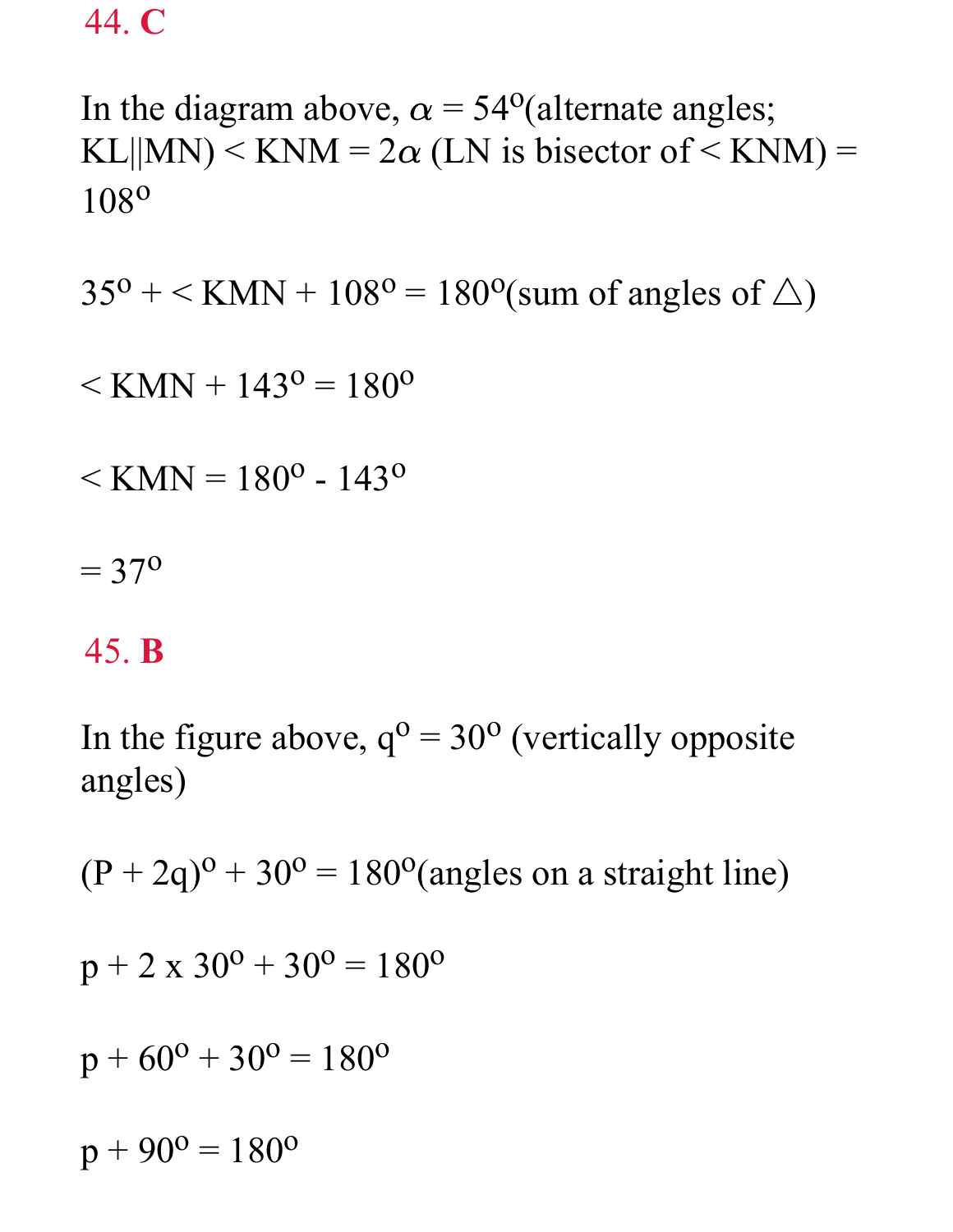$p = 180^{\circ} - 90^{\circ}$ 

 $= 90^{\circ}$ 

#### 46. B

In the figure above,  $\frac{x}{\sin 60^\circ} = \frac{10}{\sin 30^\circ}$  (Sine rule)  $X = \frac{10 \sin 60^\circ}{\sin 30^\circ}$  $= 10 \text{ x } \frac{\sqrt{3}}{2} \times \frac{1}{2}$  $= 10 \text{ x } \frac{\sqrt{3}}{2} \times \frac{2}{1}$  $=10\sqrt{3}$ cm 47. **B**  $(x_1, y_1) = (0, 5)$  $(x_2, y_2) = (5, 0)$ 

Using  $\frac{y-y_1}{y_1-y_1} = \frac{x-x_1}{x_1-x_1}$  $\frac{y-5}{0-5} = \frac{x-0}{5-0}$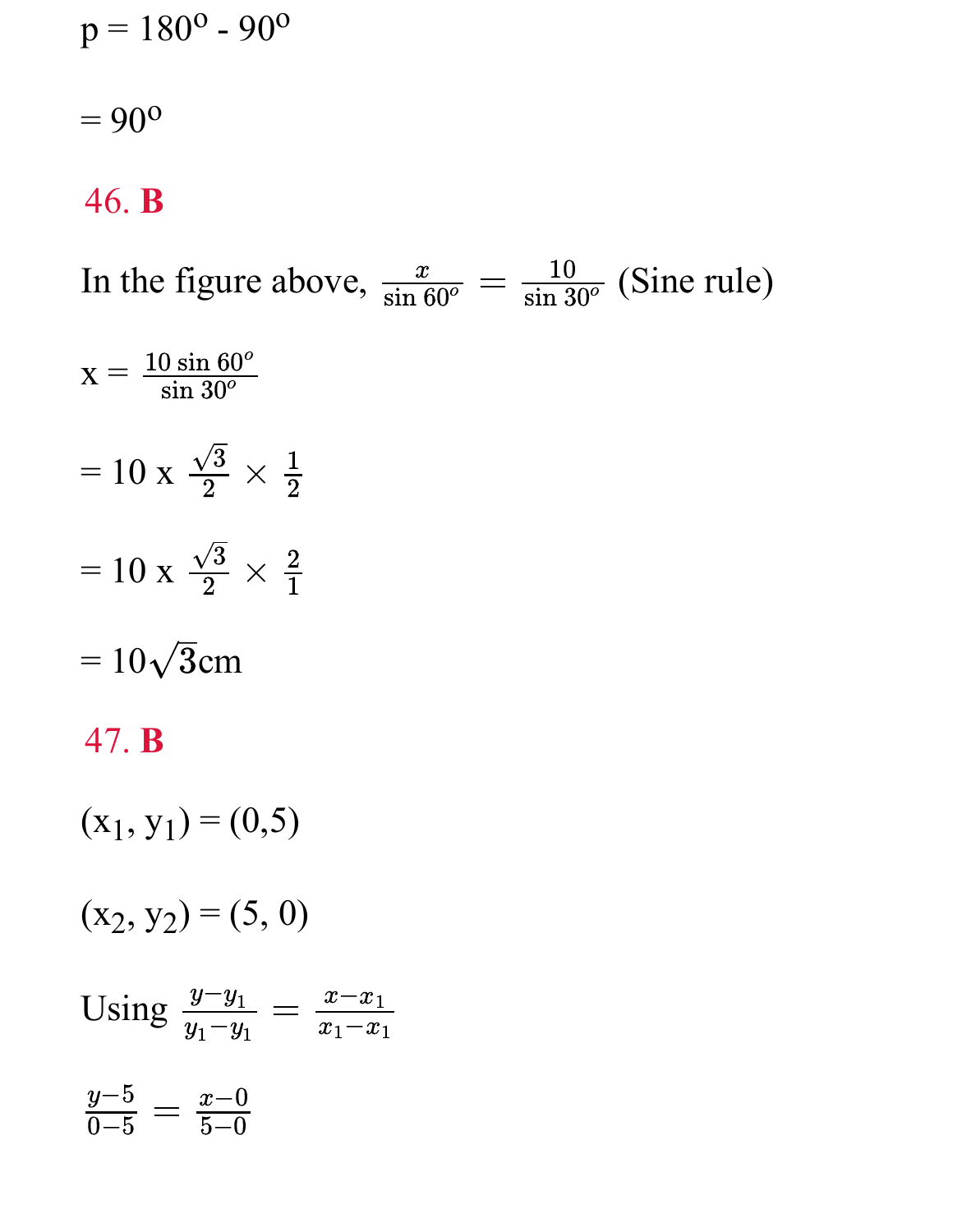$5(y - 5) = -5x$  $y - 5 = -x$  $x + y = 5$  $y = -x + 5$ 48. **C**  $=$  $\frac{2}{1}$  $y-5$  $-5$  $\overline{x}$  $\overline{\overline{5}}$ 

Angle of sector subtended by yam

$$
= 360^{\circ} - (70 + 80 + 50)^{\circ}
$$
  
= 360^{\circ} - 200^{\circ}  
= 160^{\circ}  
But  $\frac{80^{\circ}}{360^{\circ}}$  x T = 8000  
T =  $\frac{8000 \times 360^{\circ}}{80^{\circ}}$   
= N36,000

Hence the amount spent on yam =  $\frac{160^{\circ}}{260} \times N36,000$  $\overline{\overline{260}}$